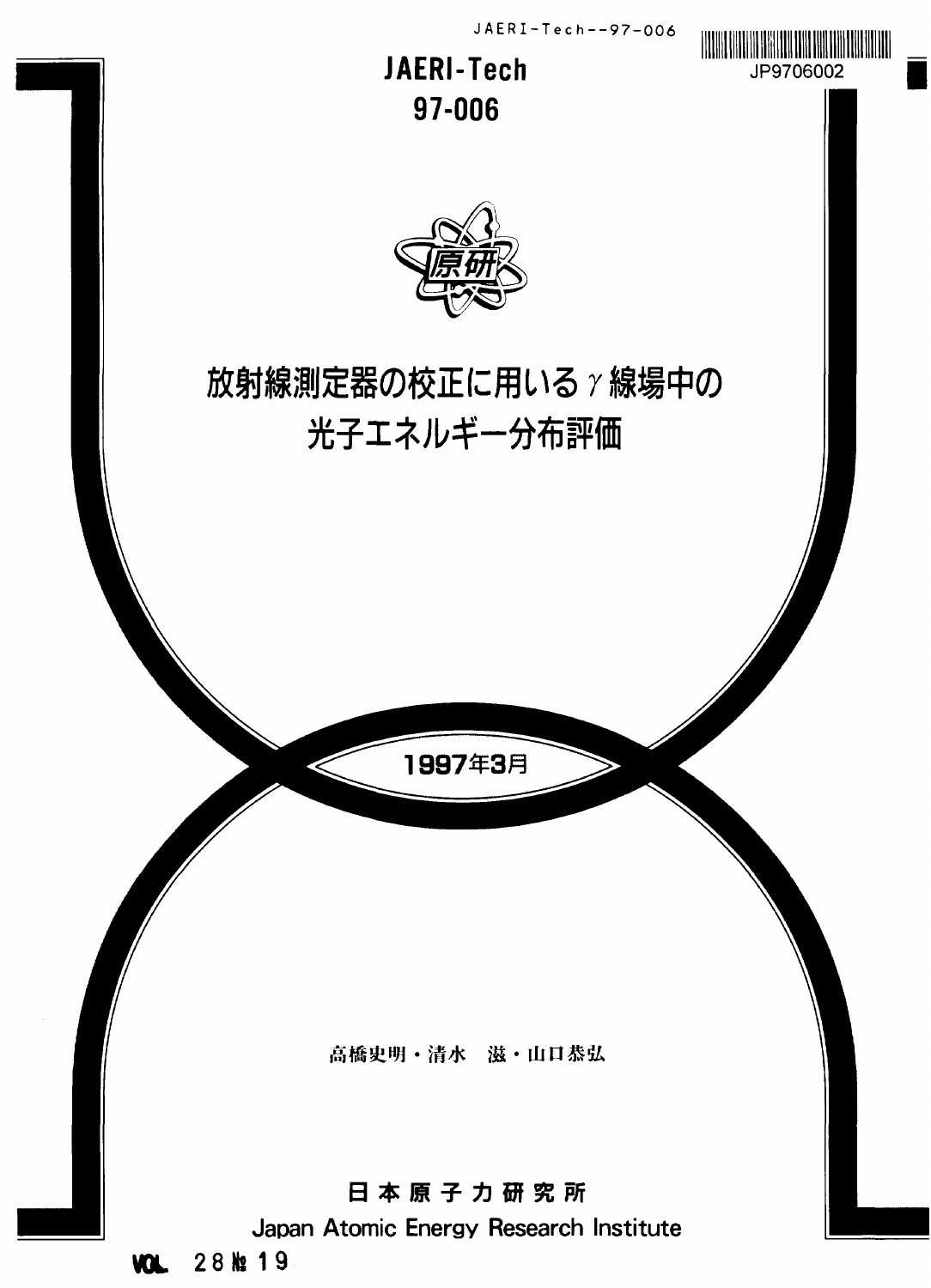本レポートは、日本原子力研究所が不定期に公刊している研究報告書です。

**│ 入手の問合わせは,日本原子力研究所研究情報部研究情報課(〒319-11 茨城県那珂郡**<br>東海村)あて,お申し越しください。なお,このほかに財団法人原子力弘済会資料センター (〒319-11 茨城県那珂郡東海村日本原子力研究所内)で複写による実費頒布をおこなって おります。

This report is issued irregularly.

Inquiries about availability of the reports should be addressed to Research Information Division, Department of Intellectual Resources, Japan Atomic Energy Research Institute, Tokai-mura, Naka-gun, Ibaraki-ken 319-11, Japan.

©Japan Atomic Energy Research Institute, 1997

| 編集兼発行 |   | 日本原子力研究所   |
|-------|---|------------|
| 印     | 刷 | 日立高速印刷株式会社 |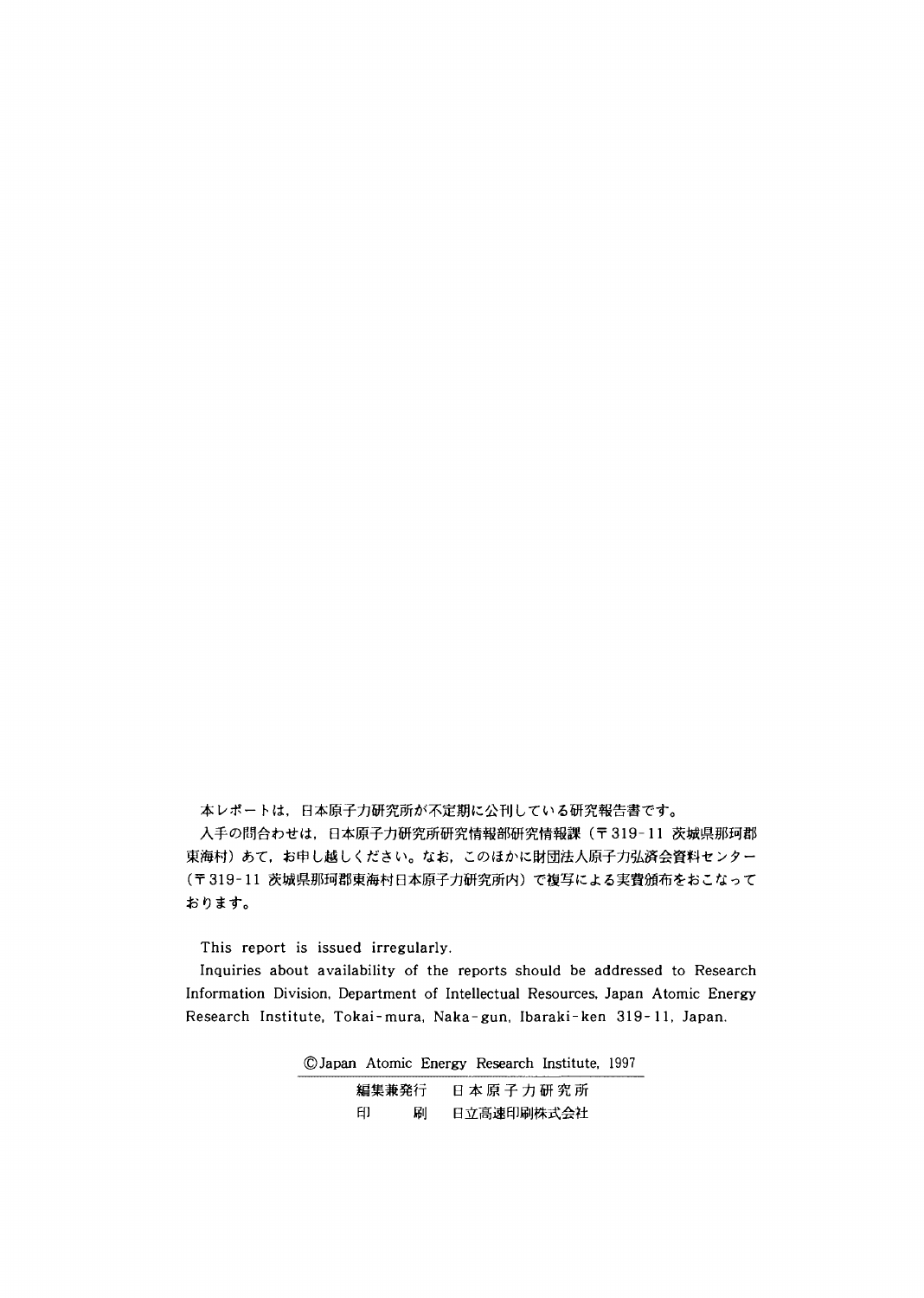JAERI-Tech 97-006

放射線測定器の校正に用いるγ線場中の光子エネルギー分布評価

日本原子力研究所東海研究所保健物理部

高橋 史明・清水 滋・山口 恭弘

(1997年1月27日受理)

放射線管理に用いられるγ線測定器は、線量値に関して国家標準とトレーサビリティーが確 保されているヶ線校正場において指示校正が実施される。校正場には一次線と校正場周辺の構 造物において発生した散乱線が混在するが、通常の校正作業下では散乱線は考慮されない。散 乱線は,校正場のエネルギー分布に影響を与え,これによりエネルギー依存性のある測定器の 指示値に影響を与える可能性がある。校正場における構造物の材質も,散乱線の割合及びエネ ルギー分布に影響を与える。また、検出器を置いた場所におけるエネルギー分布は、散乱線が 発生した位置との幾何条件により変化する。このため、高精度な校正結果を保証するためには、 使用されるγ線場のエネルギー分布及びそれらが校正結果に与える影響を評価しておくことが 不可欠である。

そこで,日本原子力研究所放射線標準施設棟内のいくつかのγ線校正場の光子エネルギー分 布を,実測及びモンテカルロ計算により評価した。その結果,光子エネルギー分布はコリメー タの使用により大きく変化することがわかった。他に,測定及び計算結果を解析した結果,散 乱線の起源及び散乱線の一次線に対する割合が得られた。これらの結果は,当該校正場におけ る散乱線の特性を明確にするとともに、実施される校正の品質を保証するものである。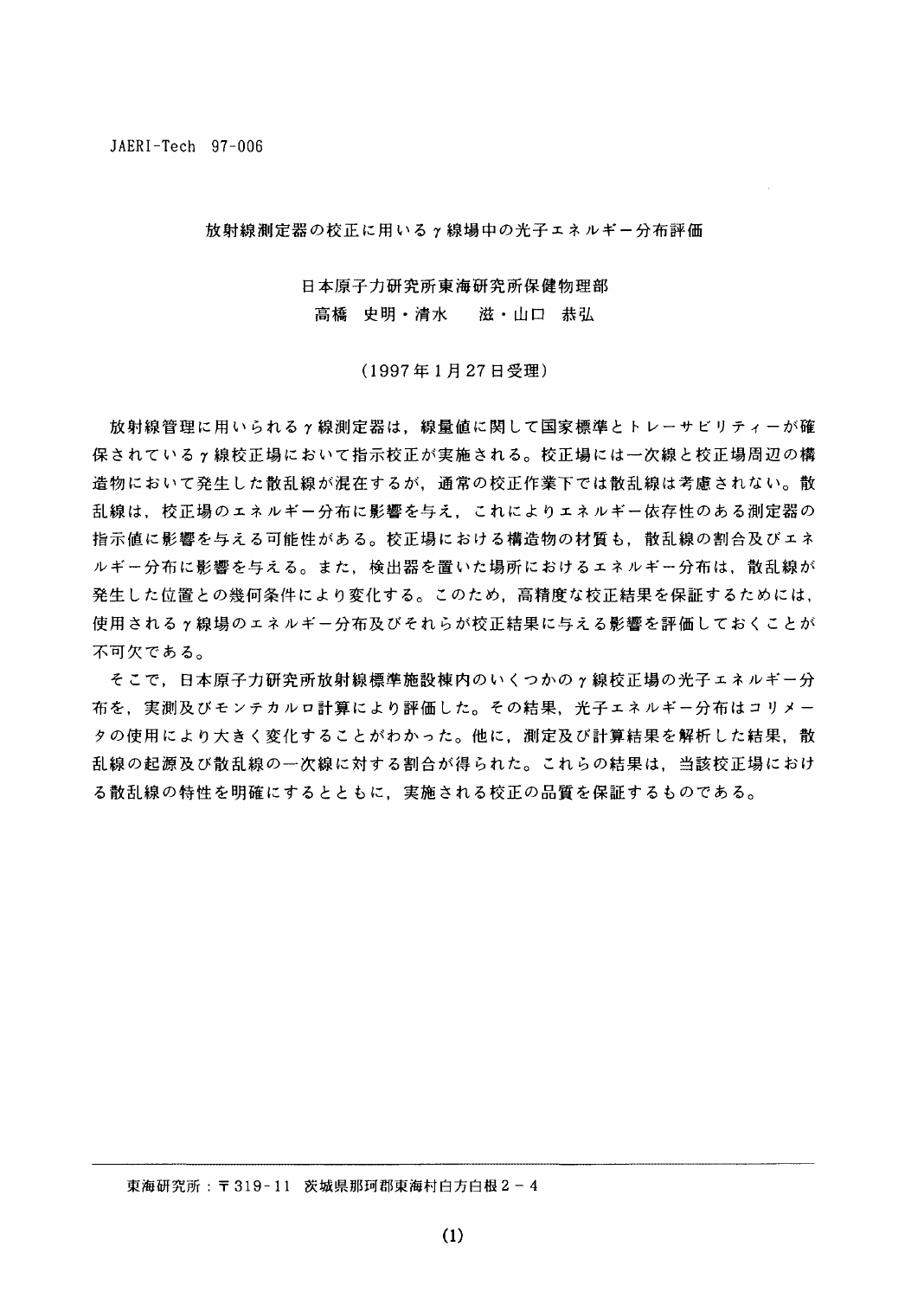### Estimation of Photon Energy Distribution in Gamma Calibration Field

Fumiaki TAKAHASHI, Shigeru SHIMIZU and Yasuhiro YAMAGUCHI

Department of Health Physics Tokai Research Establishment Japan Atomic Energy Research Institute Tokai-mura, Naka-gun, Ibaraki-ken

(Received January 27,1997)

Photon survey instruments used for radiation protection are usually calibrated at gamma radiation fields, which are traceable to the national standard with regard to exposure. Whereas scattered radiations as well as primary gamma-rays exit in the calibration field, no consideration for the effect of the scattered radiations on energy distribution is given in routine calibration works. The scattered radiations can change photon energy spectra in the field, and this can result in misinterpretations of energy-dependent instrument responses. Construction materials in the field affect the energy distribution and magnitude of the scattered radiations. The geometric relationship between a gamma source and an instrument can determine the energy distribution at the calibration point. Therefore, it is essential for the assurance of quality calibration to estimate the energy spectra at the gamma calibration fields.

Then, photon energy distributions at some fields in the Facility of Radiation Standard of the Japan Atomic Energy Research Institute (JAERI)were estimated by measurements using a Nal(Tl)detector and Monte Carlo calculations. It was found that the use of collimator gives a different feature in photon energy distribution. The origin of scattered radiations and the ratio of the scattered radiations to the primary gamma-rays were obtained. The results can help to improve the calibration of photon survey instruments in the JAERI.

## Keywords:Calibration Field, Photon Energy Distribution, Nal(Tl)Detector, Unfolding, Monte Carlo Caluculation, EGS4

(2)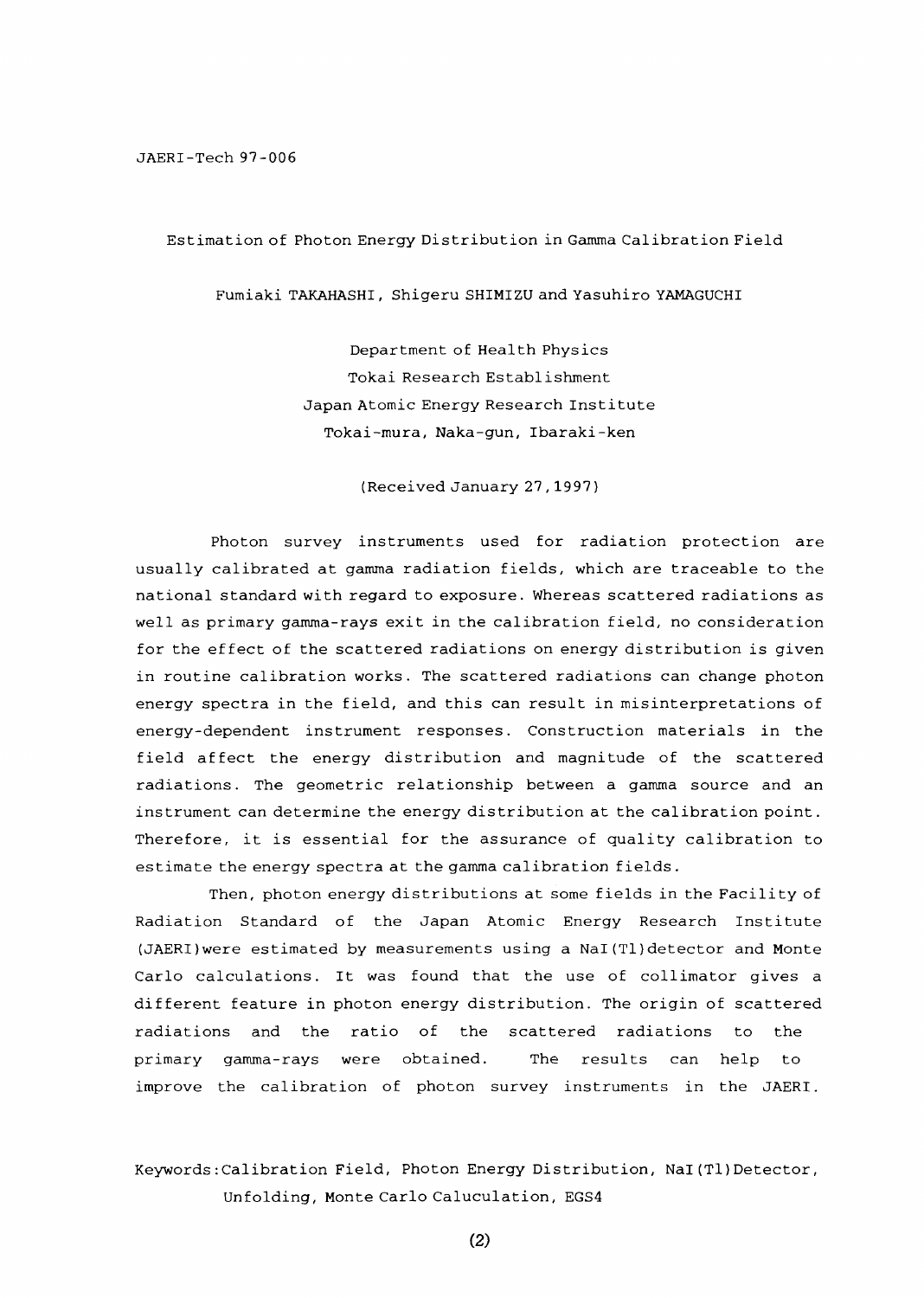$\boxminus$ 

次

| 2. |     |                                            |                        |
|----|-----|--------------------------------------------|------------------------|
|    | 2.1 |                                            |                        |
|    | 2.2 | 計算方法 …………………………………………………………………………………………    | 2                      |
| 3. |     | 評価結果 ……………………………………………………………………………………………   | З                      |
|    | 3.1 |                                            | 3                      |
|    | 3.2 | 計算結果………………………………………………………………………………………      | 4                      |
| 4. |     | 散乱線の解析及び考察 ………………………………………………………………………………  | 4                      |
|    | 4.1 | 測定による散乱線の光子エネルギー分布評価 …………………………………………      | $\boldsymbol{\Lambda}$ |
|    | 4.2 | 計算による散乱線の光子エネルギー分布評価 …………………………………………      | 6                      |
|    | 4.3 | 各散乱線成分の特性……………………………………………………………………………     | 7                      |
|    | 4.4 | 周辺線量当量率の算出 ………………………………………………………………………………… | 7                      |
| 5. |     |                                            | 8                      |
| 謝  | 辞   |                                            | 9                      |
|    |     |                                            | 10                     |

### Contents

| $1 \cdot$<br>Methods<br>2.<br>2.1<br>Measurement<br>$\mathbf{1}$<br>2.2 Calculation<br>3. Results<br>4. Analysis of Scattered Radiations and Discussion  4<br>$\cdots$ 4<br>4.1 Estimation of Photon Energy Distributions Based on Measurement<br>4.2 Estimation of Photon Energy Distributions Based on Calculation<br>$\cdots$ 6<br>4.4 Calculation of Ambient Dose Equivalent Rate ···················· 7<br>5. |  |  |
|--------------------------------------------------------------------------------------------------------------------------------------------------------------------------------------------------------------------------------------------------------------------------------------------------------------------------------------------------------------------------------------------------------------------|--|--|
|                                                                                                                                                                                                                                                                                                                                                                                                                    |  |  |
|                                                                                                                                                                                                                                                                                                                                                                                                                    |  |  |
|                                                                                                                                                                                                                                                                                                                                                                                                                    |  |  |
|                                                                                                                                                                                                                                                                                                                                                                                                                    |  |  |
|                                                                                                                                                                                                                                                                                                                                                                                                                    |  |  |
|                                                                                                                                                                                                                                                                                                                                                                                                                    |  |  |
|                                                                                                                                                                                                                                                                                                                                                                                                                    |  |  |
|                                                                                                                                                                                                                                                                                                                                                                                                                    |  |  |
|                                                                                                                                                                                                                                                                                                                                                                                                                    |  |  |
|                                                                                                                                                                                                                                                                                                                                                                                                                    |  |  |
|                                                                                                                                                                                                                                                                                                                                                                                                                    |  |  |
|                                                                                                                                                                                                                                                                                                                                                                                                                    |  |  |
|                                                                                                                                                                                                                                                                                                                                                                                                                    |  |  |
|                                                                                                                                                                                                                                                                                                                                                                                                                    |  |  |
|                                                                                                                                                                                                                                                                                                                                                                                                                    |  |  |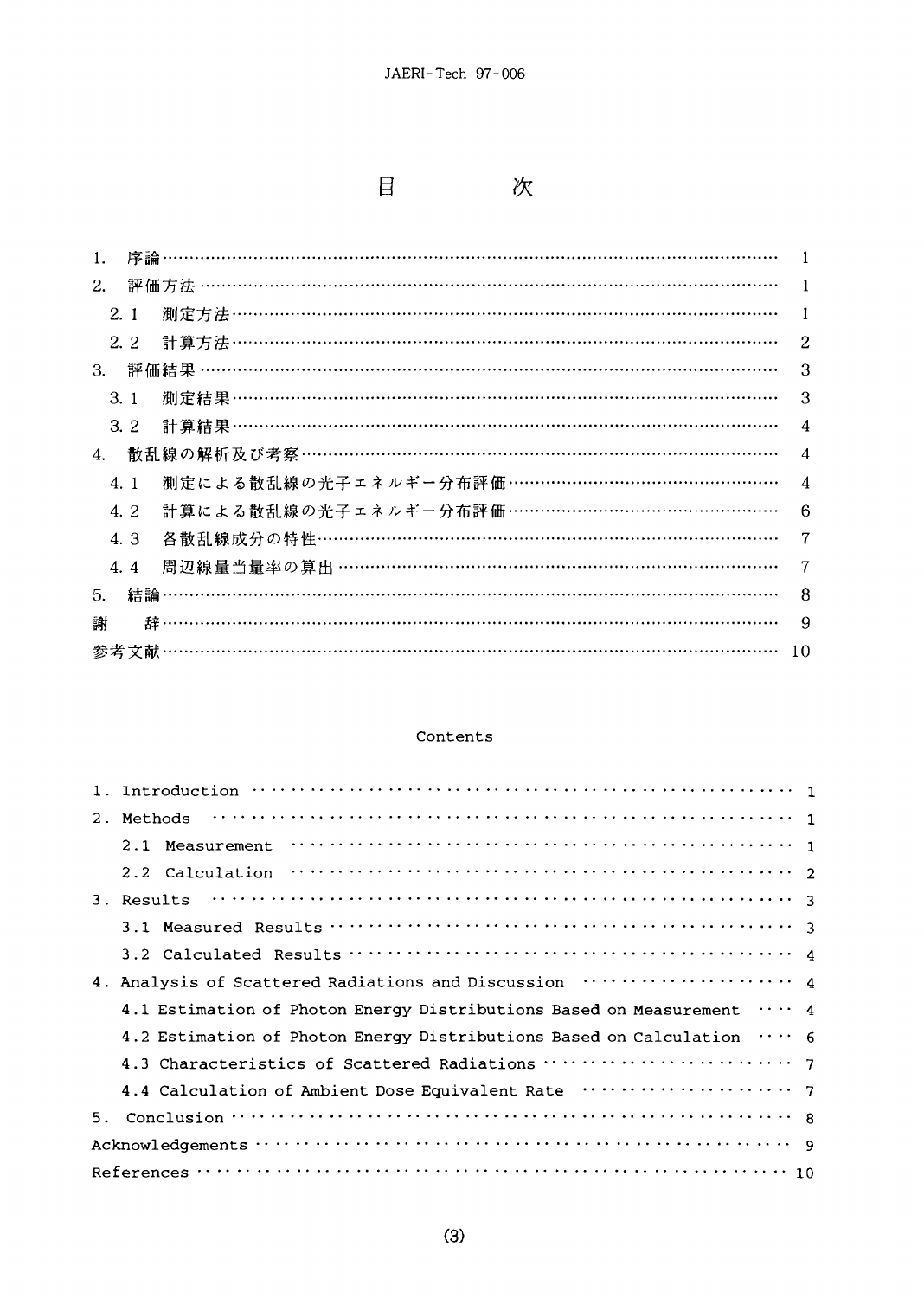### 表リスト

- Table 1 コリメータ及び遮へい体の組み合わせによる照射方式、及び波高分布に含まれる γ 線成 分
- Table 2 137Cs線源及び60Co線源の計算に使用したエネルギー幅
- Table 3 第1照射室内の2つの照射方式における各散乱線成分の全体に対する照射線量単位での 割合 (測定結果)
- Table 4 第3照射室内の2つの照射方式における各散乱線成分の全体に対する照射線量単位での 割合 (測定結果)
- Table 5 各散乱線成分の全体に対する照射線量単位での割合(計算結果)
- Table 6 第1照射室の周辺線量当量率, H\*(10) (測定結果)
- Table 7 第3照射室の周辺線量当量率, H\*(10) (測定結果)
- Table 8 第1照射室の周辺線量当量率, H\*(10) (計算結果)
- Table 9 第3照射室の周辺線量当量率, H\*(10) (計算結果)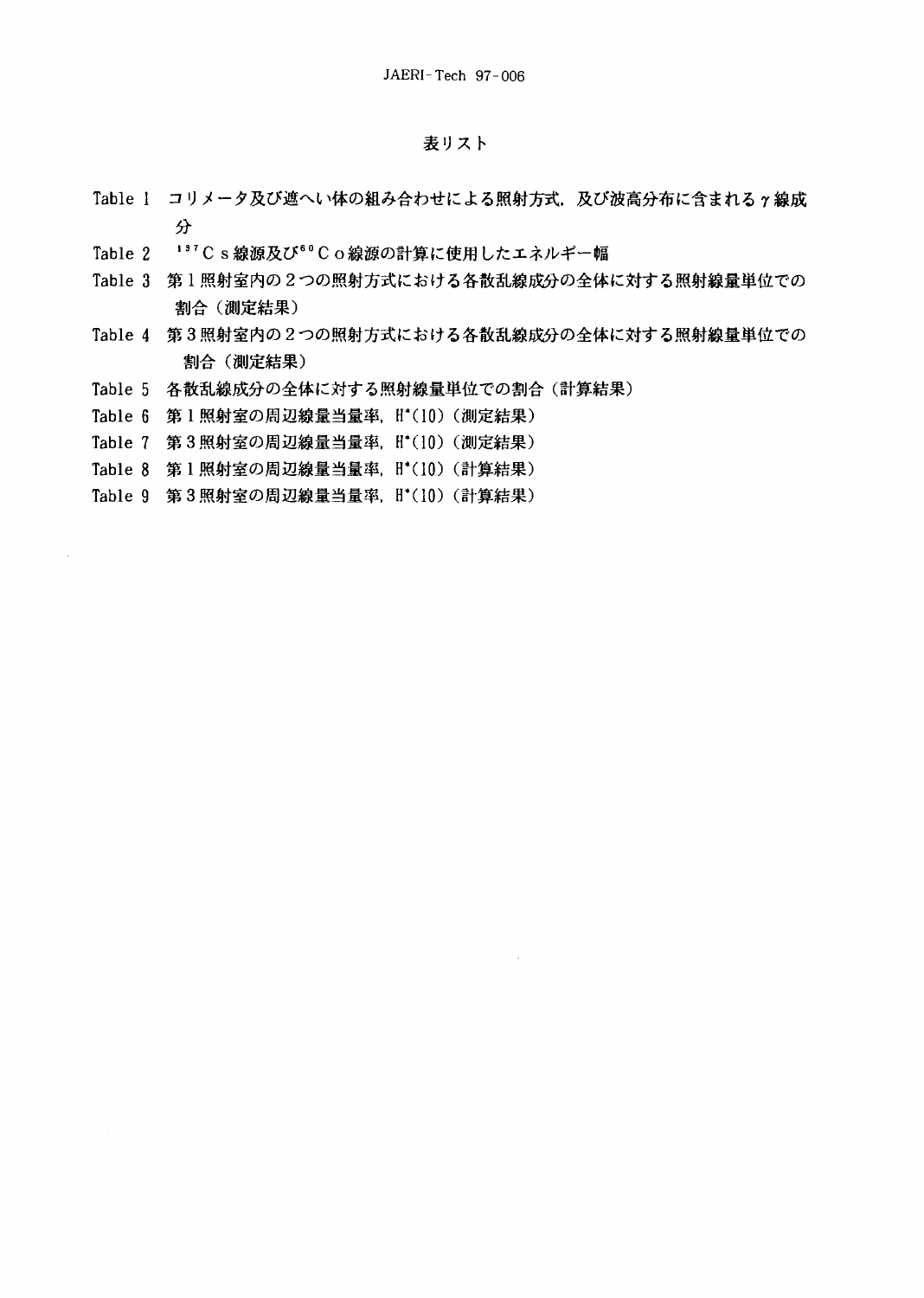### 図リスト

- コリメートビームを用いた照射の概観図  $Fig. 1$
- 自由空間中の線源を用いた4π等方照射方式の概観図  $Fig. 2$
- $Fig. 3$ 2つの照射方式による 137Cs線源の第1照射室内のエネルギースペクトル分布。線源 一検出器間距離2.0m。 (測定結果)
- $Fig. 4$ コリメートビーム照射方式による<sup>6</sup>°Co線源のエネルギースペクトル分布 (測定結果)
- 4 π等方照射方式による<sup>60</sup>Co線源のエネルギースペクトル分布 (測定結果)  $Fig. 5$
- $Fig. 6$ 2つの照射方式による 137Cs線源の第1照射室内の照射線量単位エネルギースペクト ル分布。線源-検出器間距離2.0m。(測定結果)
- コリメートビーム照射方式による<sup>60</sup>Co線源の照射線量単位エネルギースペクトル分布  $Fig. 7$ (測定結果)
- 4π等方照射方式による<sup>6</sup>°C o 線源の照射線量単位エネルギースペクトル分布(測定結  $Fig. 8$ 果)
- $Fig. 9$ コリメートビーム照射方式による 137C s 線源の第1照射室内の照射線量単位エネルギ ースペクトル分布。線源-検出器間距離2.0m。
- Fig. 10 4 π等方照射方式による 137 C s 線源の第1照射室内の照射線量単位エネルギースペク トル分布。線源-検出器間距離2.0m。
- Fig. 11 2つの照射方式による <sup>137</sup>Cs線源の第1照射室内のエネルギースペクトル分布。線源 一検出器間距離2.0m。(計算結果)
- Fig. 12 コリメートビーム照射方式による<sup>6</sup>°Co線源のエネルギースペクトル分布(計算結果)
- Fig. 13 4π等方照射方式による<sup>6</sup>°Cο線源のエネルギースペクトル分布(計算結果)
- Fig. 14 2つの照射方式による 137 C s 線源の第1照射室内の照射線量単位エネルギースペクト ル分布。線源-検出器間距離2.0m。 (計算結果)
- Fig. 15 コリメートビーム照射方式による<sup>60</sup>Co線源の照射線量単位エネルギースペクトル分布 (計算結果)
- Fig. 16 4 π等方照射方式による<sup>6</sup>°C o線源の照射線量単位エネルギースペクトル分布 (計算結 果)
- Fig. 17 第1照射室内の<sup>137</sup>Cs線源の散乱線エネルギースペクトル分布。線源-検出器間距離 2.0m。 (測定結果)
- Fig. 18 第1照射室内の<sup>60</sup>Co線源の散乱線エネルギースペクトル分布。線源-検出器間距離 2.0m。(測定結果)
- Fig. 19 第1照射室内の<sup>137</sup>Cs線源の散乱線の照射線量単位エネルギースペクトル分布。線源 -検出器間距離2.0m。(測定結果)
- Fig. 20 第1照射室内の<sup>60</sup>Co線源の散乱線の照射線量単位エネルギースペクトル分布。線源一 検出器間距離2.0m。(測定結果)
- Fig. 21 <sup>60</sup>C o線源のコリメータ散乱線エネルギースペクトル分布 (測定結果)
- Fig. 22 60 C o 線源の室内散乱線エネルギースペクトル分布 (測定結果)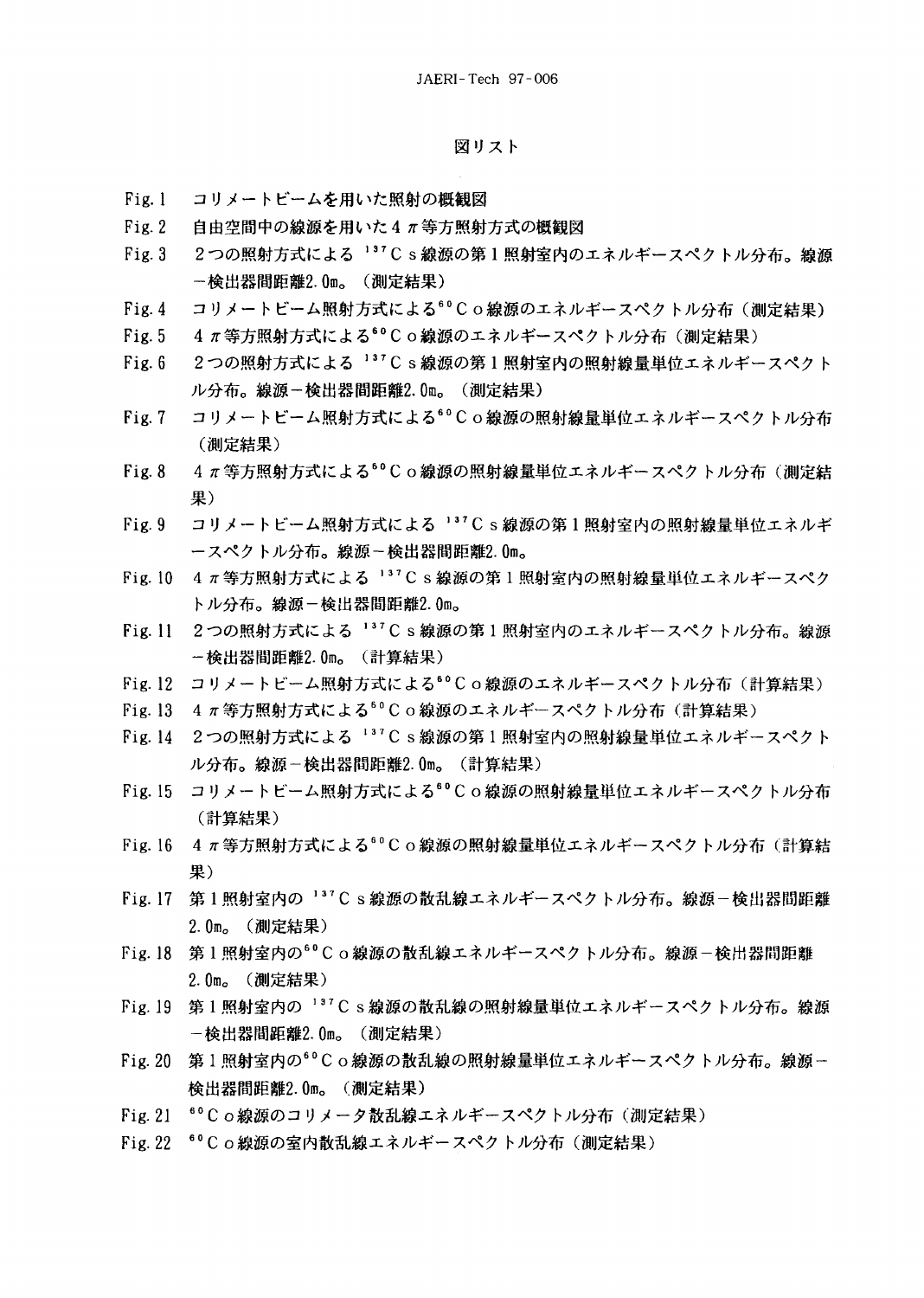- Fig. 23 <sup>60</sup>Co線源のコリメータ散乱線の照射線量単位エネルギースペクトル分布(測定結果)
- Fig. 24 <sup>60</sup>Co線源の室内散乱線の照射線量単位エネルギースペクトル分布 (測定結果)
- Fig. 25 第1照射室内の 137C s 線源のコリメータ散乱線エネルギースペクトル分布。線源一検 出器間距離2.0m。
- Fig. 26 第1照射室内の<sup>137</sup>Cs線源の室内散乱線エネルギースペクトル分布。線源-検出器間 距離2.0mg
- Fig. 27 第1照射室内の<sup>137</sup>Cs線源のコリメータ散乱線の照射線量単位エネルギースペクトル 分布。線源-検出器間距離2.0m。
- Fig. 28 第1照射室内の 137 C s 線源の室内散乱線の照射線量単位エネルギースペクトル分布。 線源一検出器間距離2.0m。
- Fig. 29 第1照射室内の 137 C s 線源の散乱線エネルギースペクトル分布。線源-検出器間距離 2.0m。 (計算結果)
- Fig. 30 第1照射室内の<sup>60</sup>Co線源の散乱線エネルギースペクトル分布。線源-検出器間距離 2.0m. (計算結果)
- Fig. 31 第1照射室内の 137 C s 線源の散乱線の照射線量単位エネルギースペクトル分布。線源 一検出器間距離2.0m。 (計算結果)
- Fig. 32 第1照射室内の<sup>60</sup>Co線源の散乱線の照射線量単位エネルギースペクトル分布。線源-検出器間距離2.0m。(計算結果)
- Fig. 33 60 C o 線源のコリメータ散乱線エネルギースペクトル分布 (計算結果)
- Fig. 34 60 C o 線源の4π等方照射による室内散乱線エネルギースペクトル分布(計算結果)
- <sup>60</sup>Co線源のコリメータ散乱線の照射線量単位エネルギースペクトル分布(計算結果)  $Fig. 35$
- Fig. 36 <sup>60</sup> C o 線源の4 π 等方照射による室内散乱線の照射線量単位エネルギースペクトル分布 (計算結果)
- Fig. 37 コリメータ散乱線の全放射線成分に対する照射線量単位での割合
- Fig. 38 第3照射室内の<sup>137</sup>C s線源の4  $\pi$  等方照射による室内散乱線エネルギースペクトル分 布(計算結果)
- Fig. 39 第3照射室内の <sup>137</sup> C s 線源の4 π 等方照射による室内散乱線の照射線量単位エネルギ ースペクトル分布 (計算結果)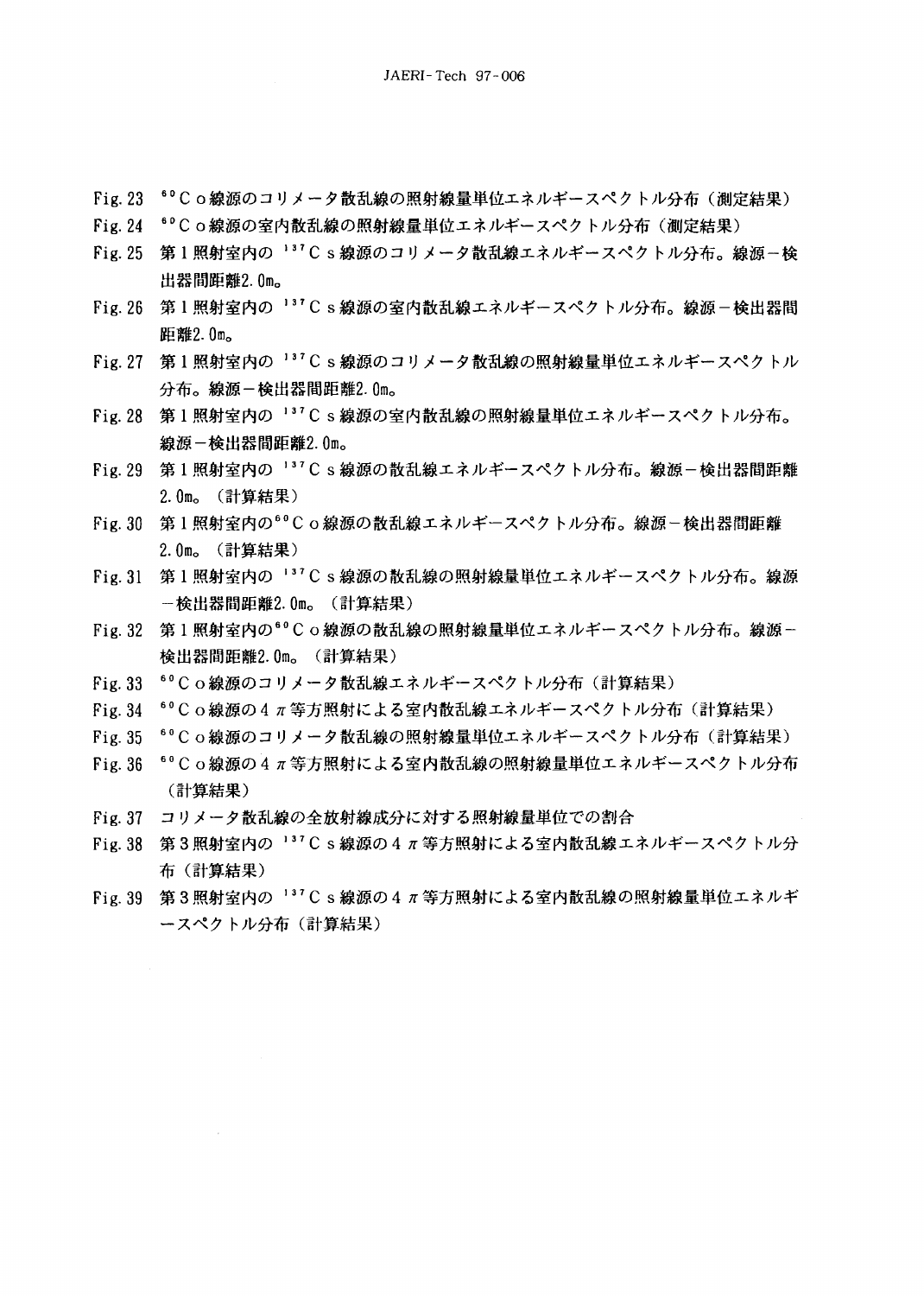## **1.**

放射線モニタリングに使用されるヶ線測定器は,線量(率)が既知なヶ線又はX線の場(校正 場)において校正及び特性試験が実施される。通常の校正作業においては、γ線校正場の光子エ ネルギー分布は線源から放出される一次γ線のエネルギーのみを考慮した単一なものとして扱わ れる。しかし、線源より放出されたγ線は、線源カプセル、コリメータ、校正室の床や壁、及び 測定器を設置する校正台車によって散乱される。このため、実際の校正場においては一次線のほ かに散乱線が混在し,各校正場は固有の光子エネルギー分布を持つことになる<sup>1)</sup>。これらヶ線の 散乱形態は校正室の広さ,線源-検出器間距離,γ線源及びコリメータの形状や材質に依存する。

一般的に,γ線測定器のレスポンスにはエネルギー依存性がある。また,照射線量単位から現 在外部被ばくモニタリングに使用される各種線量当量単位への換算関係はエネルギーにより変化 する。このため,より高精度なγ線測定器の校正作業を行おうとすると,校正場の光子エネルギ ー分布の情報が必要となる。

本報告においては、日本原子力研究所(原研)の放射線標準施設棟内のいくつかのγ線校正場 の光子エネルギー分布をNal(Tl)シンチレーション検出器を用いて測定した結果について 述べる。散乱線に関しては,その発生源により分類を行い,各散乱線成分についてその光子エネ ルギー分布を評価した。校正作業において重要となる照射線量率単位についての光子エネルギー 分布を評価した。また,実測の他に散乱線の特性をより明確にするために,モンテカルロ計算シ ミュレーションを実行した。

## **2.**

2.1 測定方法

原研放射線標準施設棟内にある第1照射室(5.5m(縦)×6.5m(横)×4m(高さ))及び第3 照射室(12m(縦)×6.5m(横)×6m(高さ)) 内の各校正場において,光子エネルギー分布の 測定を実施した。これらの校正場は,国家標準(電子技術総合研究所所管)とのトレーサビリテ ィーが確保されている。

測定条件は,通常の校正作業条件を考慮して決定した。測定器として,直径が3インチの球形 のNal(Tl)シンチレーション検出器を使用した。測定に使用したγ線源は,第1照射室に ついては <sup>137</sup> C s 線源 (強度111GBq, 3mCi) 及び<sup>60</sup> C o 線源 (37GBq, 1mCi) , 第3照射室につ いては<sup>60</sup>Co線源(37GBq, lmCi) のみとした。これらのγ線源は,床から1.2mの高さの位置に 設置した。線源から検出器中心までの距離は,第1照射室においては1.5m及び2.0mとし,第3照 射室においては1.5m, 2.0m, 2.5m及び3.0mとした。 Fig. 1に示すように, γ線源を鉛製のコリメ ータを有する照射装置に設置して、コリメートビーム照射を実施した。この他に、 Fig. 2に示す ように、室内の自由空間中にγ線源を設置して、4π等方照射を実施した。また、一次線を遮へ いするため、線源と検出器の中間点に鉛製のシャドウコーンを置いた。これにより、Table 1 に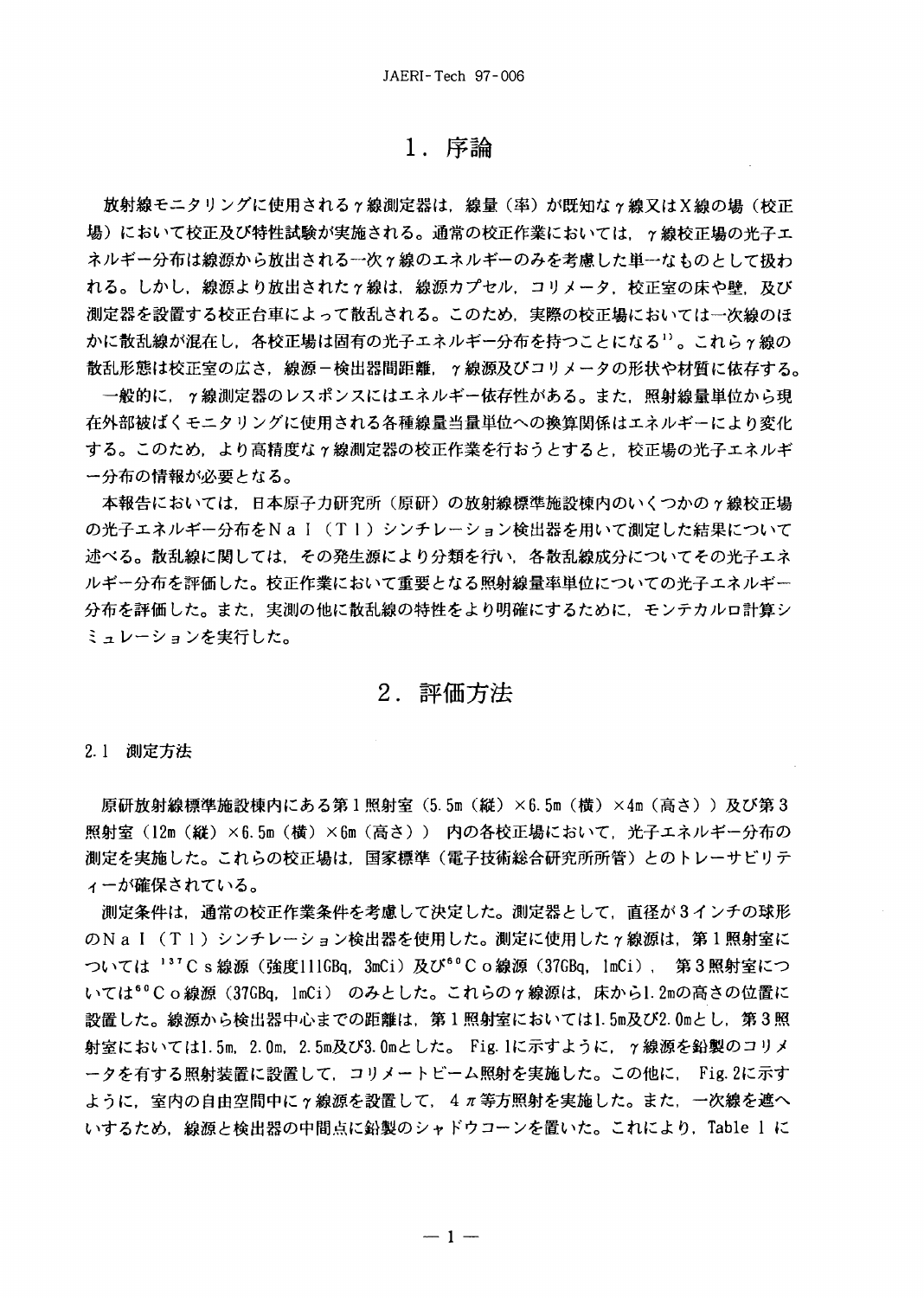示すようにコリメータ及びシャドウコーンの組み合わせにより以下の4つの条件下で測定を実施 した。

a) コリメータ使用,シャドウコーン未使用(以下,コリメートビーム照射方式)

b) コリメータ未使用, シャドウコーン未使用 (以下, 4π等方照射方式)

- c)コリメータ使用、シャドウコーン使用
- d) コリメータ未使用. シャドウコーン使用

測定後は、アンフォールディングを行い2)、光子エネルギー分布を評価した。また、校正作業 の上で重要となる照射線量率単位での光子エネルギー分布を評価した。

2.2 計算方法

前節に述べた測定に関して、光子エネルギー分布を評価するためのモンテカルロ計算シミュレ ーションを実施した。計算シミュレーションには、EGS4コード<sup>3)</sup> (Electron Gamma Shower Code Version 4)汎用ユーザーズ版<sup>4)</sup>を用いた。EGS4コードは、様々な物質内の電磁カスケー ドをシミュレーションする3次元モンテカルロコードであり,以下の機能及び特徴がある<sup>3).5)</sup>。

- (1)電子,陽電子及び光子の輸送を原子番号が1から 100の元素,化合物及び混合物について シミュレーションできる。
- (2) 適用エネルギー範囲は、荷電粒子が運動エネルギー数10keV~数TeV, 光子が1keV~数 TeV である。
- (3) ユーザーの設定により、結果を任意の物理量で評価することができる。
- (4)以下の9つの物理現象が、取り扱われている。

( i )制動放射線生成,(i i )陽電子消滅,(i i i )Moliere多重散乱,(iv)Moller散乱 及びBhabha散乱, (v)荷電粒子の飛程に沿った連続エネルギー損失, (vi)電子対生成. (vii) Compton散乱, (viii) Rayleigh散乱, (ix) 光電効果

EGS4コード汎用ユーザーズ版においては、他にCG(Combinatorial Geometry)6).7) の 使用により,容易に3次元の形状定義ができる機能がある<sup>4)</sup>。そこで,照射室の構造,室内の照 射装置,校正台車及び線源カプセルに関して可能な限り測定条件に近似させたモデルを作成し, モンテカルロ計算を実行した。この他、照射室の構造及び照射装置のみを考慮した簡易モデルに おいても計算を実行した。

γ線源として,測定と同様に '3'C s 線源(662keV)及び<sup>60</sup>C o 線源(1173keV及び1333keV) を考慮した。その強度は,測定に使用したものと同様とした。γ線源の形状は近似体系では体**積** 線源を仮定した。簡易体系においては点線源を仮定し,γ線は一点から等方的に発生するものと した。測定と同様に,線源を照射装置に設置した条件(Fig. 1 )及び室内の空間中に設置した条 件 (Fig. 2) で計算を実行した。また、シャドウコーンを設置した条件についての計算も実行し た。

本計算においては,光子のカットオフエネルギーを10keV とし,カットオフエネルギーに達す るか体系の外に逃れるまで光子の追跡を行った。光子のエネルギー分布の評価を目的として計算 を実行したこと、また計算時間が長くなる等の理由より、電子の追跡は行わなかった。光子の断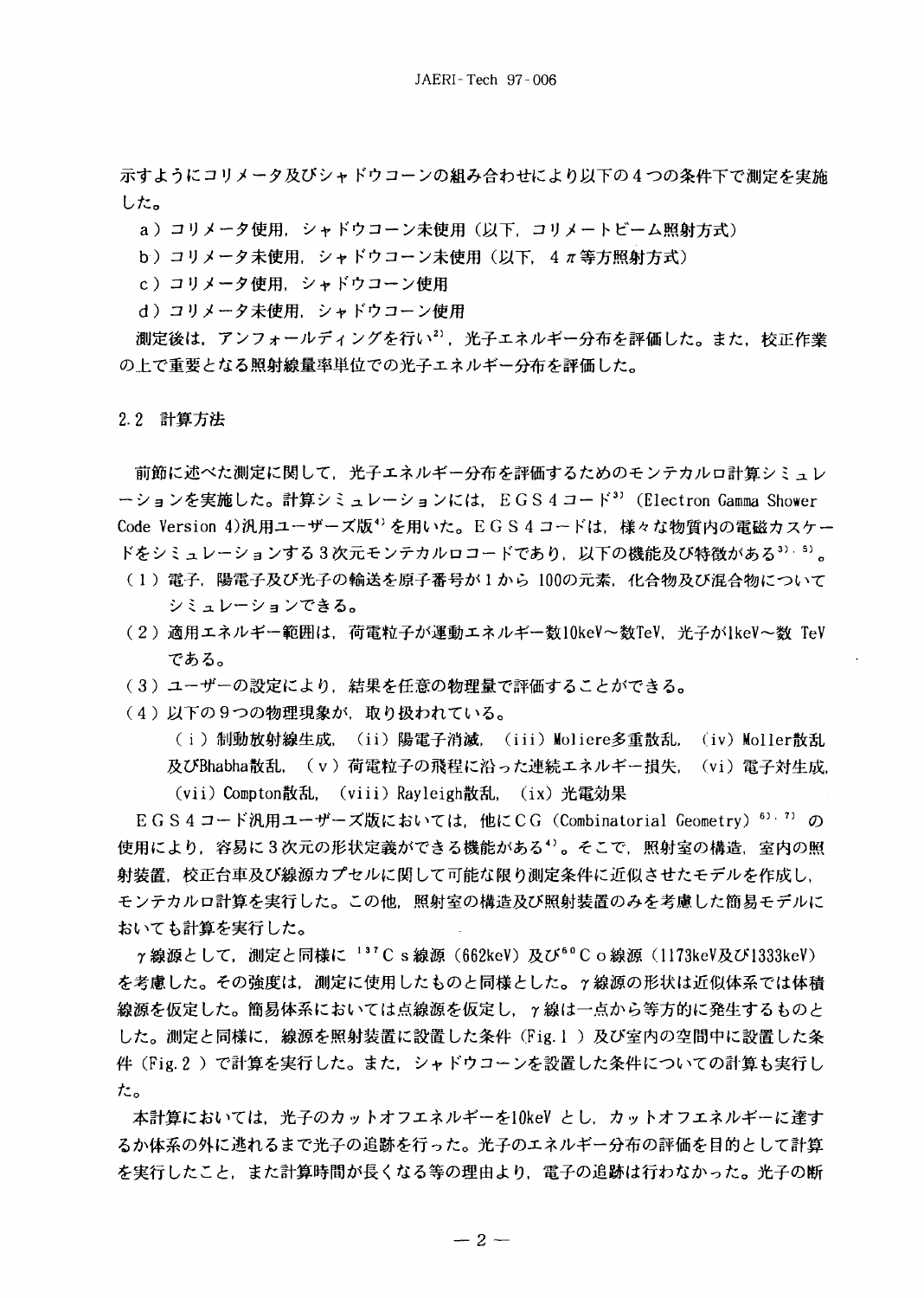面積データは、Photox<sup>8)</sup> データベースの Hubbellのデータを用いた。

光子エネルギー分布を評価する際に、下記の飛跡長評価法<sup>4)</sup>を用いて粒子線束を計算した。

$$
\phi_{\kappa s} = \frac{1}{N} \sum_{i} \sum_{j} x (E_{smin} < E_{i,j} < E_{smax}) \cdot x (r_{i,j} \in V_{\kappa}) \cdot 1_{j\kappa} / \text{vol}_{\kappa}
$$

ここで.

- N : ヒストリー数
- g : 沈着エネルギー群
- i : ヒストリー
- j: : ヒストリーi中での粒子の衝突
- $x(f) = 0$  f が偽の時
- x(f)=1 fが真の時
- $\phi$ <sub>ks</sub>:k番目の検出器でのエネルギー群gでの粒子線束。
- Emin:沈着エネルギー群の下限エネルギー
- Emax:沈着エネルギー群の上限エネルギー
- Vk: k番目の検出器領域。
- rij:ヒストリーi中のj回目の衝突の起こった位置。
- ljk:j回目の衝突から次の衝突までの粒子の飛行距離。ただし、次の衝突がk番目の検出器 領域外の場合は、領域境界までの距離。

volk:k番目の検出器領域の体積

である。

なお、測定と同様に 50keV及び各 γ 線源に関して一次線エネルギーとそれ以外の散乱線エネル ギーを分離するためにTable 2 に示すエネルギー幅で光子エネルギー分布を評価した。

# 3. 評価結果

3.1 測定結果

3.1.1 エネルギースペクトル分布

第1照射室内の線源から2.0mの距離における 137Cs線源のコリメートビーム照射方式及び4 π等方照射方式による光子エネルギースペクトル分布の測定結果をFig. 3 に示す。コリメートビ 一ム照射方式では、低エネルギー領域に分布した散乱線が少なくなった。この理由は、コリメー トビーム照射方式に関してはコリメータの使用により,検出された多くの散乱線は小角散乱を起 こした成分であること、また鉛製のコリメータ内で発生した低エネルギー散乱線の多くが吸収さ れてしまうためである。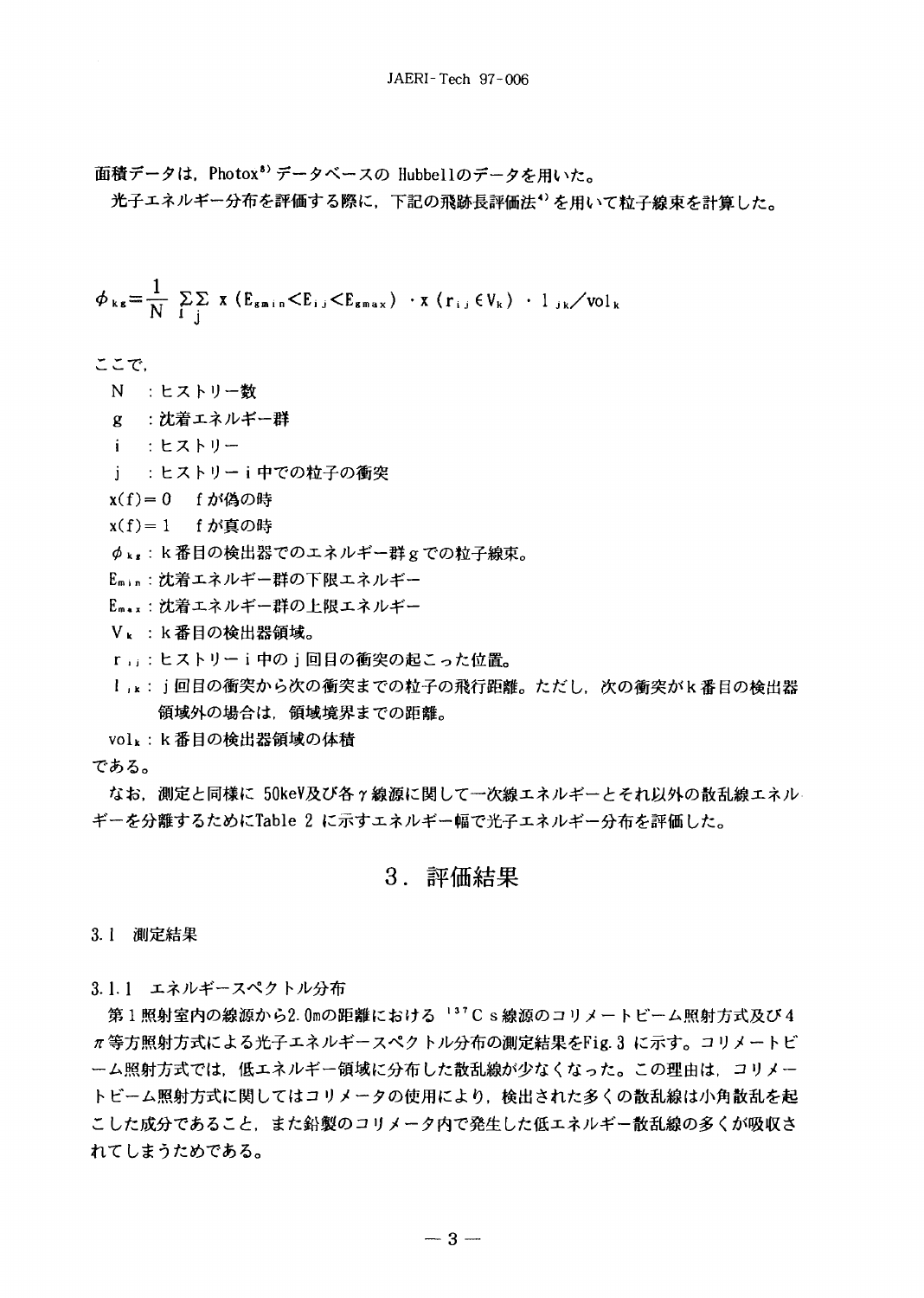部屋の広さ及び線源-検出器間距離が異なる場合の<sup>60</sup>Co線源の2つの照射方式による光子エ ネルギースペクトル分布をFig.4 及びFig.5 に示す。コリメートビーム照射方式においては、光 子エネルギー分布に大きな変化は見られなかった。一方,4π等方照射方式においては,部屋が 小さい場合は、線源-検出器間距離が同じでも散乱線の割合が増加した。しかし、いずれの場合 においても光子エネルギー分布には大きな差が見られなかった。これより、測定条件下とほぼ同 様である通常の校正作業条件下においては,照射方式が同一な場合には光子エネルギースペクト ル分布には大きな違いがないことがわかる。

#### 3.1.2 照射線量率単位でのエネルギースペクトル分布

前節と同じ測定条件下におけるエネルギースペクトル分布を照射線量率単位でFig.6, Fig.7 及びFig. 8 にそれぞれ示す (以下,照射線量率エネルギースペクトル)。照射線量率単位への換 算係数は I C R U 47<sup>9</sup> の値を使用した。4 π等方照射方式では散乱線のエネルギーが低エネルギ ー領域に分布する。そのため,Fig. 6 に示すように2つの照射方式間で,全体に占める散乱線の 割合に大きな差は見られなかった。

#### 3.2 計算結果

Fig. 9 及びFig. 10に、第1照射室内の線源から2.0mの場所における <sup>137</sup>Cs線源の照射線量率 単位の光子エネルギー分布の計算結果を示す。簡易体系を用いた計算結果と測定結果との間には 低エネルギー領域で差が見られた。また、その差は4π等方照射方式の方が大きくなった。これ は、コリメートビーム照射方式と比較して、校正台車における相互作用により発生した散乱線が 多いためである。一方、近似体系を用いた計算による光子エネルギー分布の評価結果は、測定に よる評価結果に近くなった。

Fig. 11, Fig. 12及びFig. 13に,近似体系を用いた計算による光子エネルギー分布の評価結果を 示す。また、Fig. 14, Fig. 15及びFig. 16に,それぞれの分布を照射線量率単位で示した場合の評 価結果を示す。これらの分布のエネルギー幅は、Table 2 にあるものを使用した。これらの計算 結果は測定結果と同様の傾向を示した。これより,可能な限り近似を行った体系を用いたモンテ カルロシミュレーション計算により,実際の校正場の光子エネルギー分布を正しく評価できるこ とが予想される。

## 4.散乱線の解析及び考察

41 測定による散乱線の光子エネルギー分布評価

### 4.1.1 発生源による散乱線の分離

散乱線をその発生源により,①コリメータ散乱線,②校正室の壁,床,天井及び校正台車で散 乱を起こした室内散乱線及び③空気散乱線の3成分に分類した10)。これら各成分の光子エネル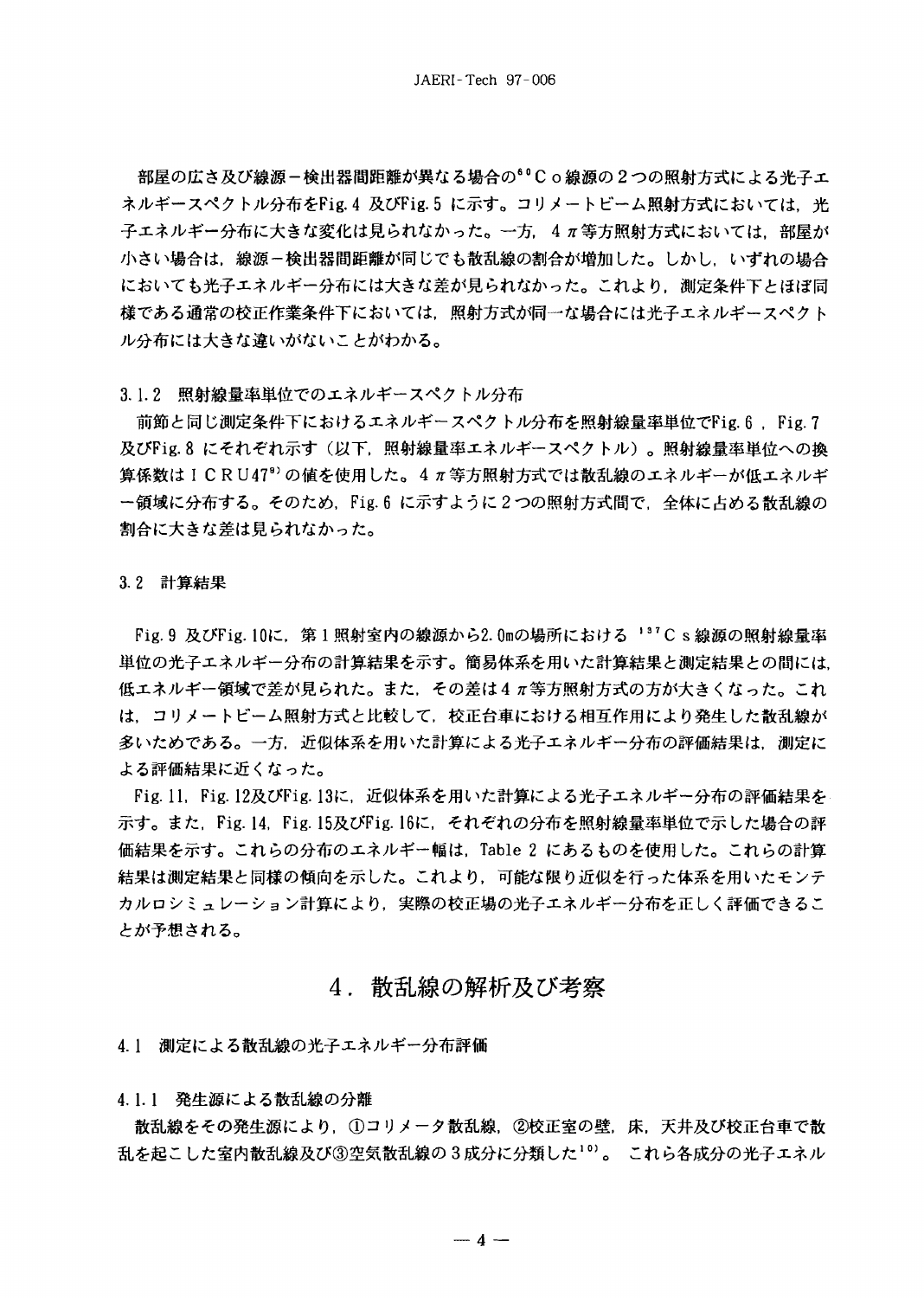ギー分布を評価するために、シャドウコーンを使用した。

それぞれの照射方式は、Table 1 に示す散乱線成分を含むものとした<sup>10)</sup> 。ここで. 一次線. コリメータ散乱線,室内散乱線及び空気散乱線の波高分布は、それぞれ次式に示すように各照射 方式において測定された波高分布を互いに差し引くことにより得た。

一次線  $= (b) - (d)$ コリメータ散乱線 = (a) --次線- (c)  $= (d) - (c)$ 室内散乱線 空気散乱線  $= (c)$ 

得られた各散乱線成分の波高分布についてもその光子エネルギー分布を評価した。

4.1.2 照射条件が散乱線の光子エネルギー分布に及ぼす影響

第1照射室内の線源から2.0mにおける 137Cs線源及び60Co線源の各散乱線成分の光子エネ ルギー分布をそれぞれFig. 17及びFig. 18に示す。室内散乱線は低エネルギー領域に分布し、その 量が多い。その一方で、コリメータ散乱線は一次線に近いエネルギー領域に分布し、その量が少 ないことがわかる。この2つの散乱成分の分布の差が、コリメートビーム照射方式及び4π等方 照射方式の光子エネルギー分布の差となる。2つの照射方式に含まれる空気散乱線は,広い範囲 にわたりエネルギーが分布している。

各散乱線成分の照射線量率単位の光子エネルギー分布をFig. 19及びFig. 20に示す。コリメータ 散乱線は比較的エネルギーが高いので、照射線量率単位では全体に占める割合が室内散乱線とほ ぼ同じとなる。空気散乱線に関しては、137Cs線源及び60Co線源ともに他の2つの散乱線成 分と比較して、その寄与が少なくなることがわかった。

<sup>60</sup>Co線源のコリメータ散乱線の線源-検出器間距離及び照射室の広さの違いによる光子エネ ルギー分布の移動をFig. 21に示す。同様に,室内散乱線の光子エネルギー分布の移動をFig. 22に 示す。また,これらの照射線量率単位の光子エネルギー分布の移動をFig. 23及びFig. 24に示す。 コリメータ散乱線に関しては,その分布は大きく移動しなかった。その一方で,室内散乱線に関 しては線源-検出器間距離が長くなるに従って、その光子エネルギー分布がわずかに高エネルギ 一側に移動した。これは,線源-検出器間距離が長くなるに従って,校正室の床面により浅い角 度で入射して、より小さな角度で散乱された γ 線が増加したことによる。

4.1.3 散乱線成分の割合

Table 3 及びTable 4に , 照射線量率単位における各散乱線成分の全体に占める割合を示す。 Table 4 に示すように、室内散乱線及び空気散乱線に関しては、散乱割合は線源ー検出器間距離 に従って増加した。増加した理由は,これらの散乱線が室内の広い範囲において発生し,一次線 とは同様の減衰傾向を示さないことによる。一方,コリメータ散乱線は,線源~検出器間距離に より散乱割合は大きく変化しなかった。これは,コリメータ散乱線の発生源がヶ線源に近いため に. 一次線とほぼ同様の減衰傾向を示すことによる。一方. 他に, Fig. 13で示したように 4 π等 方照射方式においては、線源-検出器間距離が同一でも部屋の大きさによりその割合が変化した。 また、Table 3 に示すように線源-検出器間距離が同じ場合には、 137 C s 線源では室内散乱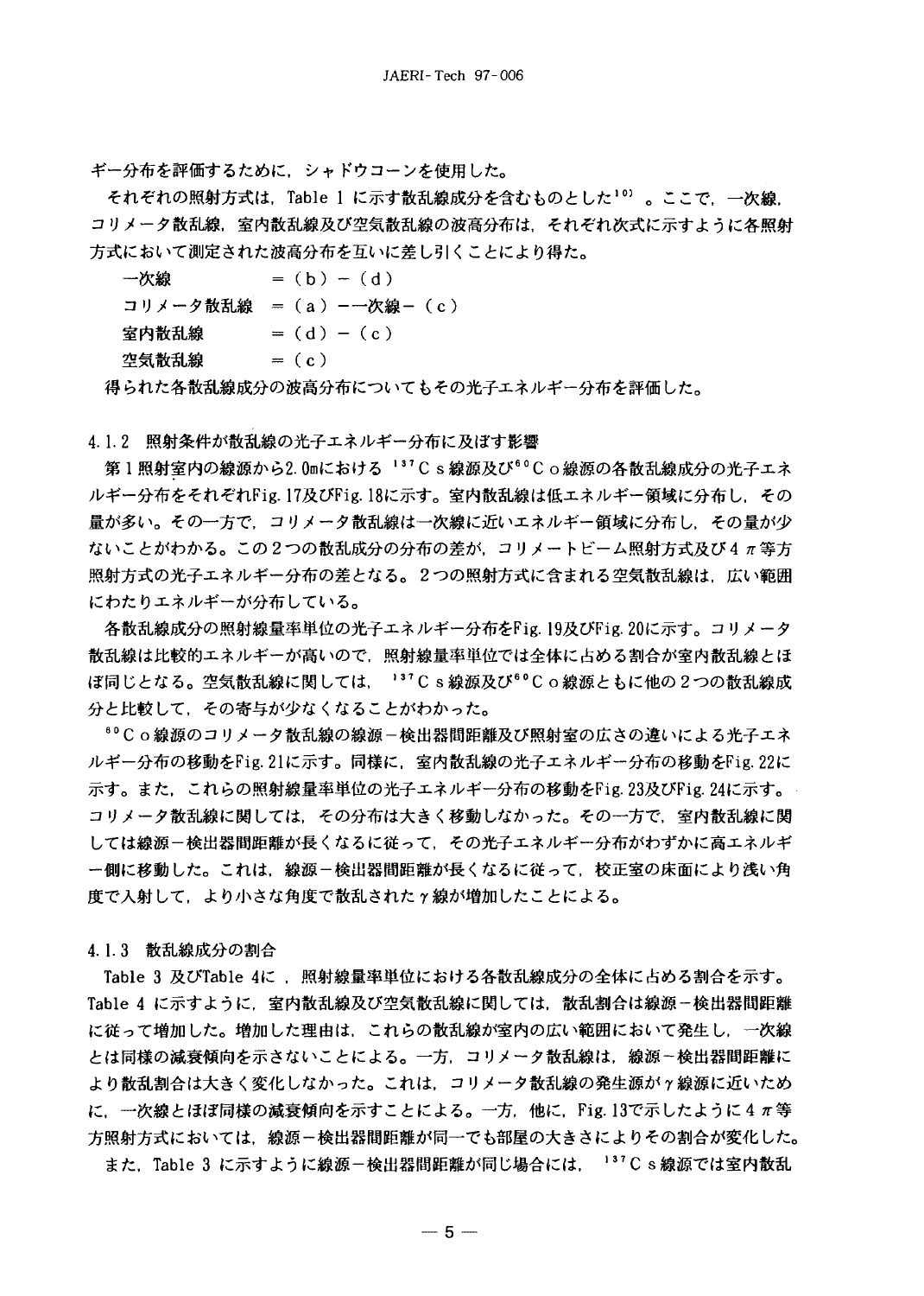線の方が,<sup>60</sup>Co線源ではコリメータ散乱線の方が散乱割合が多くなった。

4.2 計算による散乱線の光子エネルギー分布評価

4.2.1 発生源による散乱線の分離

測定と同様の条件下でシャドウコーンを設置した場合のモンテカルロ計算シミュレーションを 実行した。4.1.1 で述べた測定と同様の方法で分離を行い算出したコリメータ散乱線及び室内散 乱線の光子エネルギー分布の評価結果をそれぞれFig. 25及びFig. 26に示す。これらを照射線量率 単位で示したものをそれぞれFig. 27及びFig. 28に示す。計算結果と測定結果の間には良い一致が 見られた。

EGS4コード汎用ユーザーズ版においては、興味対象以外の領域で散乱を起こした r 線の輪 送を止めることが可能である<sup>4). 7</sup>)。 そこで、散乱線を測定と同様にコリメータ散乱線、室内散 乱線及び空気散乱線に分類し,それぞれの散乱線成分のみの輸送計算を行い光子エネルギー分布 を評価した。特に、コリメートビーム照射方式における空気散乱線と室内散乱線の分類も行い、 個々についての輸送計算も行った。エネルギー幅は,Table 2 にあるものを使用した。これらの 光子エネルギー分布評価は,第1照射室に関しては線源-検出器間距離2.0mについて,第3照射 室に関しては2.0m及び3.0mについて実施した。

4.2.2 散乱線成分の光子エネルギー分布

Fig. 29及びFig. 30に第1照射室における <sup>137</sup>C s 線源及び<sup>60</sup>C o 線源のコリメータ散乱線及び 4 π等方照射方式における室内散乱線の光子エネルギー分布を示す。また、これらの光子エネル ギー分布をFig. 31及びFig. 32に照射線量率単位で示す。コリメータ散乱線は、計算においても一 次線に近いエネルギー領域にそのエネルギーは分布した。室内散乱線は,低エネルギー領域にそ のエネルギーは分布した

Fig. 33及びFig. 34に、<sup>60</sup>C o 線源のコリメータ散乱線及び4 π等方照射における室内散乱線の 光子エネルギー分布を示す。これらの照射線量率単位の分布をFig. 35及びFig. 36に示す。室内散 乱線に関しては,測定結果と同様に線源-検出器間距離が増加するに従い,光子エネルギー分布 が高エネルギー側に移動した。

4.2.3 散乱線成分の割合

Table 5 に各散乱線成分の散乱割合を照射線量率単位で示す。ここで,全散乱割合とは第3章 で示した計算結果で,各照射条件における一次線以外のエネルギーを有するγ線の割合を示して いる。各散乱線成分の和は、測定結果とほぼ同様の値を示した。その一方で、各散乱線成分の和 は全散乱割合よりも少なくなった。これは,実際の照射条件下においては,測定において一次線 として評価を行った線源カプセルで散乱を起こした散乱γ線が存在するためである。そのずれは, コリメートビーム照射方式よりも4π等方照射方式の方が大きくなった。これは,コリメートビ ーム照射方式においては線源カプセルで散乱をおこしたヶ線が、線源を囲む鉛製のコリメータに 吸収されるためである。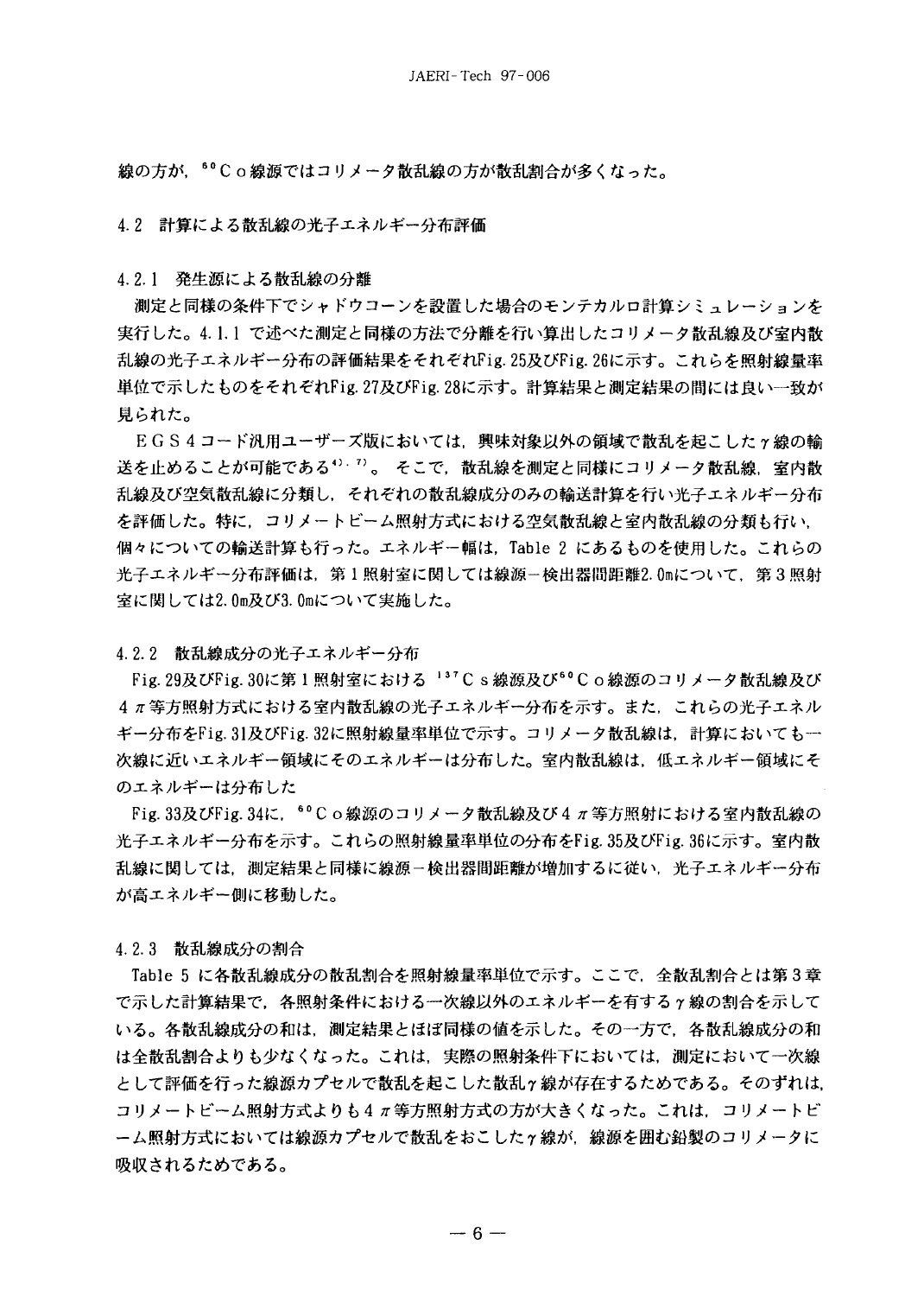空気散乱線は,4π等方照射方式の方が散乱割合が多くなった。これは,コリメートされてい ない分だけ散乱線を発生する可能性のある空気の容積が大きくなるためである。

測定結果と同様に、同じ評価点において<sup>60</sup>Co線源ではコリメータ散乱線の方が、137Cs線源 では室内散乱線の方が割合が大きくなった。

4.3 散乱線成分の特性

4.3.1 コリメータ散乱線

コリメータ散乱線は、測定結果及び計算結果ともに、60Co線源の方が<sup>137</sup>Cs線源よりもそ の割合が多くなった。そこで,同一の鉛製のコリメータ内に200keV,800keV及び2MeVの一次線エ ネルギーを有するγ線源を仮定し、散乱線の割合を計算した。

Fig. 37に,各光子線源のコリメータ散乱線の割合を照射線量率単位で示す。γ線源の一次線エ ネルギーが高くなるに従い,散乱割合は増加した。これは,以下の2つの理由による。

- (1)一次ヶ線のエネルギーが高いほどコリメータ内を深く透過することができ,散乱線を発生 させるコリメータの容積が大きくなる。
- (2)光子エネルギーが高くなるに従い,コリメータ内で吸収される確率は低くなる。

一般的に、散乱線はエネルギーの低い光子ほど同一の物質内で散乱を起こす確率は高くなる。 しかし, 鉛のように高原子番号を有する元素が γ 線源を被った場合は、そこで吸収される散乱線 が増加するため、逆の傾向を示した。

4.3.2 4 π等方照射方式における室内散乱線

室内散乱線の光子エネルギー分布は,線源-検出器間距離が増加するに従い,高エネルギー側 に移動した。そこで、 $137C$  s 線源を第3照射室に設置して、4 π等方照射方式を実施した場合 のいくつかの場所における室内散乱線の光子エネルギー分布を計算した。

Fig. 38及びFig. 39に、室内散乱線の光子エネルギー分布の移動を示す。線源-検出器間距離が 長くなるに従って,光子エネルギー分布が高エネルギー側に移動する傾向がここでも見られた。 室内散乱線の発生源のうち、校正室の床面は線源に最も近い。このため、この領域で散乱を起こ した散乱線が光子エネルギー分布の評価点に対して大きく寄与すると予測される。線源-検出器 間距離が長くなった場合、床面に浅い角度で入射しより小さな角度で散乱を起こした散乱γ線が 発生する。このため,より高エネルギーの散乱γ線が生じる可能性が高くなる。

これより,自由空間中に設置したγ線源を用いて4π等方照射を実施し,線源-検出器間距離 を長くした場合、散乱線の割合が増加する他に光子エネルギー分布が高エネルギー側に移動する ことが計算においても確認された。

4.4 周辺線量当量率の算出

現在, 放射線の環境モニタリングに用いられる単位として周辺線量当量, H\* (10), が国際 的に推奨されている<sup>9)</sup>。日本国内においても外部被ばくモニタリングには、この概念を基本とし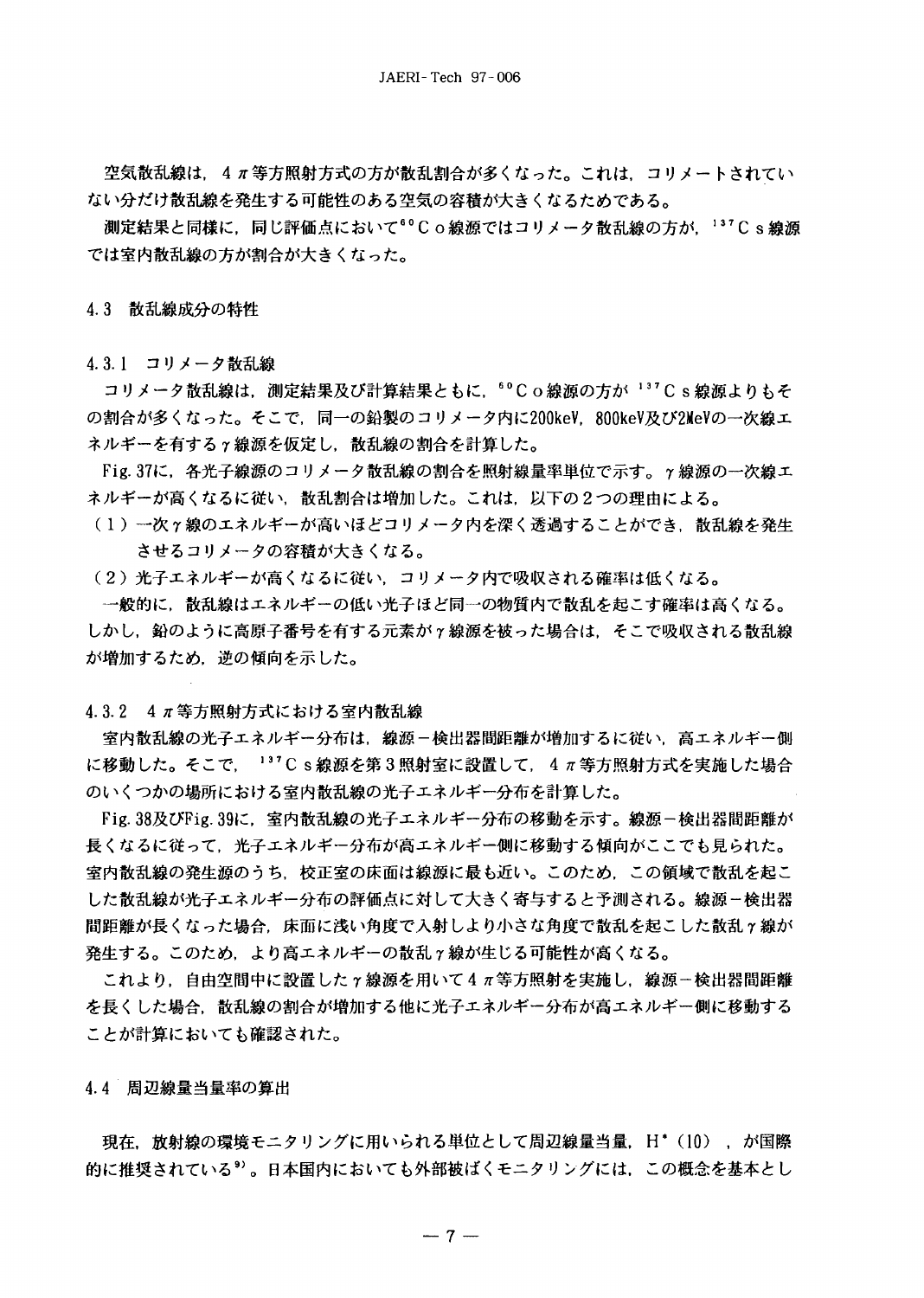ている単位(lcm 線量当量)が使用されている。そこで,各照射条件について,光子エネルギー 分布を考慮して周辺線量当量 (1cm 線量当量) 率, H<sup>\*</sup> (10) , を算出した。この場合, 周辺線 量当量率H \* (10) (mSv/h)は下記のように算出される。照射線量からの換算係数は,現在国内で 採用されているICRP5111)に示されている値を使用した。

 $\dot{H}$  (10) =  $\Sigma X_i K_i$ 

ここで,

X」:エネルギーi群の照射線量率 (R/h) K」:エネルギーi群の換算係数 (mSv/R) である。

測定結果及び計算結果より得られた周辺線量当量率をそれぞれTable 6 , Table 7 , Table8及 びTable 9 に示す。

コリメートビーム照射方式においては、光子エネルギー分布を考慮して算出された値と散乱線 が含まれないものとして算出された値のずれはほとんど見られなかった。これは,散乱線が一次 線に近いエネルギー領域に分布するためである。また,線源-検出器間距離の変化により,値は 大きく変動しなかった。これは,散乱線のほとんどがコリメータ散乱線であり,一次線と同様の 減衰傾向を示すため,散乱割合がほぼ一定になるためである。

他方, 4π等方照射方式においては, 散乱線成分により生じる光子エネルギー分布を考慮して 算出された周辺線量当量の値は,一次ヶ線のみが存在するものとして算出された値よりも大きく なった。これは,散乱線が低エネルギー領域に分布し,そのエネルギー領域における換算係数の 値が大きいためである。また,線源-検出器間距離が長くなるに従い,光子エネルギー分布の考 慮による線量当量率のずれが大きくなった。これは散乱線のエネルギーが高エネルギー側に移動 する一方で,散乱線の割合が増加することによる。特に,線源から7.5mの位置においては,光子 エネルギー分布を考慮して周辺線量当量を算出した場合に、その値は約5%大きくなった。

|以上に述べたように,コリメータを使用することにより"硬い"スペクトルを得ることができ るため,線量当量の算出にスペクトル分布の考慮はほとんど影響を与えなかった。一方,コリメ ータを使用せず照射を実施した場合,スペクトル分布は"柔らかく"なる。通常,校正作業を行 っている線源-検出器間距離が3.0m以下の場合, スペクトルを考慮して算出された線量当量と, 考慮せずに算出された値とのずれは最大で約3%であった。

# 5. 結論

測定及びモンテカルロ計算シミュレーションにより,原研放射線標準施設棟のγ線校正場の光 子エネルギー分布を評価した。また,校正作業の上で重要となる照射線量率単位の光子エネルギ ー分布を明らかにした。発生源により散乱線の分類を行い,それらの光子エネルギー分布より,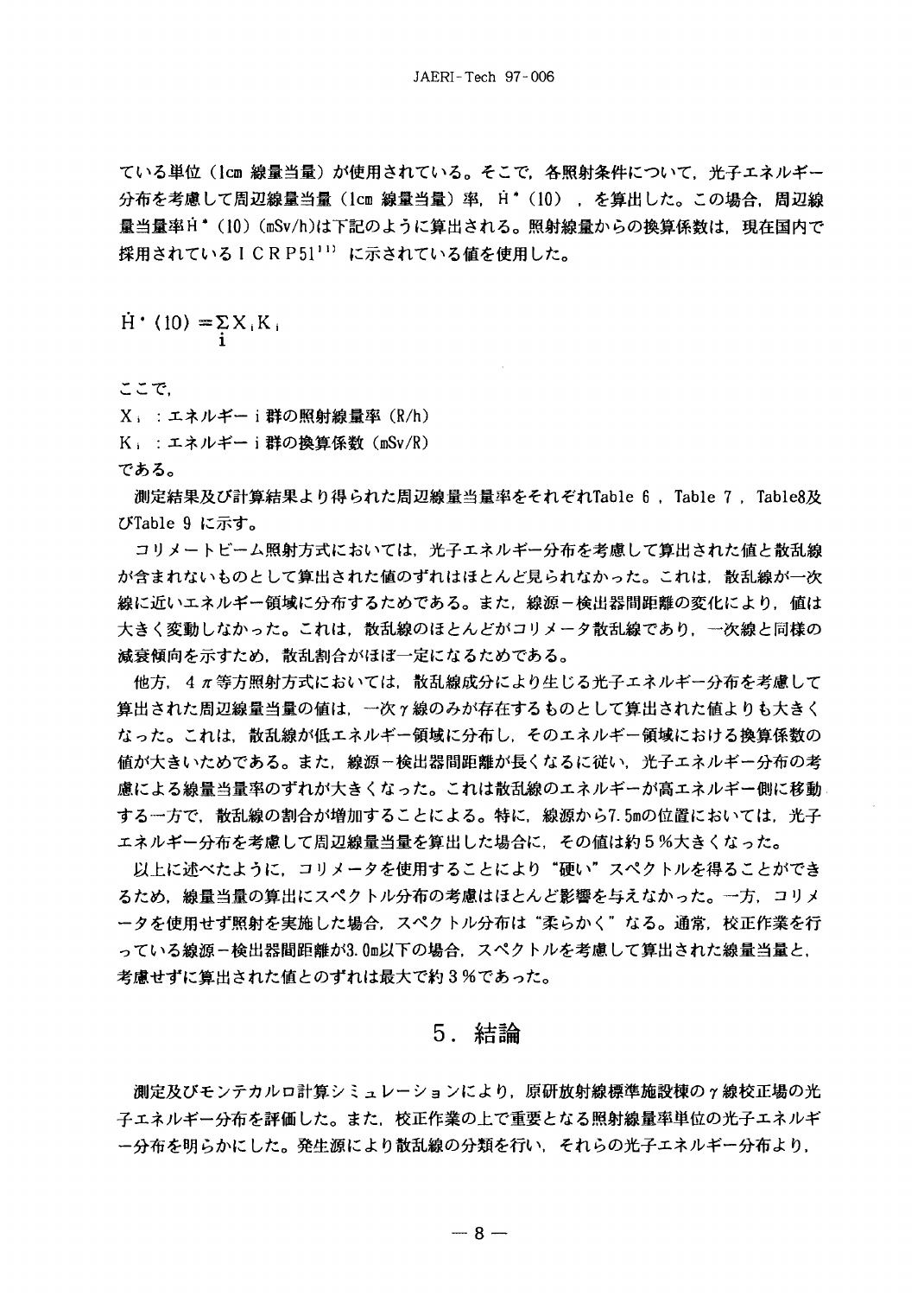以下の校正場中の散乱線発生の特徴を明確にした。

- (1) コリメータの使用の有無により光子エネルギー分布は大きく変化した。コリメータを使用 する照射においては、その散乱線のエネルギーは一次線に近い領域に分布した。一方、コ リメータを使用しない場合、散乱線は低エネルギー領域に分布する。
- (2) 鉛製のコリメータに線源を設置した場合、一次ヶ線のエネルギーが高くなるに従い、コリ メータで散乱を起こす割合が増加する。
- (3) コリメータを使用しない照射の場合, 線源-検出器間距離が長くなるに従って, 散乱線の 割合が増加し、光子エネルギー分布が高エネルギー側に移動する。
- (4) 周辺線量当量 (lcm 線量当量) は、通常の校正作業においては散乱線が含まれないものと して、一次ヶ線のエネルギーのみを考慮して算出される。散乱線により生じるスペクトル 分布の考慮が,コリメータを使用しない照射を実施した場合,線源-検出器間距離を長く するに従い必要となってくる。コリメータを使用した照射に関しては、スペクトルの考慮 は周辺線量当量の算出結果に大きな影響を与えない。

他に、カプセル部で発生した散乱線は、本試験において一次線として扱ったが、線源カプセル 部で散乱をおこした散乱線が寄与することが計算結果よりわかった。今後は、線源カプセルにお いて発生した散乱線の特性を調査する必要がある。

謝辞

アンフォールディングを実行するにあたり、助言を頂きました原研環境物理研究室の斎藤公明 副主任研究員に深く感謝いたします。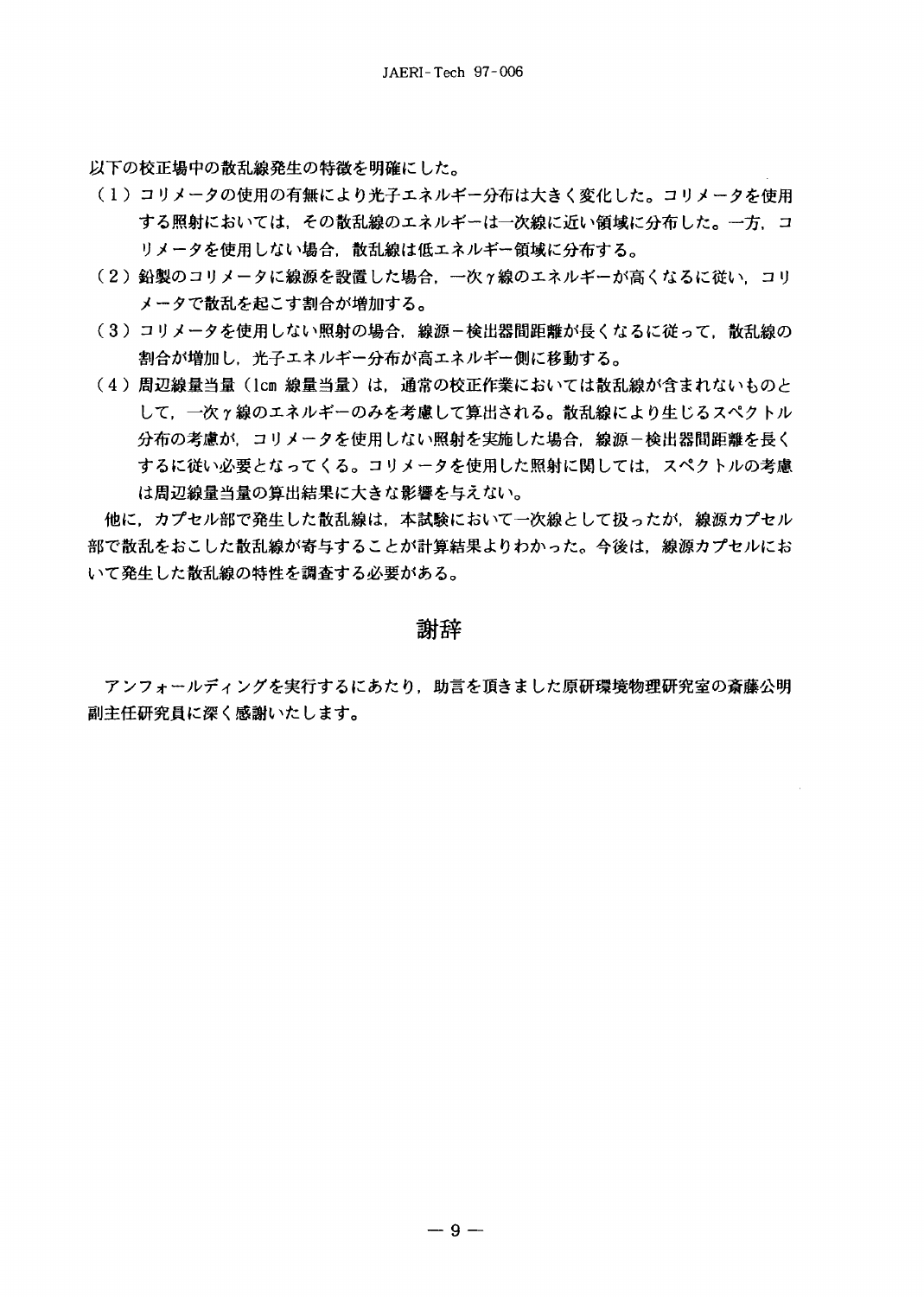# 参考文献

- 1 ) NCRP : " Calibration of survey instruments used in radiation protection for the assessment of ionizing radiation fields and radioactive surface contamination", Report 112 (1991).
- 2) 斎藤公明, 森内茂:JAERI 1306, "モンテカルロ計算によるNaI(T1) シンチレーション検出器  $\gamma$ 線応答関数のデータカタログ" (1987).
- 3) W. R. Nelson, H. HIrayama and D. W. 0. Rogers : "The EGS4 Code System". Stanford Linear Accelerator Center Report SLAC-265 (Stanford Calif) (1985).
- 4) 百瀬他:"EGS4コード汎用ユーザーズ版の開発", KEK Proceedings, 92–14, 48 (1991).
- 5) D. W. 0. Rogers and A. F. Bielajew : "The dosimtery of ionizing radiation Volume m (Edited by K. R. Kase at al) ", Academic press, San Diego, 427 (1990).
- 6) J.T. West, T.J. Hoffman and M.B. Emmett : "Morse-CGS/S for the Scale System", NUREG/CR-0200, Vol. 3, sect. F9 (1980).
- 7 ) O.Sato, S. Iwai, M. Nakamura, T. Uehara, S. Takagi and II. Hirayama : "UCMARS-A User Code with a Multiple-Array System using Combinatorial Geometry for EGS4", KEK Internal, 94-12 (1994).
- 8) D. K. Trubey, M. J. Berger and J. I!. Hubbell : "Photon Cross Sections for ENDF/B-VI", Advanced in Nuclear Computation and Radiation Shielding, American Nuclear Society Topical Meeting (1989).
- 9) ICRU : "Measurement of Dose Equivalents from ExternalPhoton and Electron Radiations", Report 47 (1992).
- 10) 清水滋:JAERI-Review 94-007, "保健物理-管理と研究-No.36", 196 (1994).
- 11) ICRP Publication 51 : "Data for Use in Protection Against External Radiation" (1987).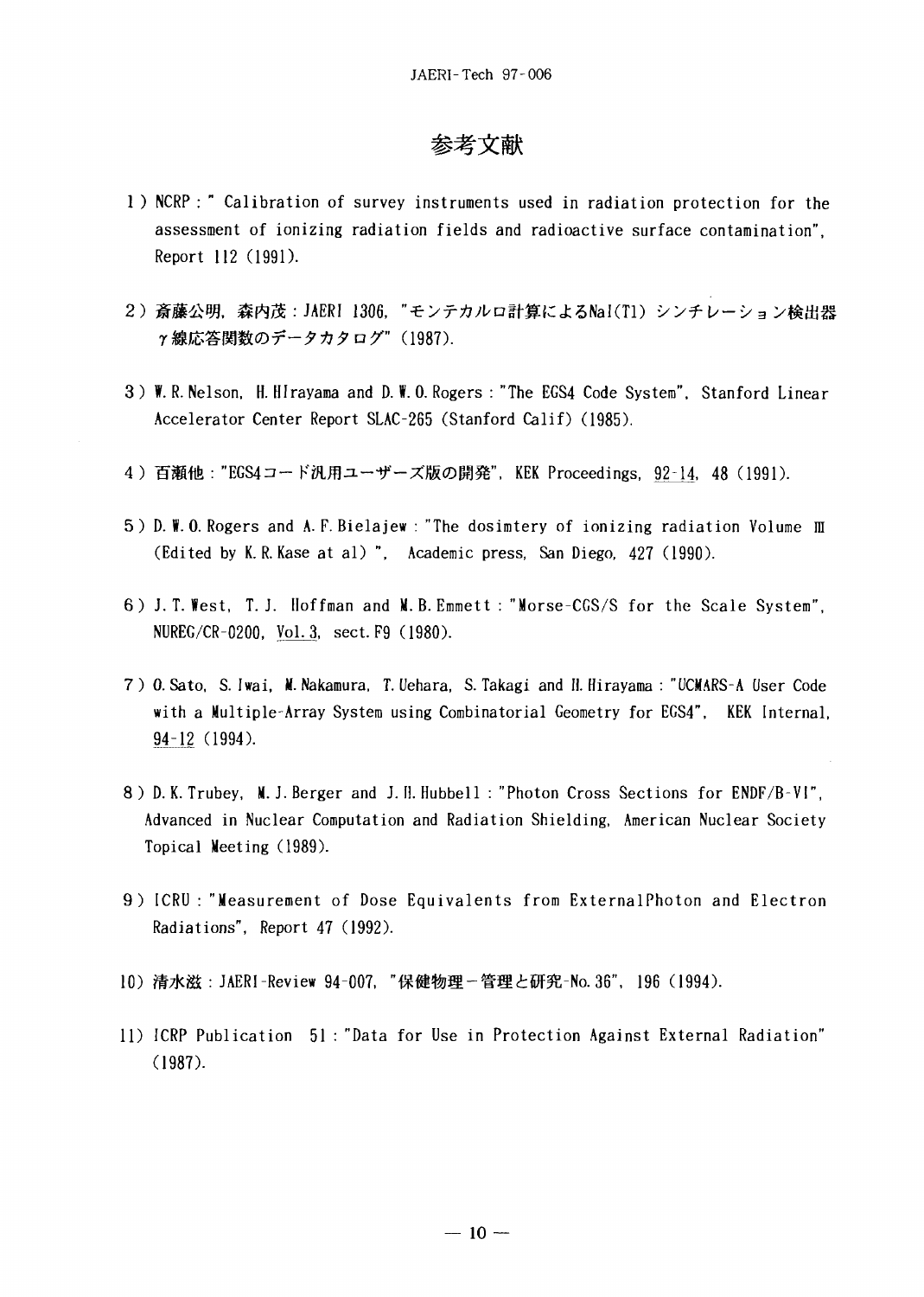| Table 1 Irradiation type using collimator and shadow cone shield, and gamma |
|-----------------------------------------------------------------------------|
| -ray components appearing on the pulse-height distribution.                 |

| Irradiation<br>type | Collimator | Shadow cone<br>shield | Gamma-ray components on the pulse-height spectrum             |
|---------------------|------------|-----------------------|---------------------------------------------------------------|
| (a)                 | used       | not used              | Primary, Collimator-scattered and Air-scattered<br>radiations |
| (b)                 | not used   | not used              | Primary, Room-scattered and Air-scattered<br>radiations       |
| (c)                 | used       | used                  | Air-scattered radiations                                      |
| (d)                 | not used   | used                  | Room-scattered and Air-scattered radiations                   |

Primary radiations  $= (b) - (d)$ Collimator–scattered radiations =  $(a)$  - Primary radiations -  $(c)$ Room-scattered radiations  $= (d)$ Air-scattered radiations  $= (c)$ 

(c)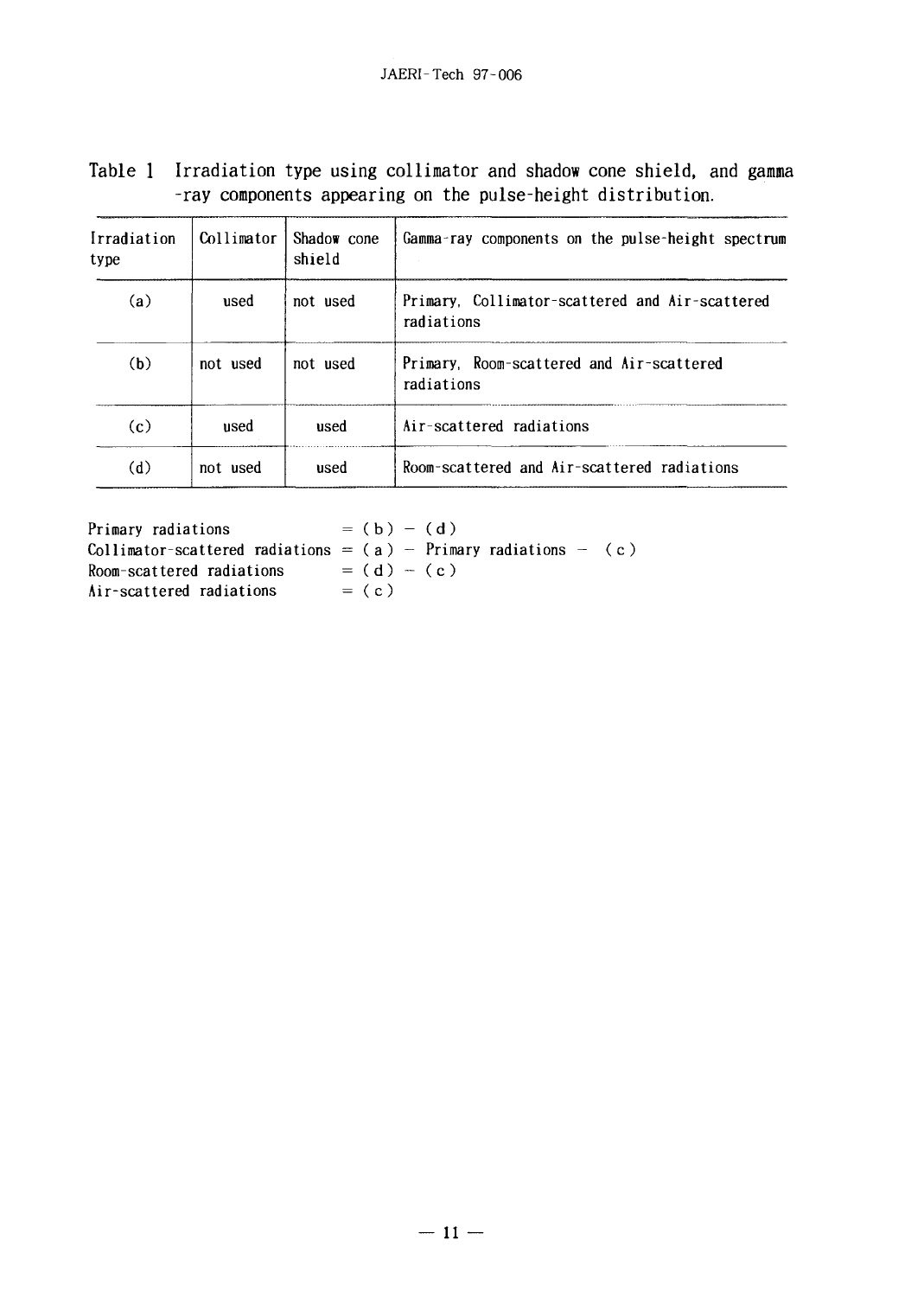| Group No.        | Energy range (keV)        |                          |  |  |  |
|------------------|---------------------------|--------------------------|--|--|--|
|                  | <sup>137</sup> C s source | <sup>60</sup> C o source |  |  |  |
| $\mathbf{1}$     | $10 - 40$                 | $10 - 40$                |  |  |  |
| $\boldsymbol{2}$ | $40 - 60$                 | $40 - 80$                |  |  |  |
| 3                | $60 - 80$                 | $80 - 140$               |  |  |  |
| 4                | $80 - 120$                | $140 - 210$              |  |  |  |
| 5                | $120 - 184$               | $210 - 290$              |  |  |  |
| 6                | $184 - 250$               | $290 - 380$              |  |  |  |
| $\overline{7}$   | $250 - 320$               | $380 - 470$              |  |  |  |
| 8                | $320 - 400$               | $470 - 580$              |  |  |  |
| 9                | $400 - 500$               | $580 - 700$              |  |  |  |
| 1 <sub>0</sub>   | $500 - 661$               | $700 - 840$              |  |  |  |
| 11               | $661 - 662$               | $840 - 1000$             |  |  |  |
| 12               |                           | $1000 - 1172$            |  |  |  |
| 13               |                           | $1172 - 1173$            |  |  |  |
| 14               |                           | $1173 - 1332$            |  |  |  |
| 15               |                           | $1332 - 1333$            |  |  |  |

 $\sim 400$ 

Table 2 Energy bins in the calculation for '''Cs source and ''Co source

 $\mathcal{L}^{\text{max}}_{\text{max}}$  ,  $\mathcal{L}^{\text{max}}_{\text{max}}$ 

 $\sim 10^{-1}$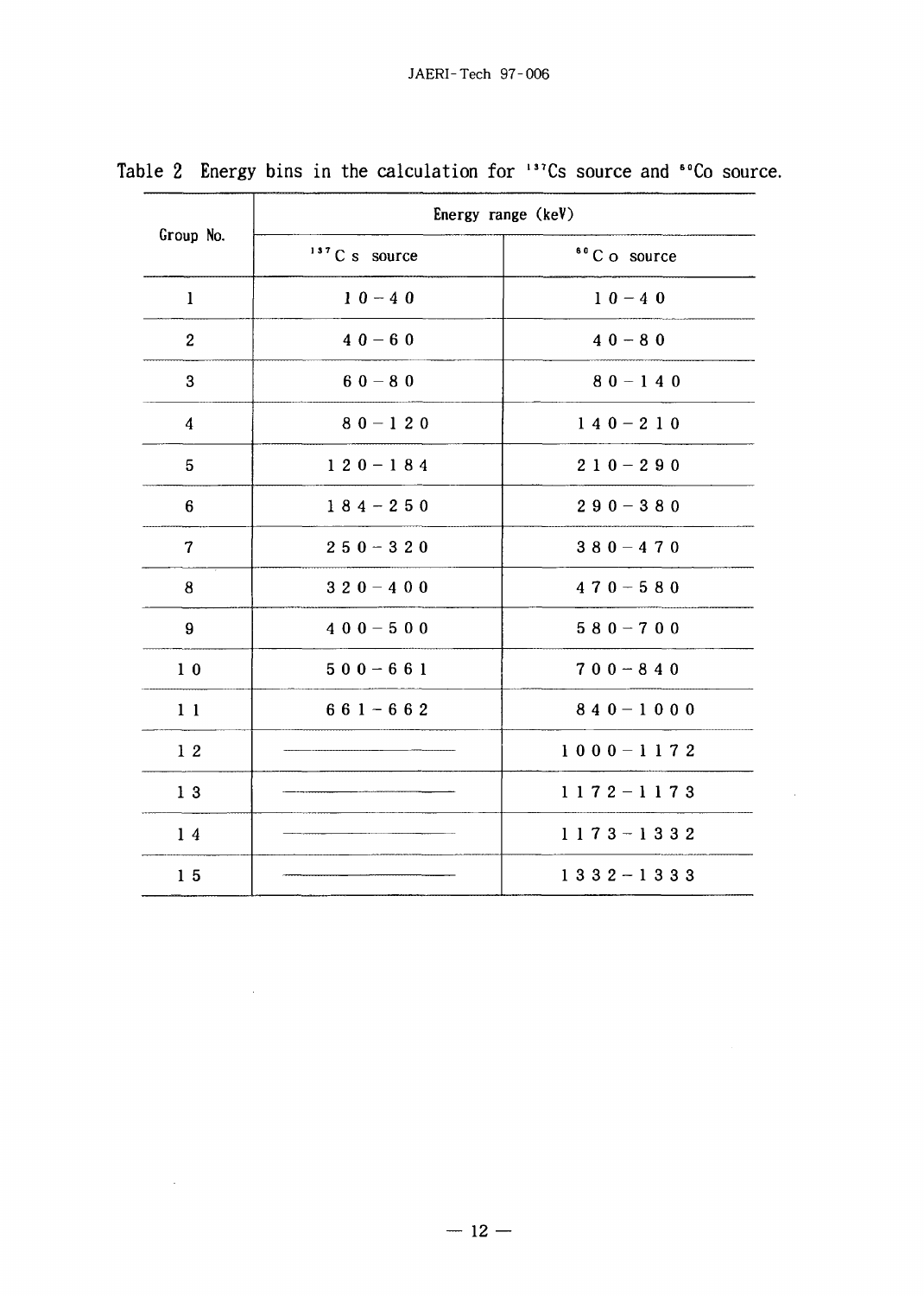| Irradiation type<br>(a)   |                      |       | $137$ C s        | 60C   |                  |
|---------------------------|----------------------|-------|------------------|-------|------------------|
|                           | Gamma-ray components | 1.5m  | 2.0 <sub>m</sub> | 1.5m  | 2.0 <sub>m</sub> |
|                           | Collimator-scattered | 0.065 | 0.061            | 0.081 | 0.085            |
| (Collimated beam)         | Air-scattered        | 0.016 | 0.020            | 0.012 | 0.015            |
|                           | Total                | 0.081 | 0.081            | 0.093 | 0.100            |
|                           | Room-scattered       | 0.068 | 0.098            | 0.040 | 0.061            |
| (b)<br>$(4\pi$ isotropic) | Air-scattered        | 0.015 | 0.018            | 0.013 | 0.015            |
|                           | Total                | 0.083 | 0.116            | 0.053 | 0.076            |

Table 3 Ratio of exposure by the scattered radiations to that by all radiations for the two irradiation types in No. 1 room, (measurement)

Table 4 Ratio of exposure by the scattered radiations to that by all radiations for the two irradiation types in No. 3 room, (measurement)

|                          |                      |       |                  | 60C <sub>O</sub>                 |       |
|--------------------------|----------------------|-------|------------------|----------------------------------|-------|
| Irradiation type         | Gamma-ray components | 1.5m  | 2.0 <sub>m</sub> | 2.5m                             | 3.0m  |
|                          | Collimator-scattered | 0.074 | 0.073            | 0.079                            | 0.083 |
| (a)<br>(Collimated beam) | Air-scattered        | 0.010 | 0.011            | 0.014                            | 0.015 |
|                          | Total                | 0.084 | 0.084            | 0.093<br>0.066<br>0.013<br>0.079 | 0.093 |
|                          | Room-scattered       | 0.032 | 0.049            |                                  | 0.083 |
| $(4\pi$ isotropic)       | Air-scattered        | 0.010 | 0.011            |                                  | 0.015 |
| (b)                      | Total                | 0.042 | 0.060            |                                  | 0.098 |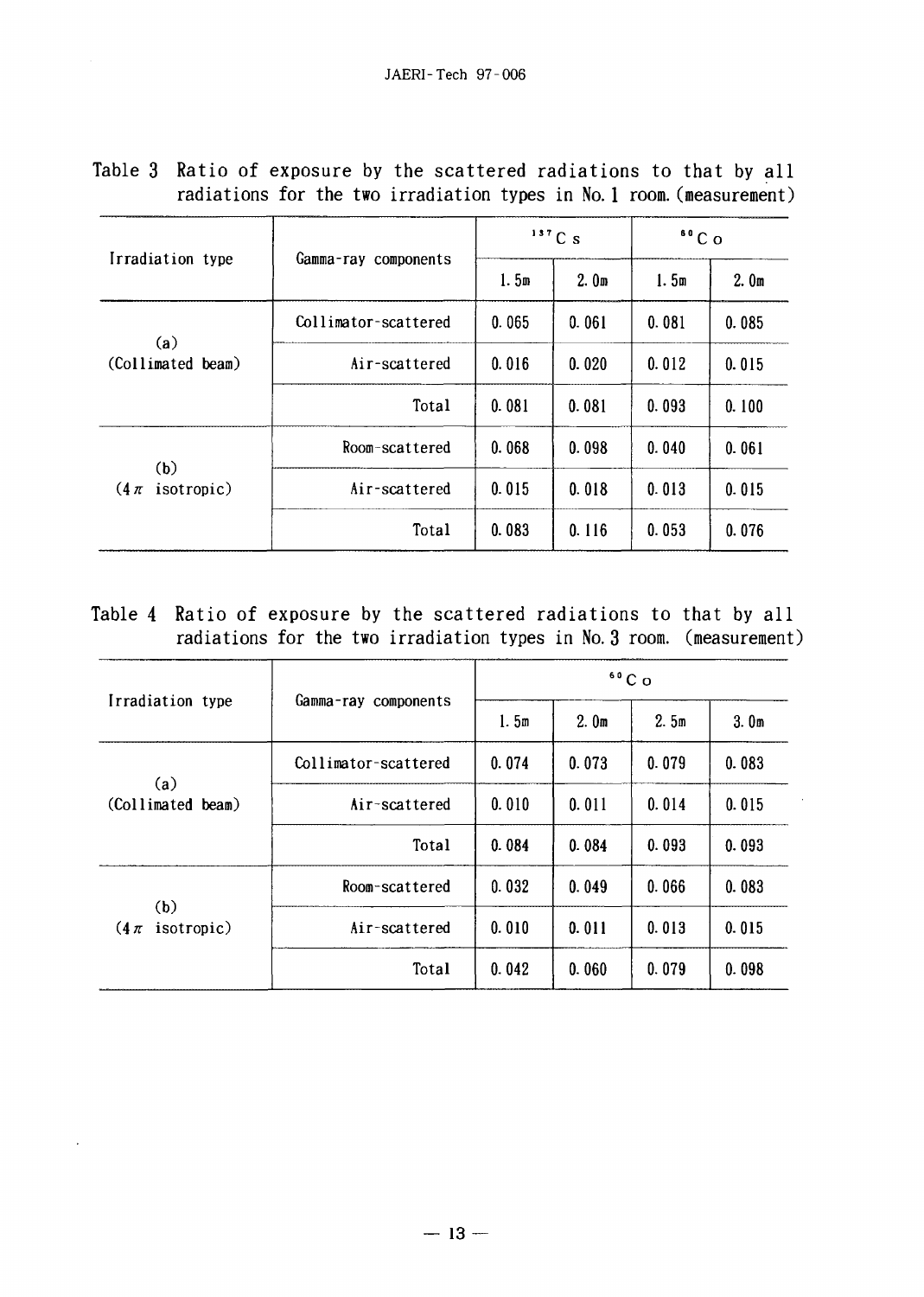|                               |                      | No. 1 Room       |                  | No. 3 Room       |                  |
|-------------------------------|----------------------|------------------|------------------|------------------|------------------|
| Irradiation type              | Gamma-ray components | 137Cs            | $60C$ O          | $60C$ O          |                  |
|                               |                      | 2.0 <sub>m</sub> | 2.0 <sub>m</sub> | 2.0 <sub>m</sub> | 3.0 <sub>m</sub> |
|                               | Collimator-scattered | 0.088            | 0.090            | 0.110            | 0.094            |
|                               | Room-scattered       | 0.009            | 0.003            | 0.004            | 0.007            |
| (a)                           | Air-scattered        | 0.004            | 0.004            | 0.003            | 0.009            |
| (collimated beam)             | Sum of components    | 0.101            | 0.097            | 0.117            | 0.110            |
|                               | Total <sup>*'</sup>  | 0.139            | 0.167            | 0.183            | 0.186            |
|                               | Measurement          | 0.081            | 0.100            | 0.084            | 0.098            |
|                               | Room-scattered       | 0.104            | 0.066            | 0.051            | 0.085            |
|                               | Air-scattered        | 0.014            | 0.010            | 0.011            | 0.017            |
| (b)<br>isotropic)<br>$(4 \pi$ | Sum of components    | 0.118            | 0.076            | 0.062            | 0.102            |
|                               | Total <sup>*2</sup>  | 0.206            | 0.179            | 0.171            | 0.187            |
|                               | Weasurement          | 0.116            | 0.076            | 0.060            | 0.098            |

# Table 5 Ratio of exposure by the scattered radiations to that by all radiations, (calculation)

\*1 : The ratio of scattered radiations with energy below 662keV in Fig. 14. \*2 : The ratio of scattered radiations with energy except 1173keV and 1333keV in Fig. 15 and Fig. 16.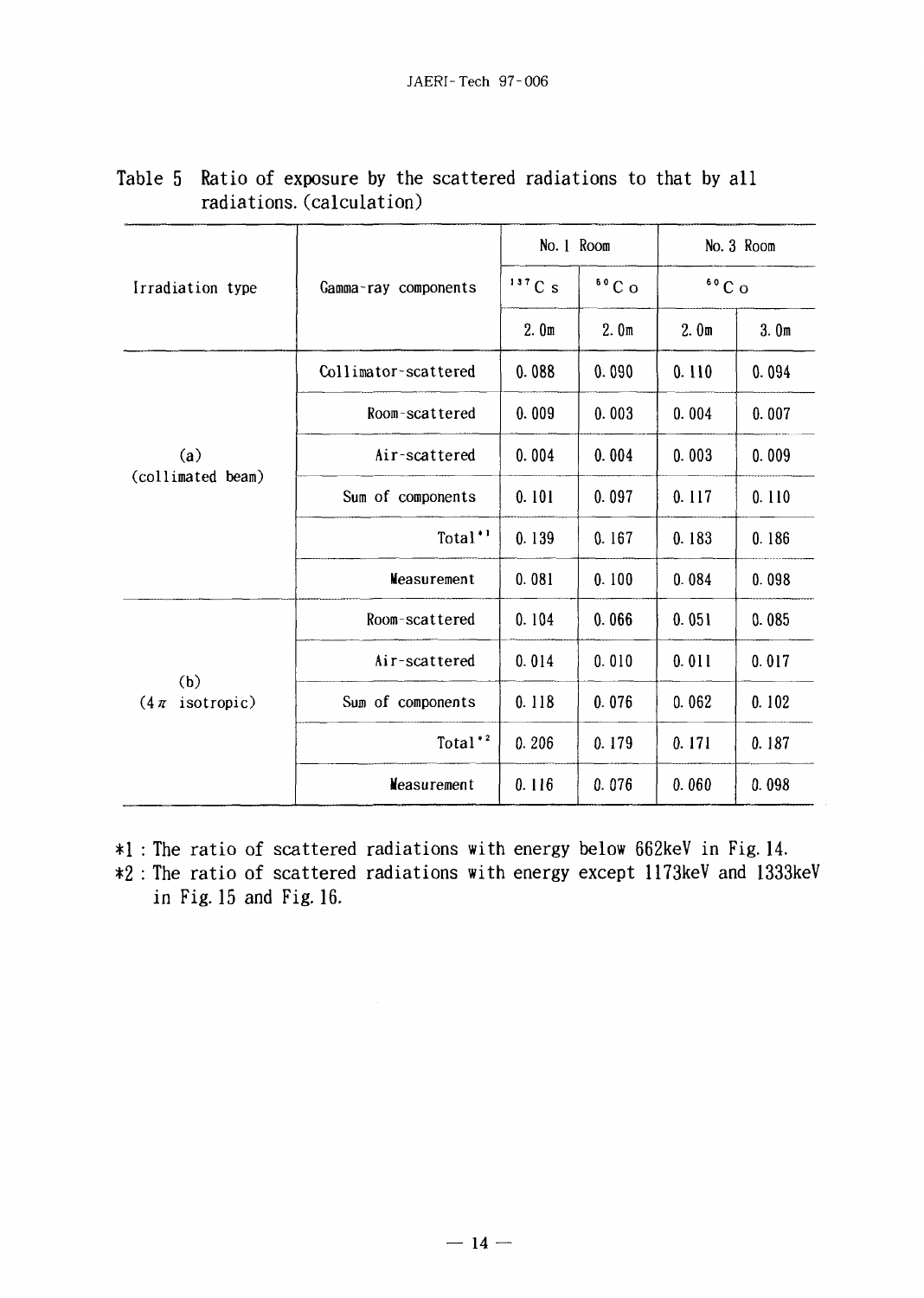|                                |                       | Ambient dose equivalent rate, $H'(10)$ (mSv/h)                                                                                                                                                                                                 |  |  |                  |  |  |  |
|--------------------------------|-----------------------|------------------------------------------------------------------------------------------------------------------------------------------------------------------------------------------------------------------------------------------------|--|--|------------------|--|--|--|
| Irradiation type               | Method of calculation | $137C_S$<br>$60^{\circ}$ C o<br>1.5m<br>2.0 <sub>m</sub><br>1.5 <sub>m</sub><br>3.657<br>2.076<br>4.450<br>3.633<br>2.060<br>4.402<br>1.007<br>1.008<br>1.011<br>3.852<br>2.285<br>4.337<br>3.779<br>2.226<br>4.262<br>1.019<br>1.027<br>1.018 |  |  |                  |  |  |  |
|                                |                       |                                                                                                                                                                                                                                                |  |  | 2.0 <sub>m</sub> |  |  |  |
|                                | A                     |                                                                                                                                                                                                                                                |  |  | 2.520            |  |  |  |
| (a)<br>(Collimated beam)       | B                     |                                                                                                                                                                                                                                                |  |  | 2.495            |  |  |  |
|                                | $A \angle B$          |                                                                                                                                                                                                                                                |  |  | 1.010            |  |  |  |
|                                | $\mathbf{A}$          |                                                                                                                                                                                                                                                |  |  | 2.512            |  |  |  |
| (b)<br>isotropic)<br>$(4 \pi)$ | B                     |                                                                                                                                                                                                                                                |  |  | 2.454            |  |  |  |
|                                | $A \angle B$          |                                                                                                                                                                                                                                                |  |  | 1.024            |  |  |  |

# Table 6 Ambient dose equivalent rate, H<sup>\*</sup>(10) in No. 1 room. (measurement)

A : Calculation with the spectral distribution of exposure.

 $\bar{z}$ 

B : Calculation without consideration of scattered radiations.

|  |  |  |  |  |  |  |  | Table 7 Ambient dose equivalent rate, $H^*(10)$ in No. 3 room. (measurement) |
|--|--|--|--|--|--|--|--|------------------------------------------------------------------------------|
|--|--|--|--|--|--|--|--|------------------------------------------------------------------------------|

|                                |                       | Ambient dose equivalent rate, $H'(10)$ (mSv/h)<br>$60C$ O                                                             |                  |       |                  |  |  |
|--------------------------------|-----------------------|-----------------------------------------------------------------------------------------------------------------------|------------------|-------|------------------|--|--|
| Irradiation type               | Method of calculation |                                                                                                                       |                  |       |                  |  |  |
|                                |                       | 1.5m                                                                                                                  | 2.0 <sub>m</sub> | 2.5m  | 3.0 <sub>m</sub> |  |  |
|                                | A                     | 4.407                                                                                                                 | 2.494            | 1.602 | 1.113            |  |  |
| (a)<br>(Collimated beam)       | B                     | 4.364                                                                                                                 | 2.469            | 1.586 | 1.101            |  |  |
|                                | $A \angle B$          | 1.010<br>1.010<br>1.010<br>4.295<br>1.616<br>2.485<br>4.231<br>1.581<br>2.439<br>$\bullet$<br>1.015<br>1.019<br>1.022 | 1.011            |       |                  |  |  |
|                                | A                     |                                                                                                                       |                  |       | 1.147            |  |  |
| (b)<br>$(4 \pi)$<br>isotropic) | B<br>$A \angle B$     |                                                                                                                       |                  | 1.118 |                  |  |  |
|                                |                       |                                                                                                                       |                  |       | 1.026            |  |  |

A : Calculation with the spectral distribution of exposure.

B : Calculation without consideration of scattered radiations.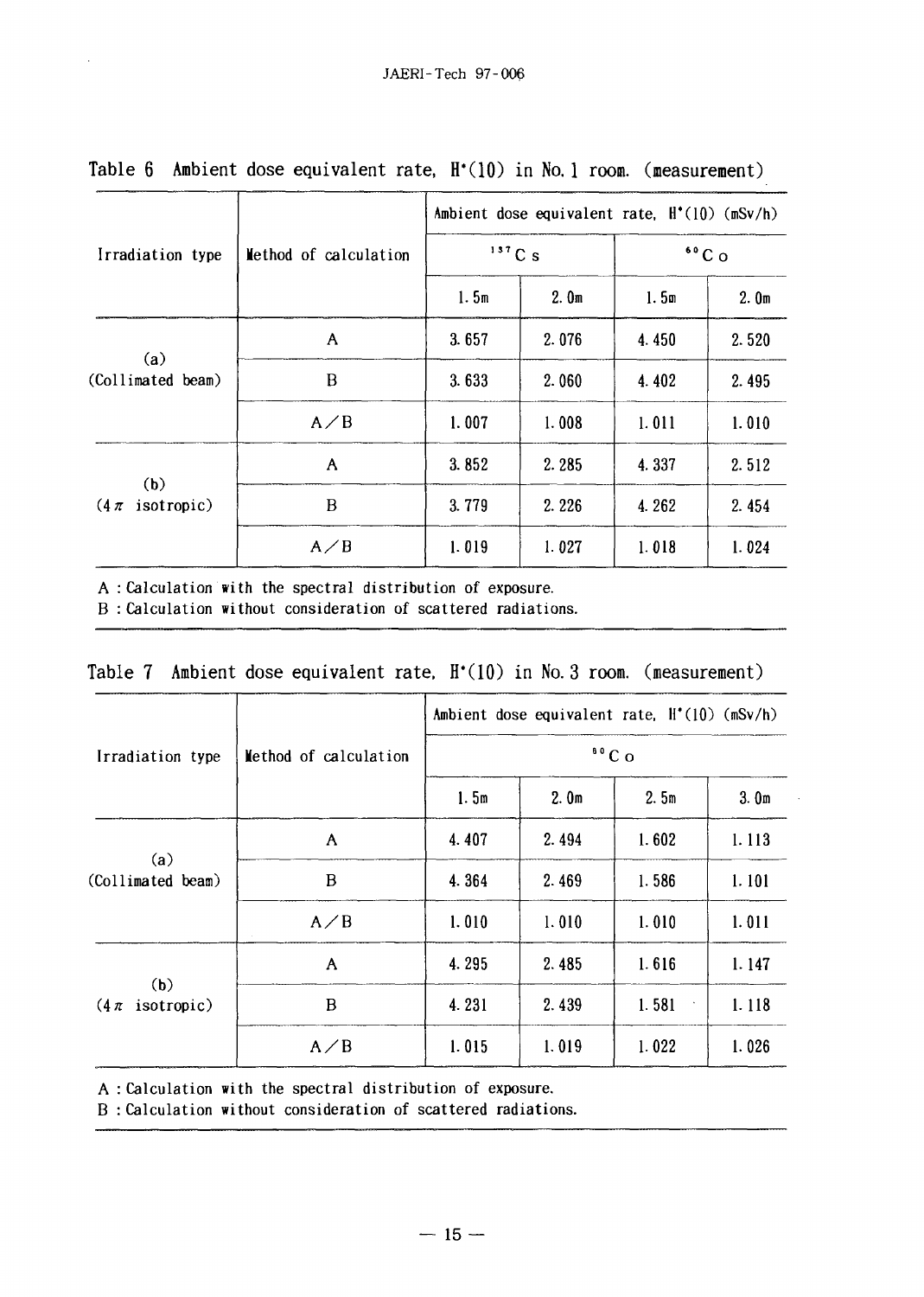|                                |                       | Ambient dose equivalent rate, $H^*(10)$ (mSv/h) |                  |                  |       |  |
|--------------------------------|-----------------------|-------------------------------------------------|------------------|------------------|-------|--|
| Irradiation type               | Method of calculation | $137C_S$                                        |                  | $60^{\circ}$ C o |       |  |
|                                |                       | 1.5m                                            | 2.0 <sub>m</sub> | 1.5m             | 2.0m  |  |
| (a)<br>(Collimated beam)       | $\mathbf{A}$          | 3.813                                           | 2.149            | 4.104            | 2.281 |  |
|                                | B                     | 3.792                                           | 2.135            | 4.081            | 2.267 |  |
|                                | $A \angle B$          | 1.006                                           | 1.007            | 1.006            | 1.006 |  |
| (b)<br>isotropic)<br>$(4 \pi)$ | A                     | 4.103                                           | 2.392            | 4.038            | 2.349 |  |
|                                | B                     | 4.011                                           | 2.324            | 3.975            | 2.298 |  |
|                                | $A \angle B$          | 1.023                                           | 1.029            | 1.016            | 1.022 |  |

Table 8 Ambient dose equivalent rate. H'(10) in No. 1 room, (calculation)

A : Calculation with the spectral distribution of exposure.

B : Calculation without consideration of scattered radiations.

|                                   |                          |                  |                  |       | Ambient dose equivalent rate, $H^*(10)$ (mSv/h) |       |  |  |
|-----------------------------------|--------------------------|------------------|------------------|-------|-------------------------------------------------|-------|--|--|
| Irradiation                       | Method of<br>calculation | $60^{\circ}$ C o |                  |       |                                                 |       |  |  |
| type                              |                          | 1.5m             | 2.0 <sub>m</sub> | 2.5m  | 3.0 <sub>m</sub>                                | 7.5m  |  |  |
| (a)<br>(Collimated<br>beam)       | A                        | 4.133            | 2.300            | 1.498 | 1.044                                           | 0.185 |  |  |
|                                   | B                        | 4.109            | 2.286            | 1.489 | 1.037                                           | 0.183 |  |  |
|                                   | $A \angle B$             | 1.006            | 1.006            | 1.006 | 1.007                                           | 1.011 |  |  |
| (b)<br>$(4\pi \text{ isotropic})$ | A                        | 4.052            | 2.312            | 1.495 | 1.081                                           | 0.178 |  |  |
|                                   | B                        | 3.999            | 2.271            | 1.464 | 1.057                                           | 0.170 |  |  |
|                                   | $A \angle B$             | 1.013            | 1.018            | 1.021 | 1.023                                           | 1.047 |  |  |

| Table 9 Ambient dose equivalent rate, $H'(10)$ in No. 3 room. (calculation) |  |  |  |
|-----------------------------------------------------------------------------|--|--|--|
|-----------------------------------------------------------------------------|--|--|--|

A : Calculation with the spectral distribution of exposure.

B : Calculation without consideration of scattered radiations.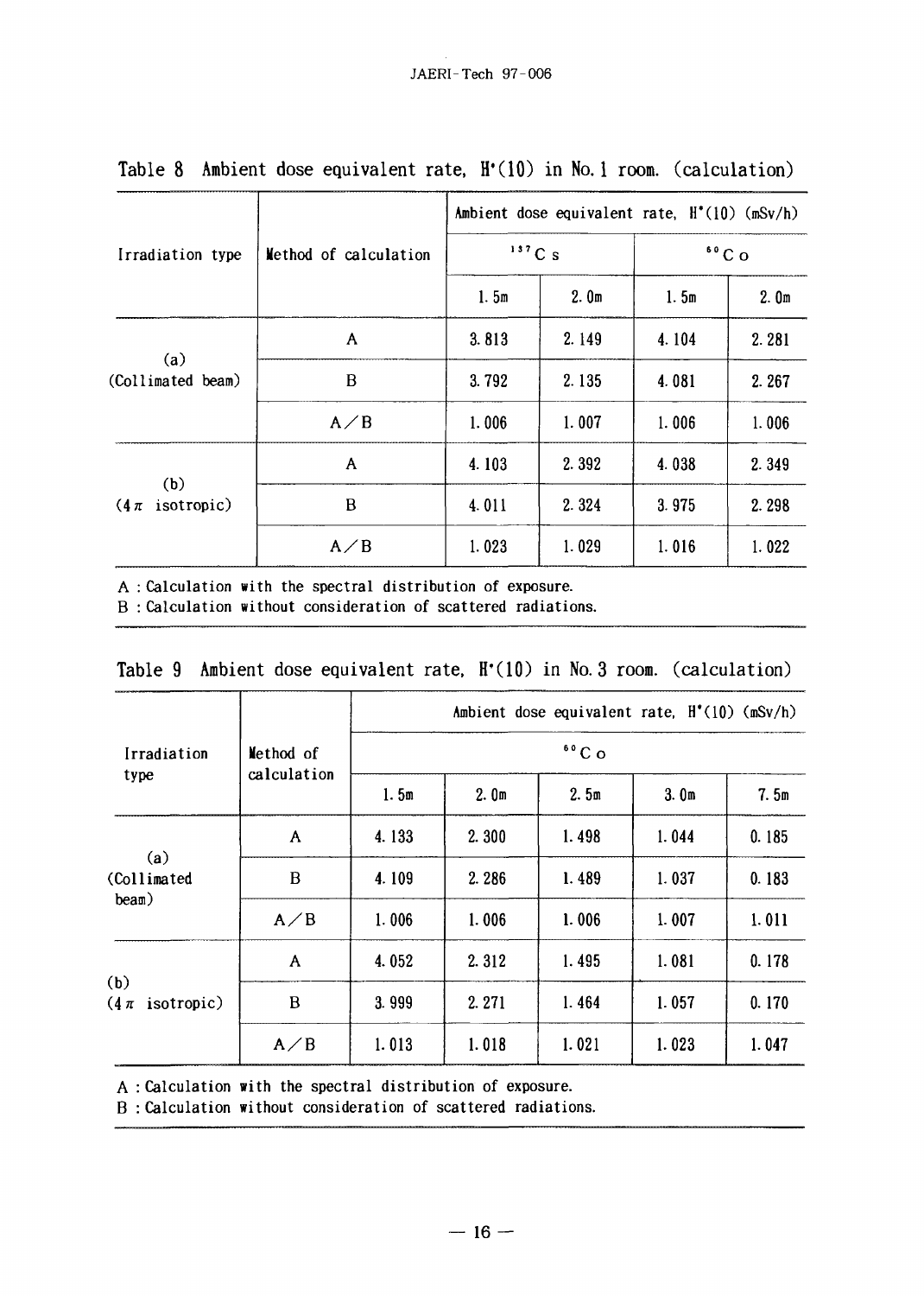

Width : 6. 5m (No. 1 room, No. 3 room)

 $\bar{\nu}$ 

Fig. 1 Irradiation using a collimated beam.



Fig.2  $4\pi$  isotropic irradiation using a source in free-air.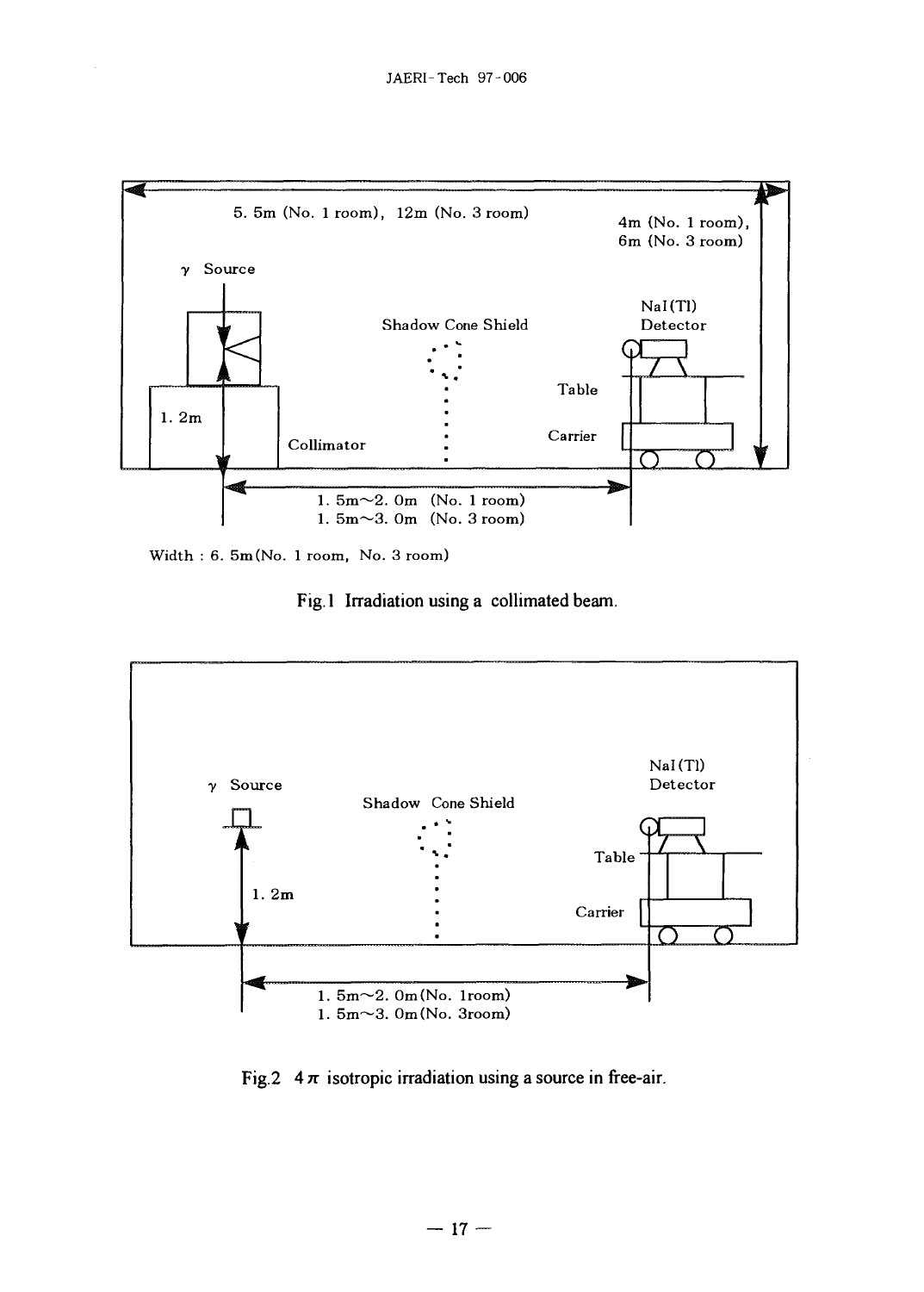

Fig. 3 Spectra for the two irradiation types in No. 1 room with <sup>137</sup>Cs source. The source-to-detector distance is 2.0m. (measured)



Fig.4 Spectra for the irradiation using a collimated beam with <sup>60</sup>Co source. (measured)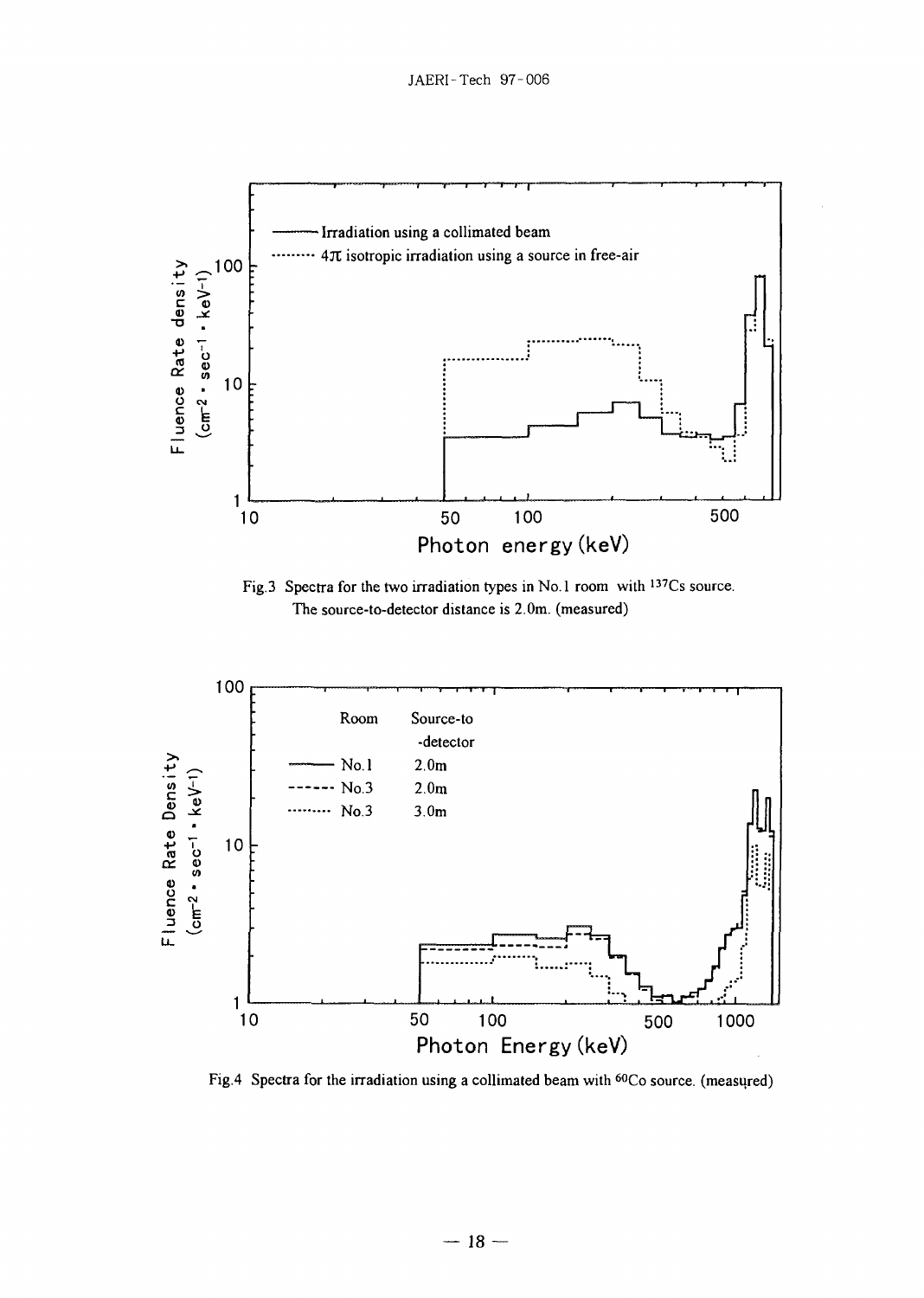

Fig.5 Spectra for the 4 $\pi$  isotropic irradiation using a source in free-air with <sup>60</sup>Co source. (measured)



Fig.6 Spectral distributions of exposure for the two irradiation types in No.1 room with <sup>137</sup>Cs source. The source-to-detector distance is 2.0m (measured)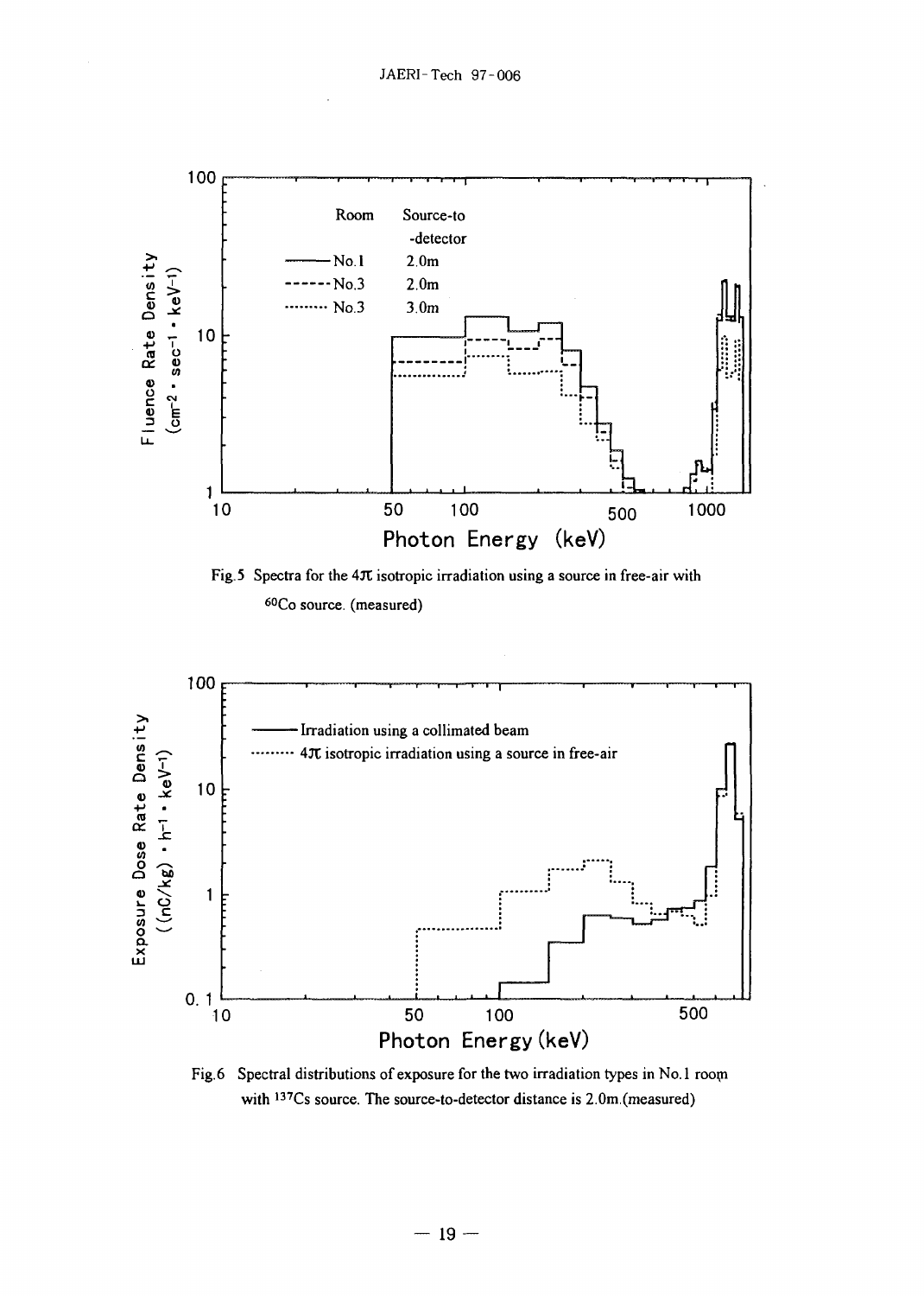

Fig.7 Spectral distributions of exposure for the irradiation using a collimated beam with <sup>60</sup>Co source, (measured)



Fig. 8 Spectral distributions of exposure for the  $4\pi$  isotropic irradiation using a source in free-air with <sup>60</sup>Co source, (measured)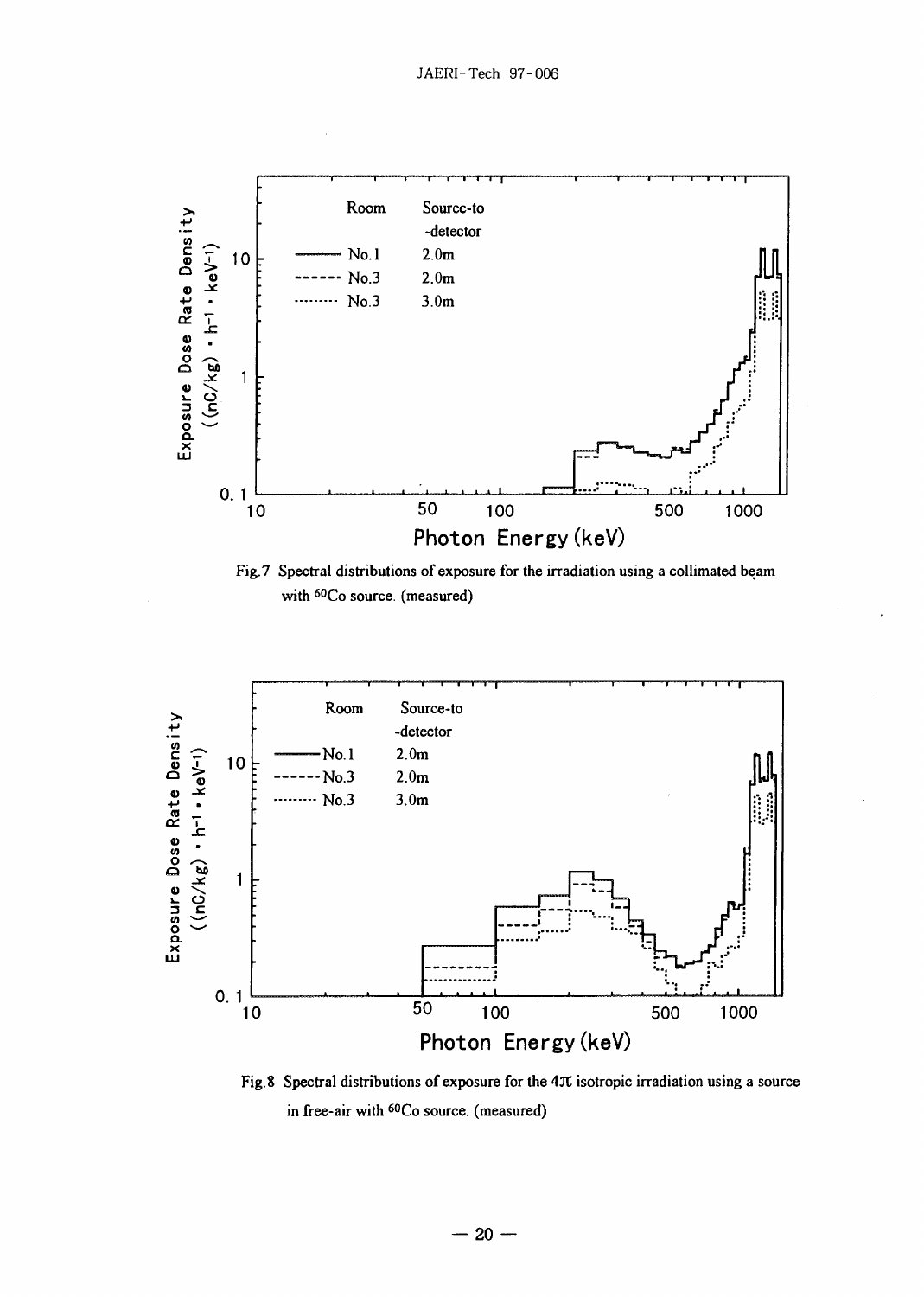

Fig.9 Spectral distributions of exposure for the irradiation using a collimated beam in No. 1 room with <sup>137</sup>Cs source. The source-to-detector distance is 2.0m.



Fig. 10 Spectral distributions of exposure for the  $4\pi$  isotropic irradiation using a source in free-air in No 1 room with <sup>137</sup>Cs source. The source-to-detector distance is 2.0m.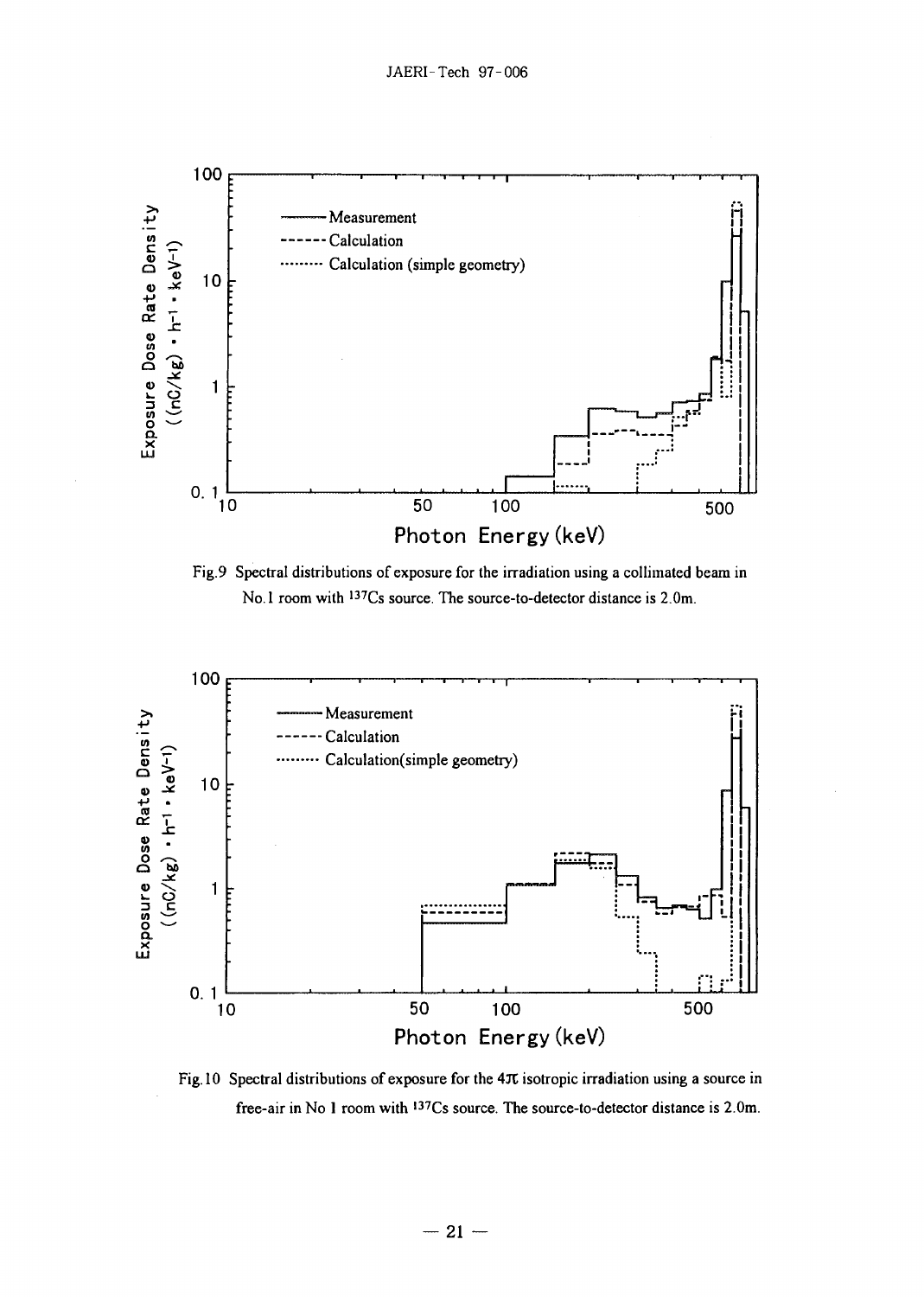

Fig.11 Spectra for the two irradiation types in No.1 room with 137Cs source. The source-to-detector distance is 2.0m.(calculated)



Fig.12 Spectra for the irradiation using a collimated beam with <sup>60</sup>Co source. (calculated)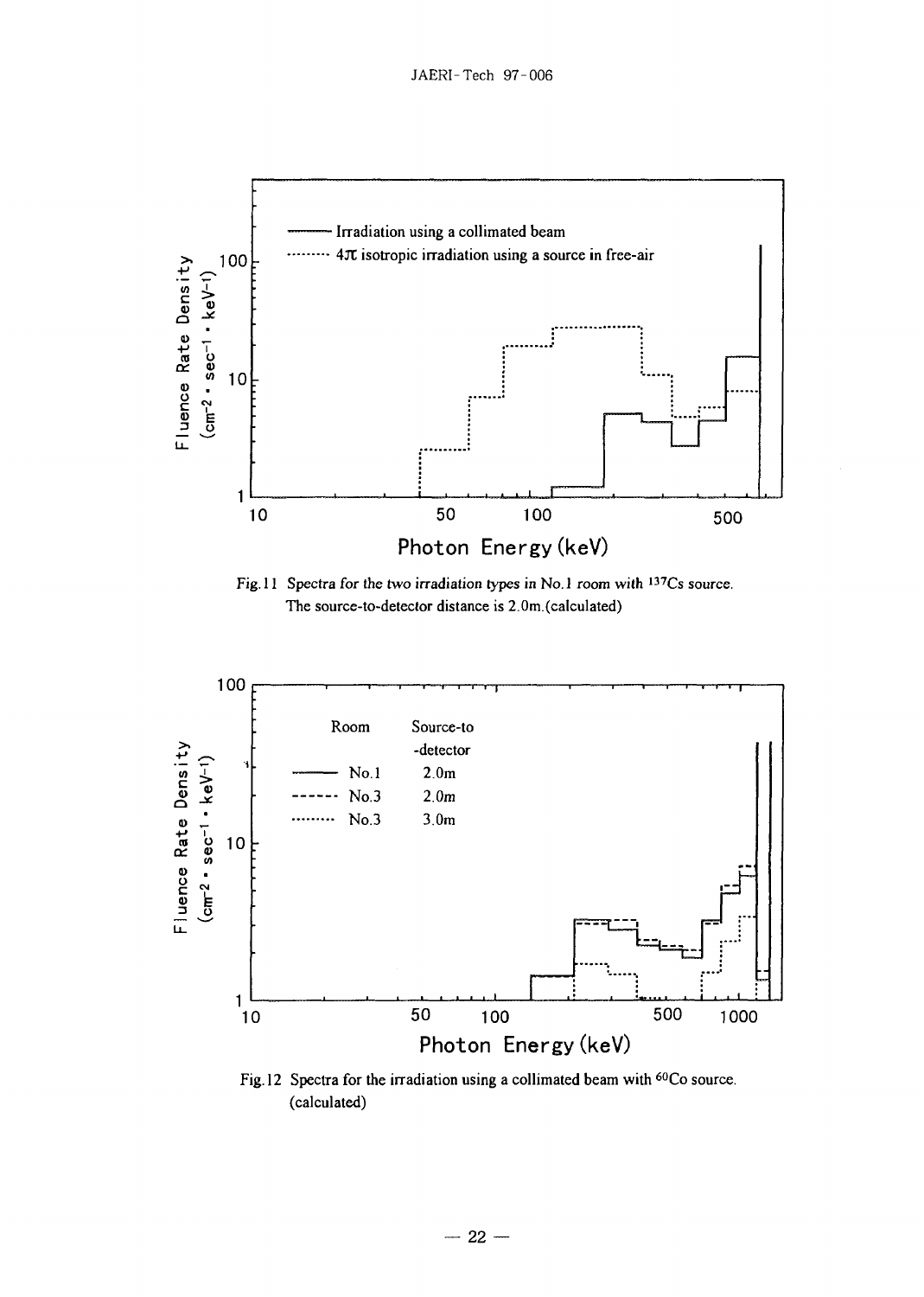

<sup>60</sup>Co source, (calculated)



Fig. 14 Spectral distributions of exposure for the two irradiation types in No. 1 room with <sup>137</sup>Cs source. The source-to-detector distance is 2.0m.(calculated)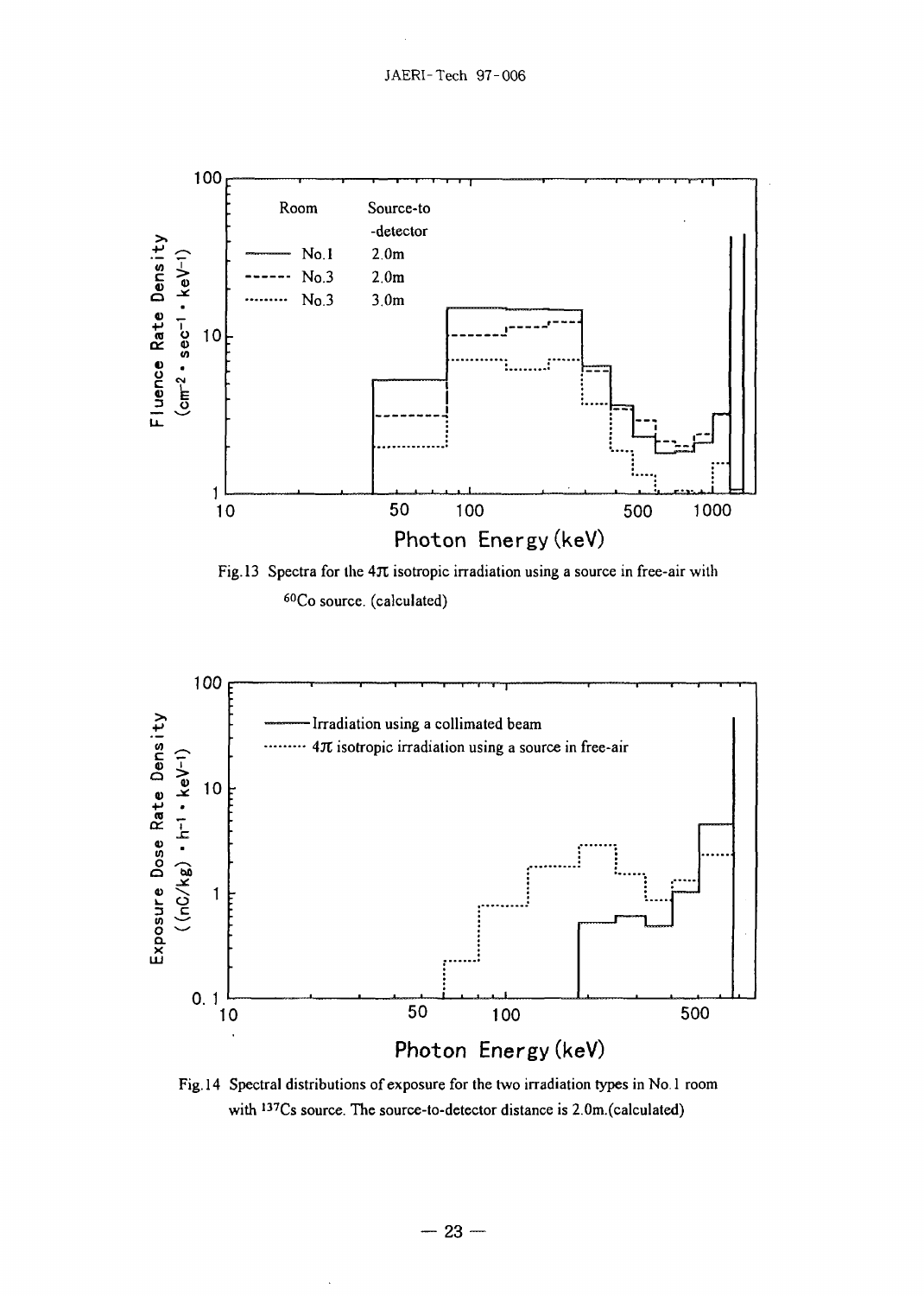

Fig. 15 Spectral distributions of exposure for the irradiation using a collimated beam with <sup>60</sup>Co source. (calculated)



Fig. 16 Spectral distributions of exposure for the 4Jt isotropic irradiation using a source in free-air with <sup>ou</sup>Co source. (calculated)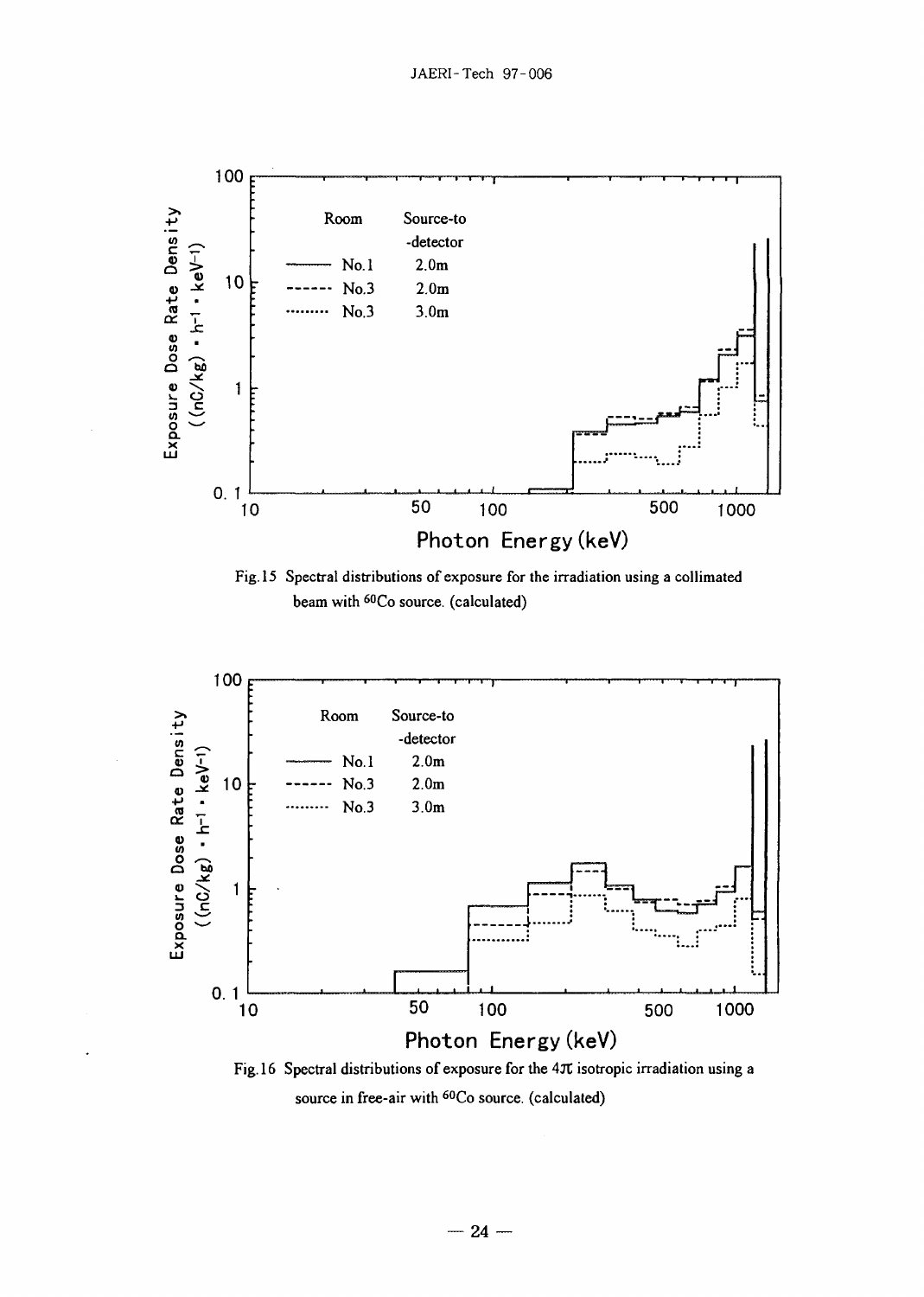

Spectra of scattered radiations in No.1 room with 137Cs source.  $Fig.17$ The source-to-detector distance is 2.0m.(measured)



Fig. 18 Spectra of scattered radiations in No.1 room with 60Co source. The source-to-detector distance is 2.0m.(measured)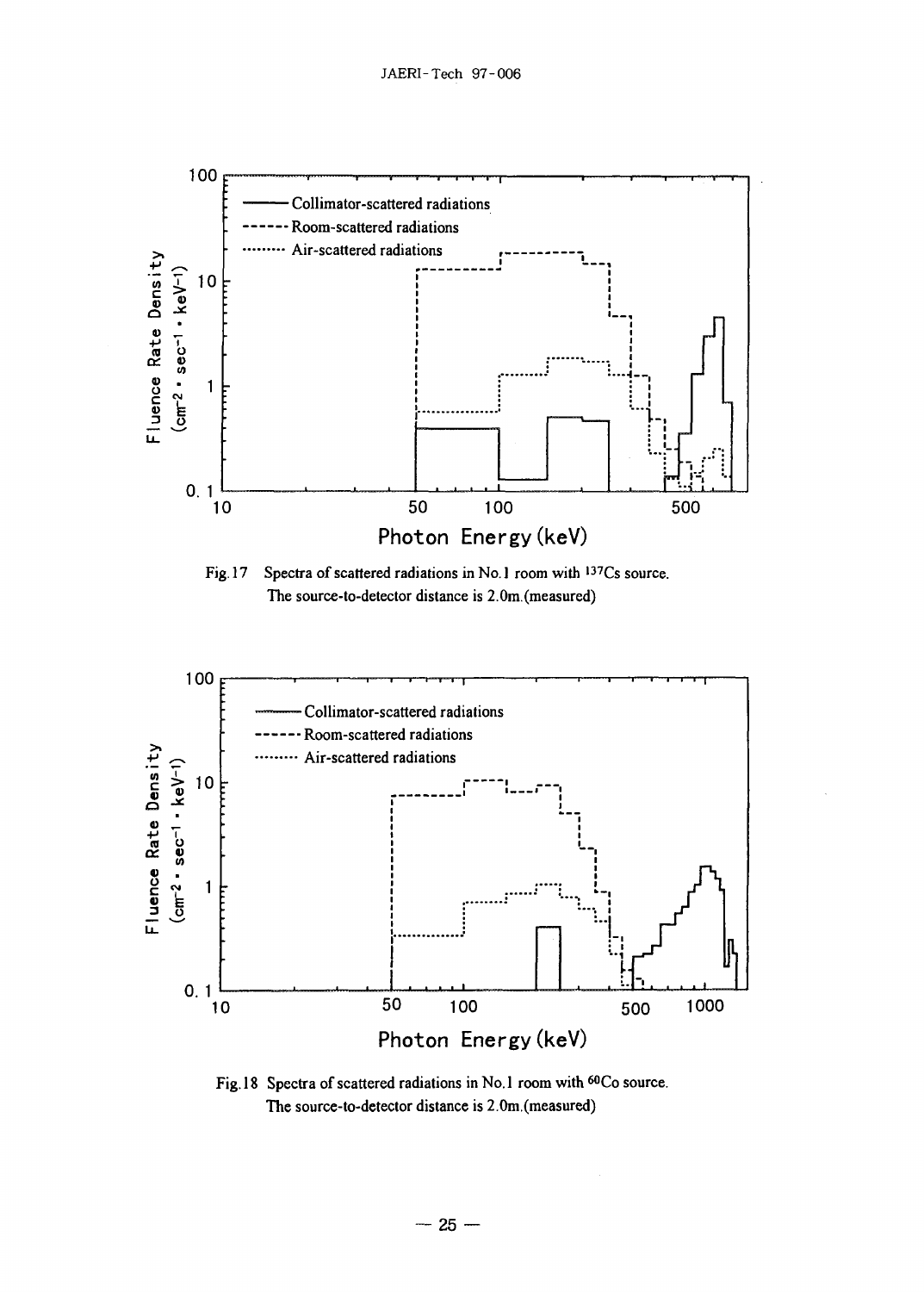

Fig. 19 Spectral distributions of exposure of scattered radiations in No. 1 room with <sup>137</sup>Cs source. The source-to-detector distance is 2.0m.(measured)



Fig. 20 Spectral distributions of exposure of scattered radiations in No. 1 room with <sup>60</sup>Co source. The source-to-detector distance is 2.0m. (measured)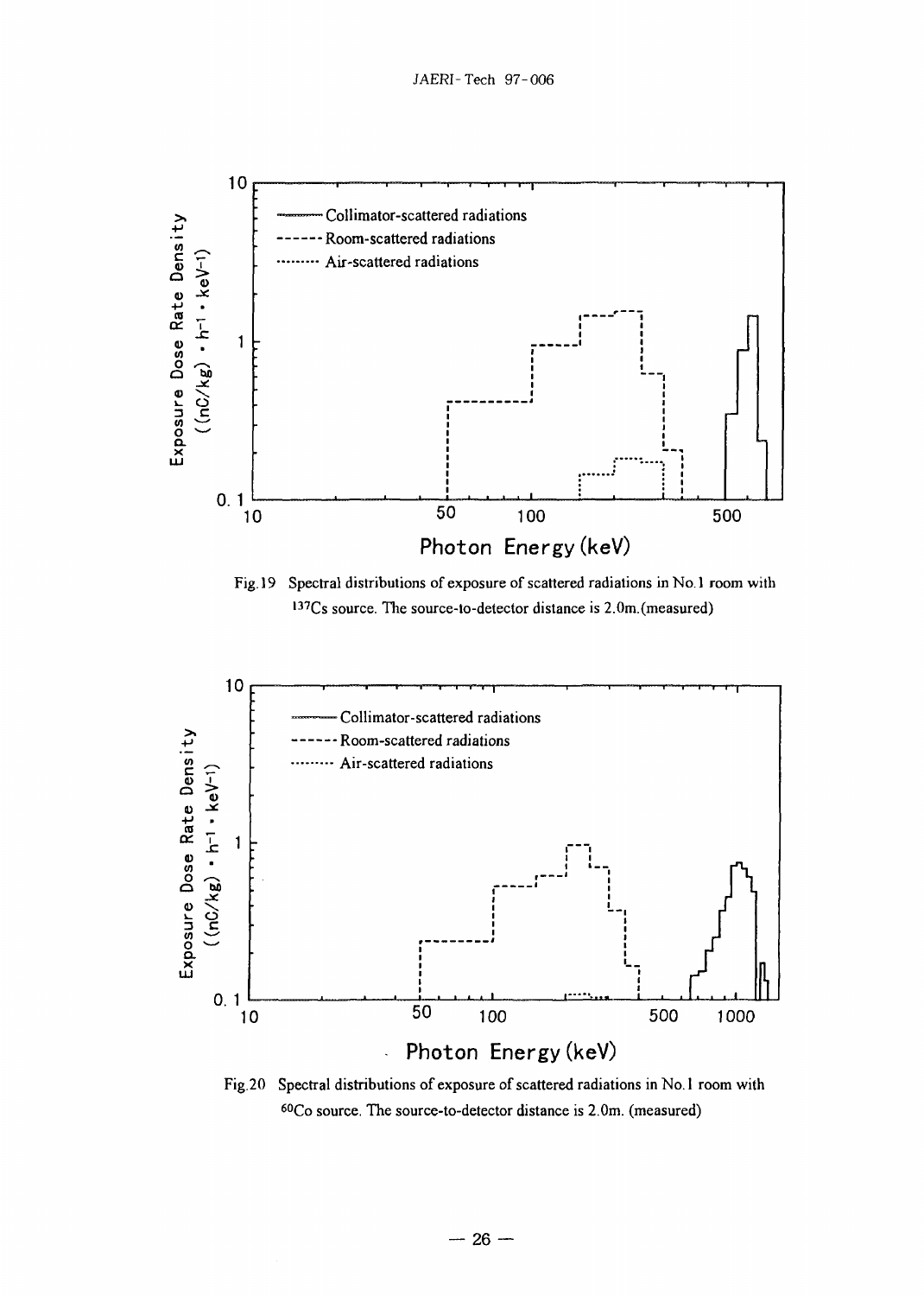

Fig.21 Spectra of collimator-scattered radiations with <sup>60</sup>Co source. (measured)



Fig. 22 Spectra of room-scattered radiations with <sup>60</sup>Co source. (measured)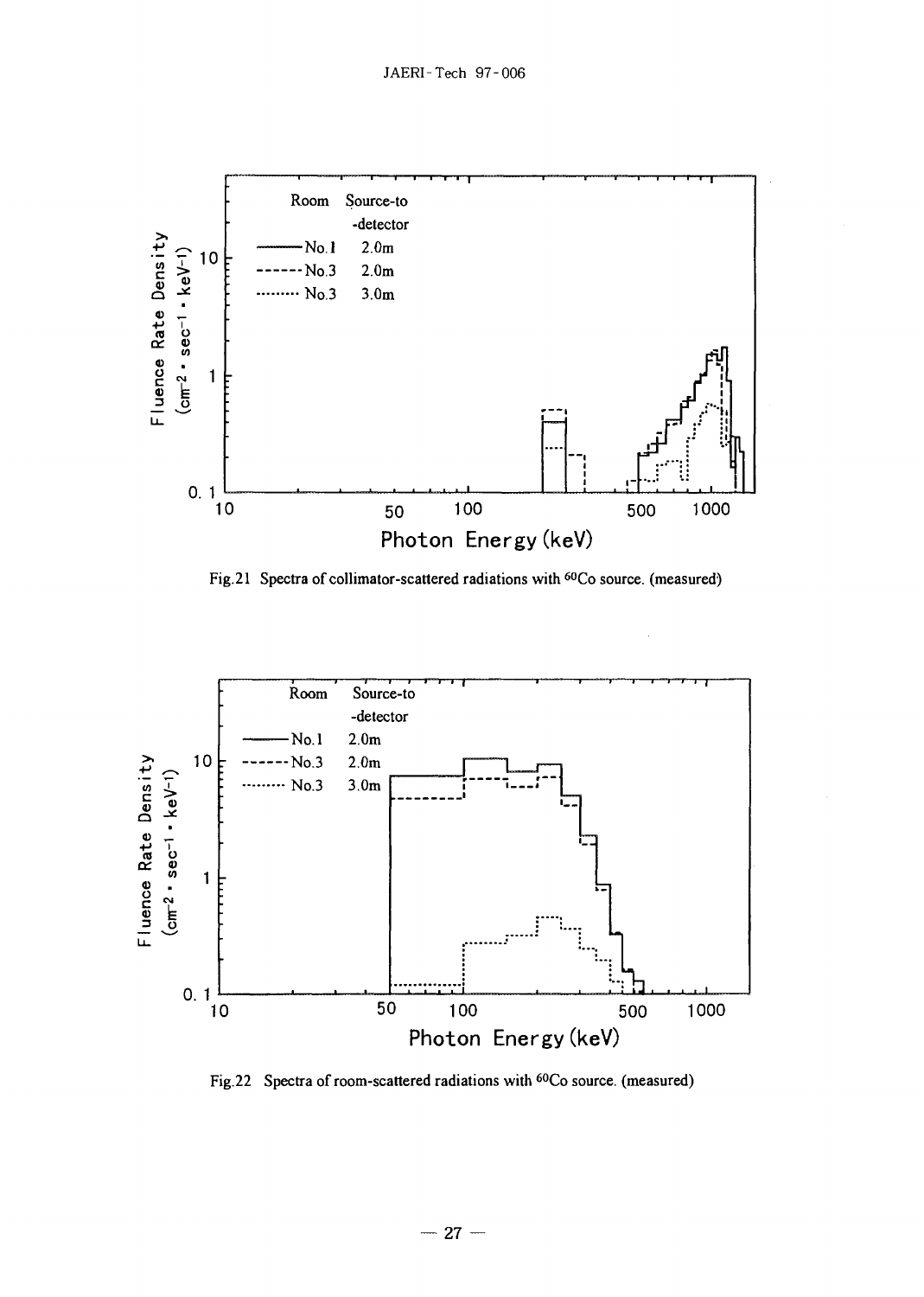

Fig. 24 Spectral distributions of exposure of room-scattered radiations with <sup>60</sup>Co source.(measured)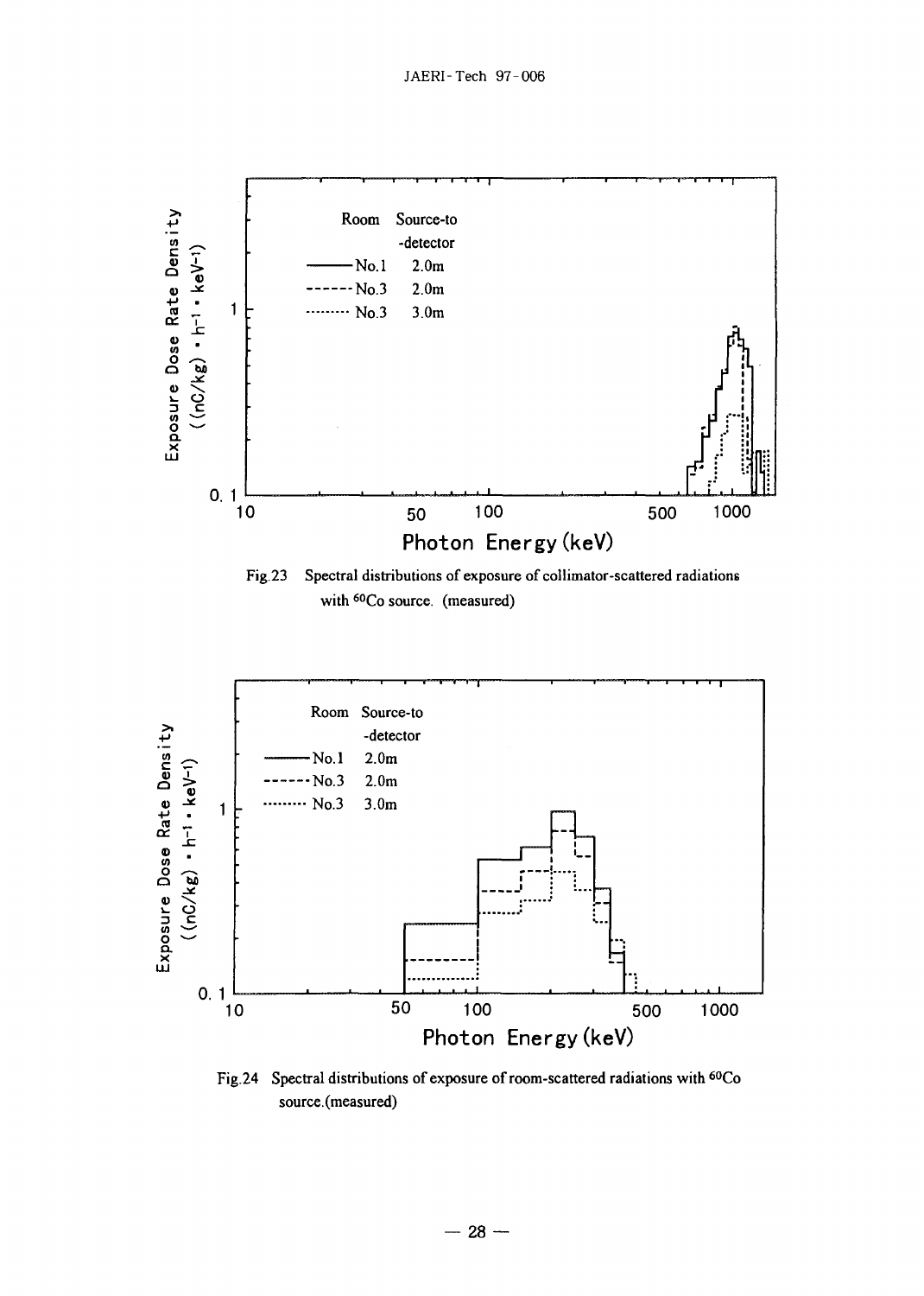

Fig. 25 Spectra of collimator-scattered radiations in No.1 room with <sup>137</sup>Cs source. The source-to-detector distance is 2.0m.



Fig. 26 Spectra of room-scattered radiations in No. 1 room with <sup>137</sup>Cs source. The source-to-detector distance is 2.0m.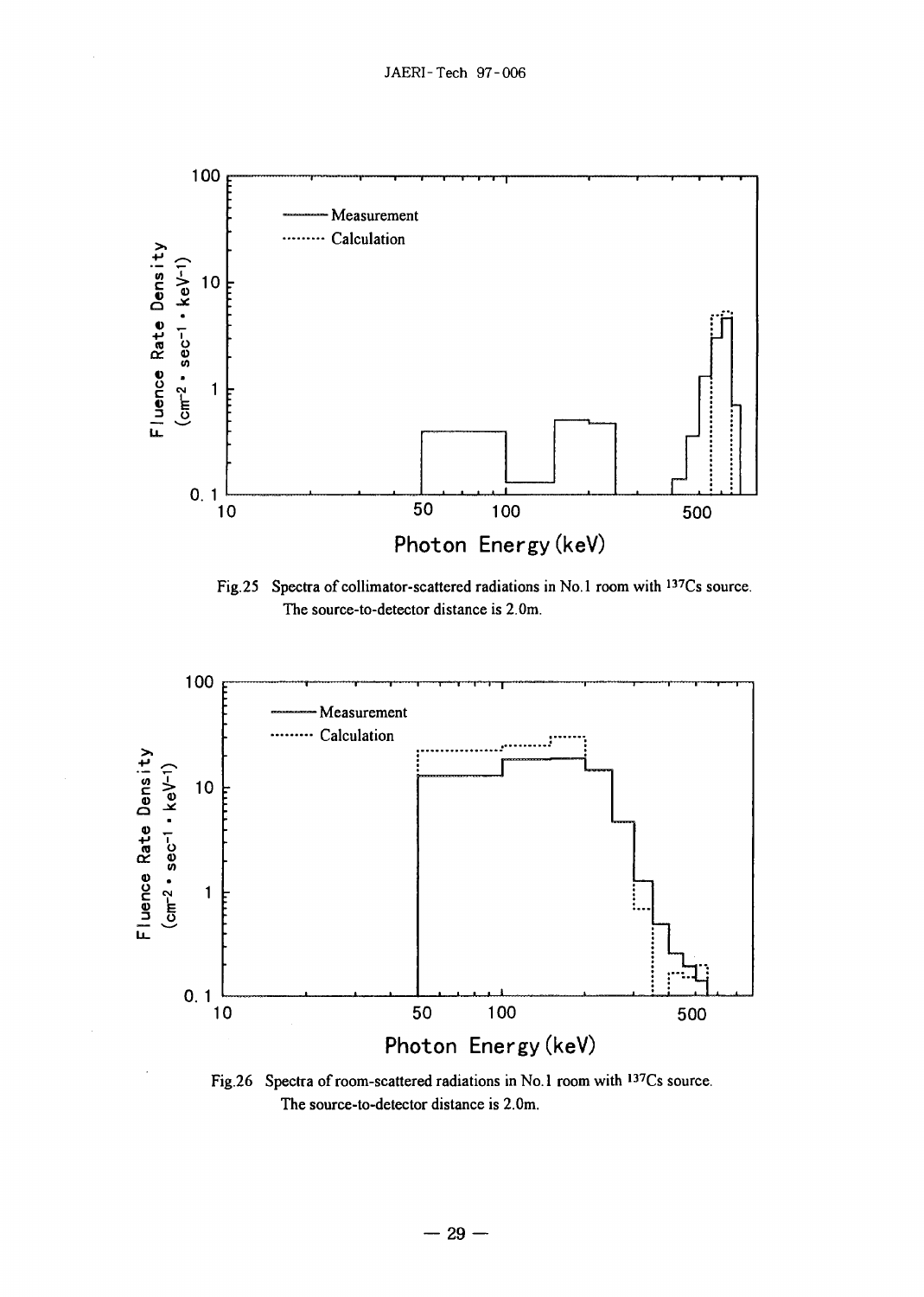

Fig.27 Spectral distributions of exposure of collimator-scattered radiations in No.1 room with <sup>137</sup>Cs source. The source-to-detector distance is 2.0m.



Fig.28 Spectral distributions of exposure of room-scattered radiations in No. 1 room with <sup>137</sup>Cs source. The source-to-detector distance is 2.0m.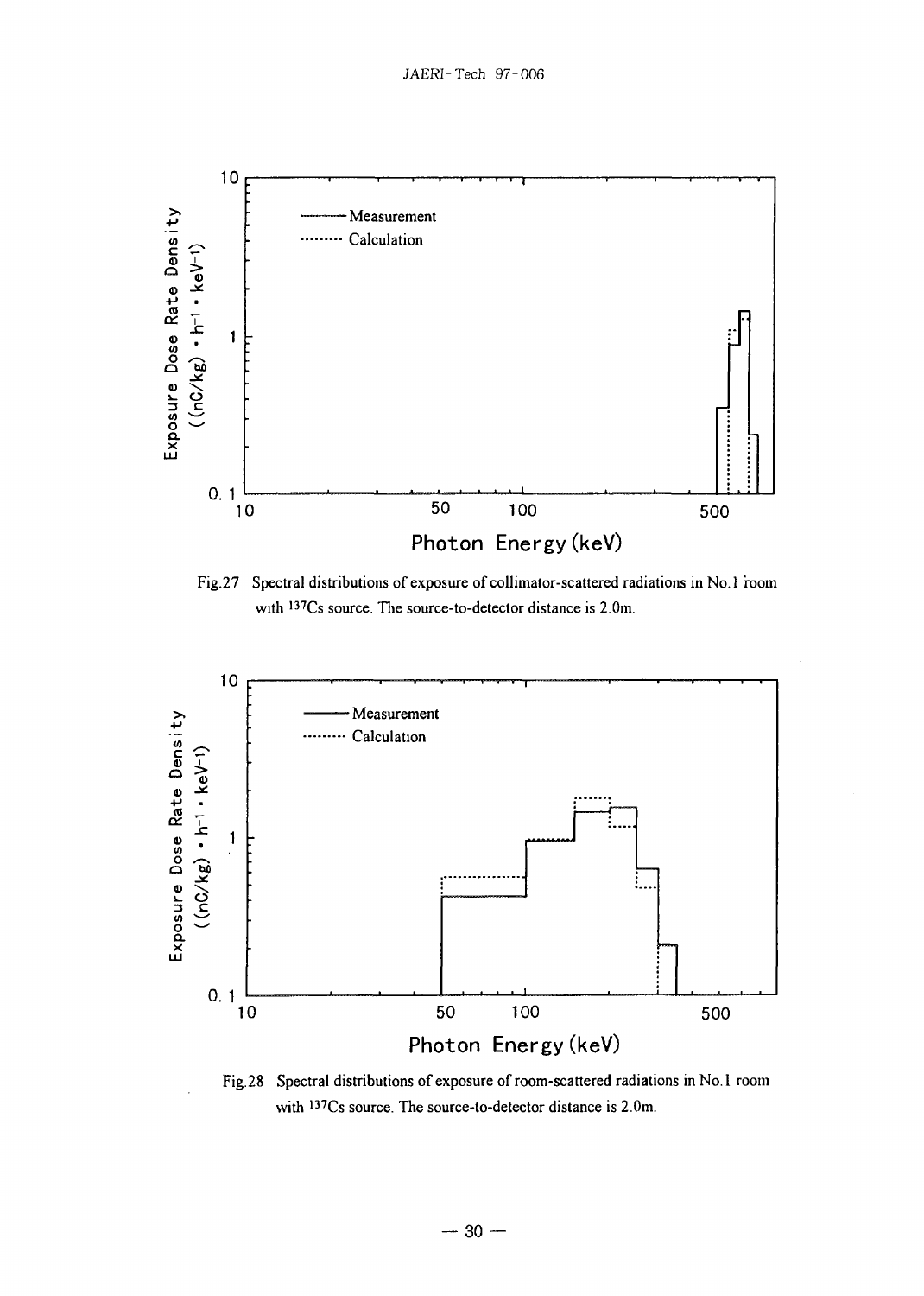

Fig.29 Spectra of scattered radiations in No.1 room with 137Cs source. The sourceto-detector distance is 2.0m. (calculated)



Fig.30 Spectra of scattered radiations in No.1 room with <sup>60</sup>Co source. The source-to-detector distance is 2.0m. (calculated)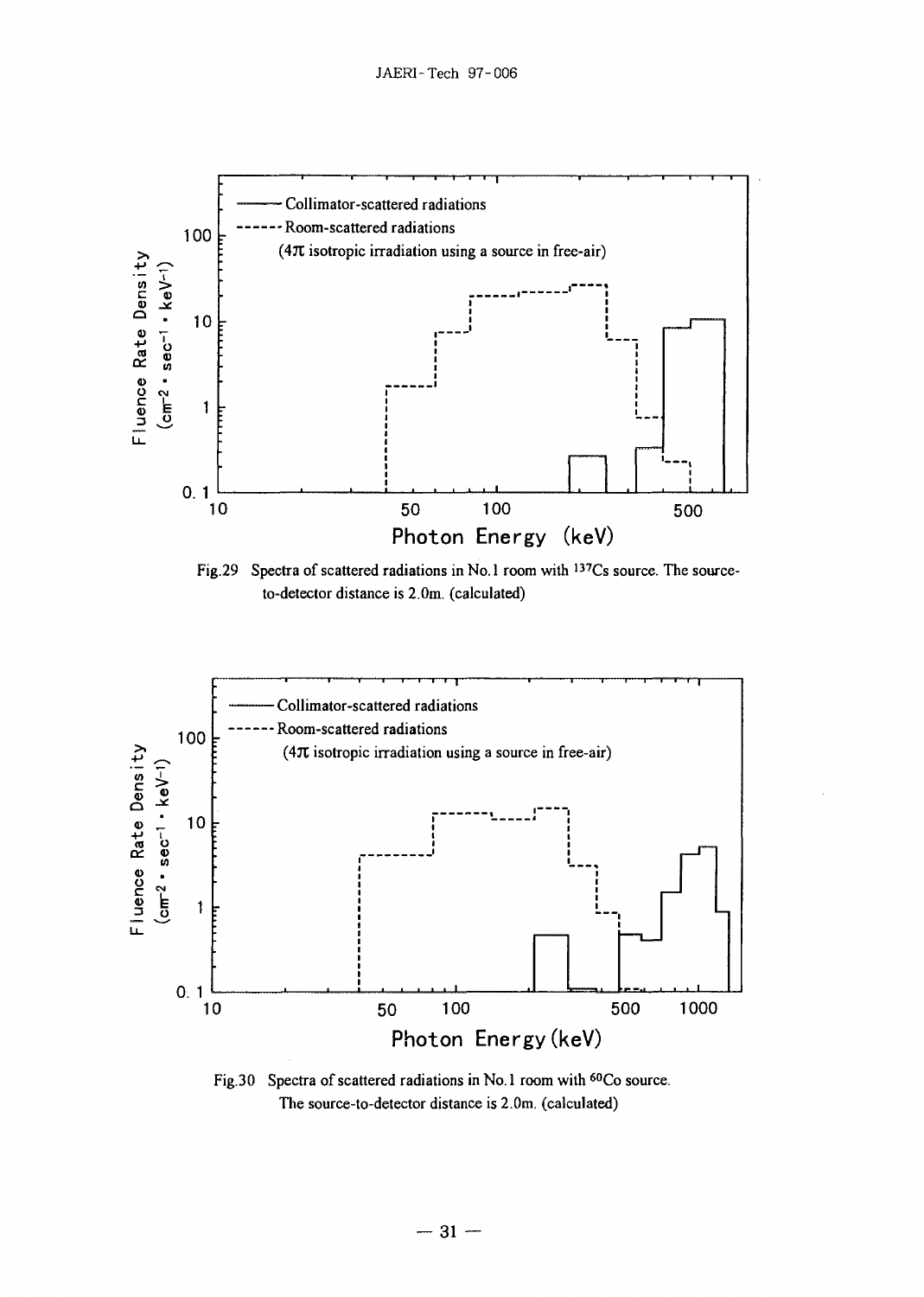

Fig.31 Spectral distributions of exposure of scattered radiations in No.l room with, I37Cs source. The source-to-detector distance is 2.0m. (calculated)



Fig.32 Spectral distributions of exposure of scattered radiations in No.l room wilh <sup>60</sup>Co source. The source-to-detector distance is 2.0m. (calculated)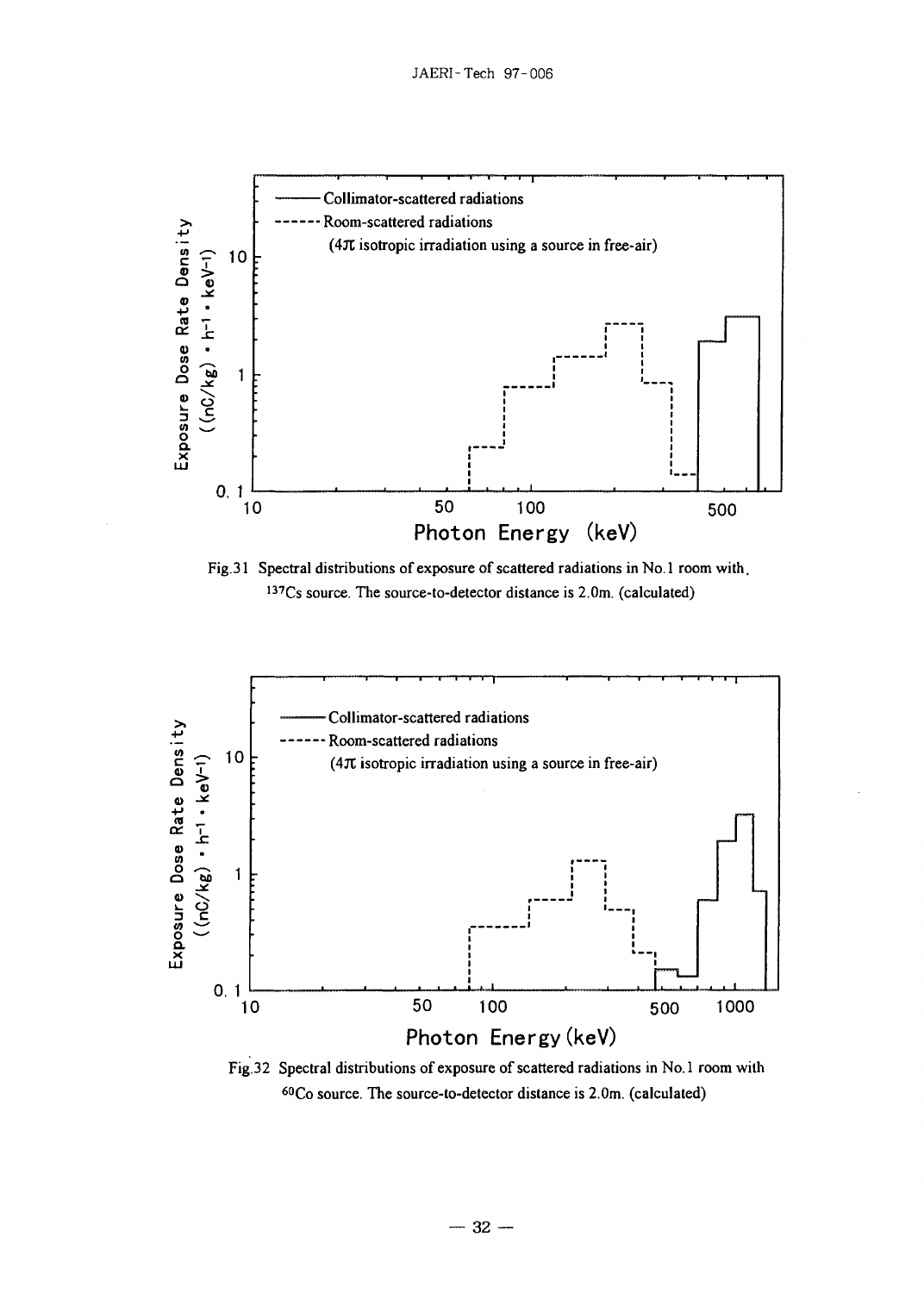

Fig.33 Spectra of collimator-scattered radiations with <sup>60</sup>Co source. (calculated)



Fig.34 Spectra of room-scattered radiations for the 4  $\pi$  isotropic irradiation using a source in free-air with <sup>60</sup>Co source. (calculated)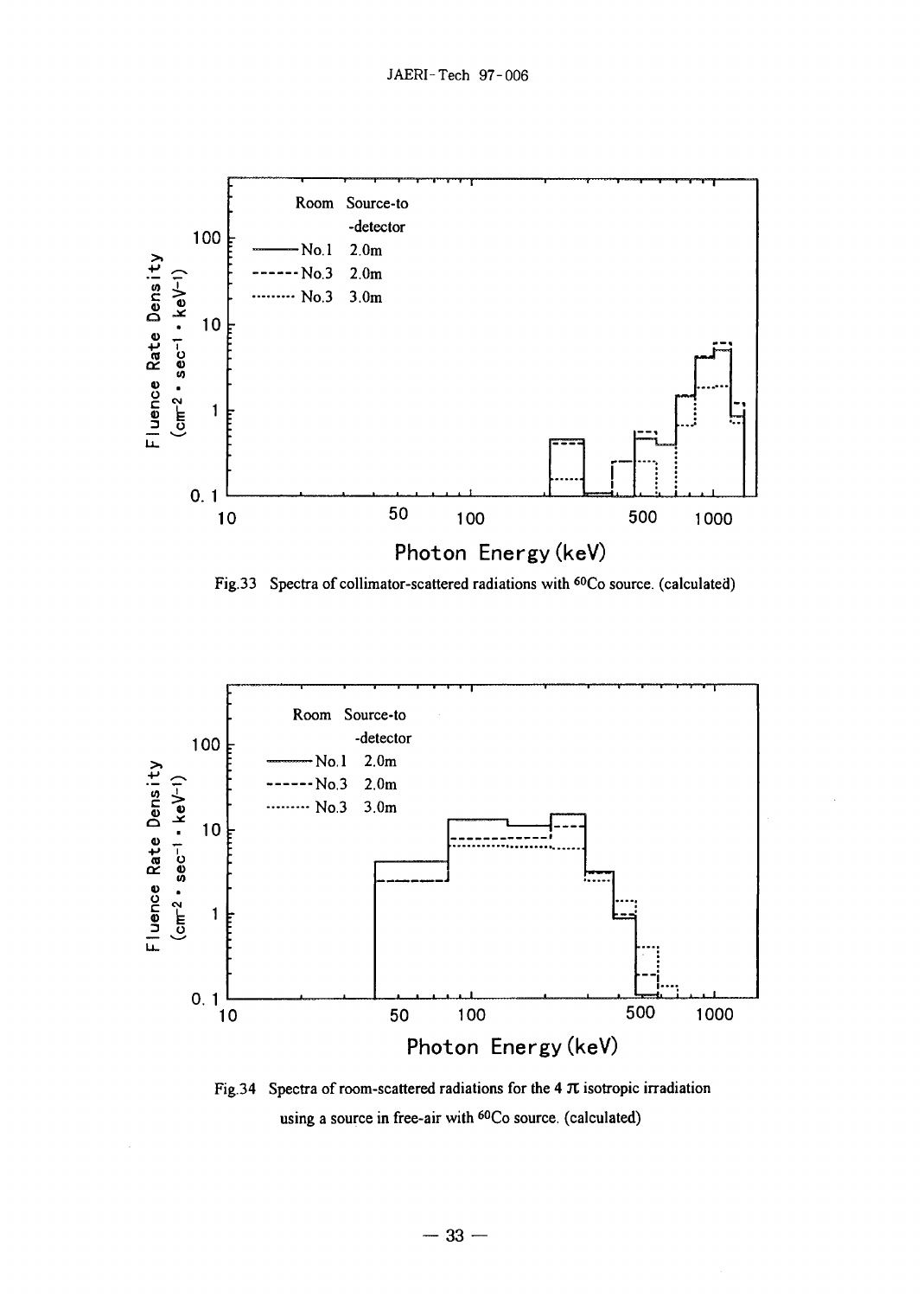

Fig.35 Spectral distributions of exposure of collimator-scattered radiations with <sup>60</sup>Co source (calculated)



Fig.36 Spectral distributions of exposure of room-scattered radiations for the  $4\pi$  isotropic irradiation using a source in free-air with <sup>60</sup>Co source, (calculated)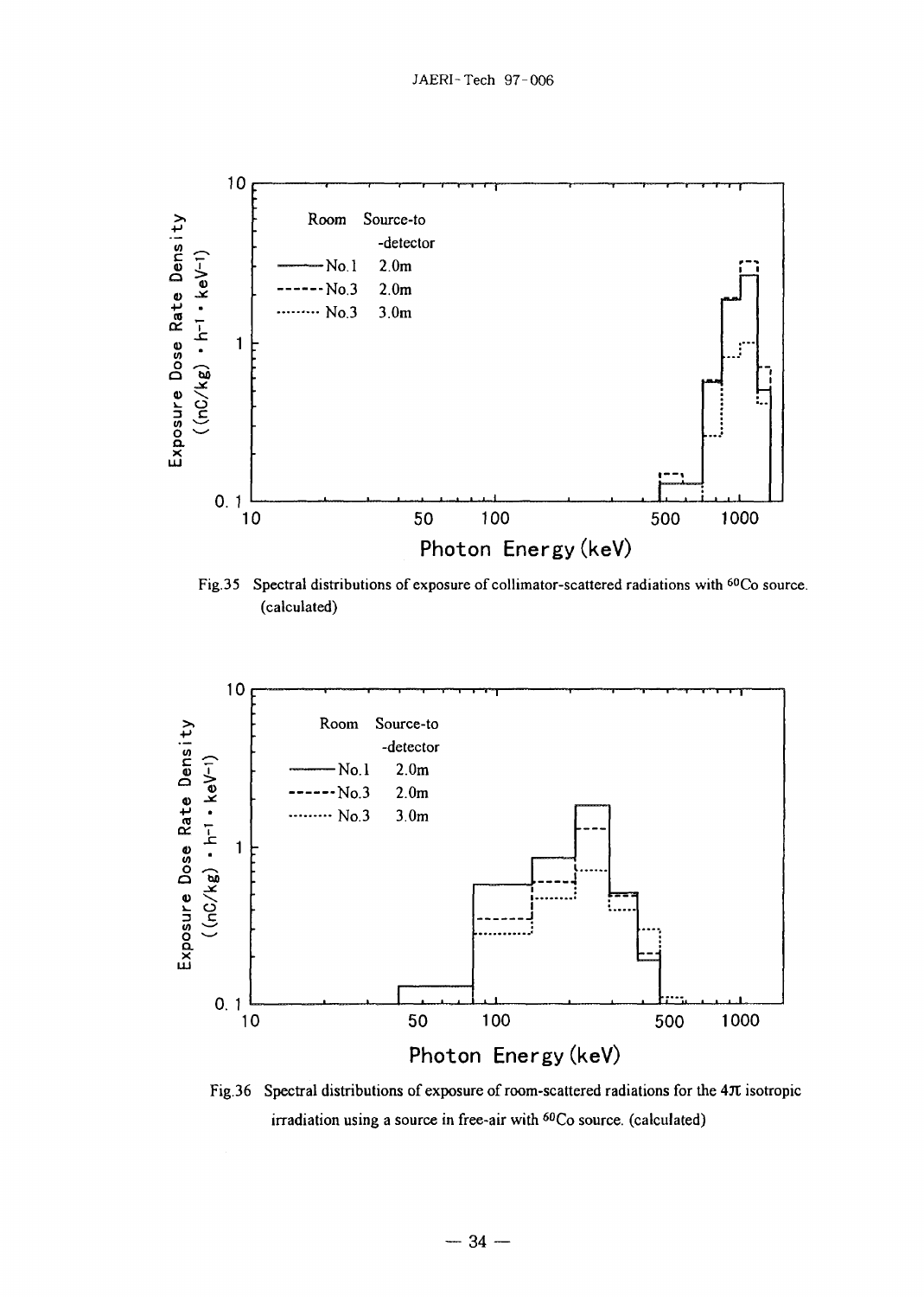

Fig.37 Ratio of exposure by collimator-scattered radiations to that by all radiations.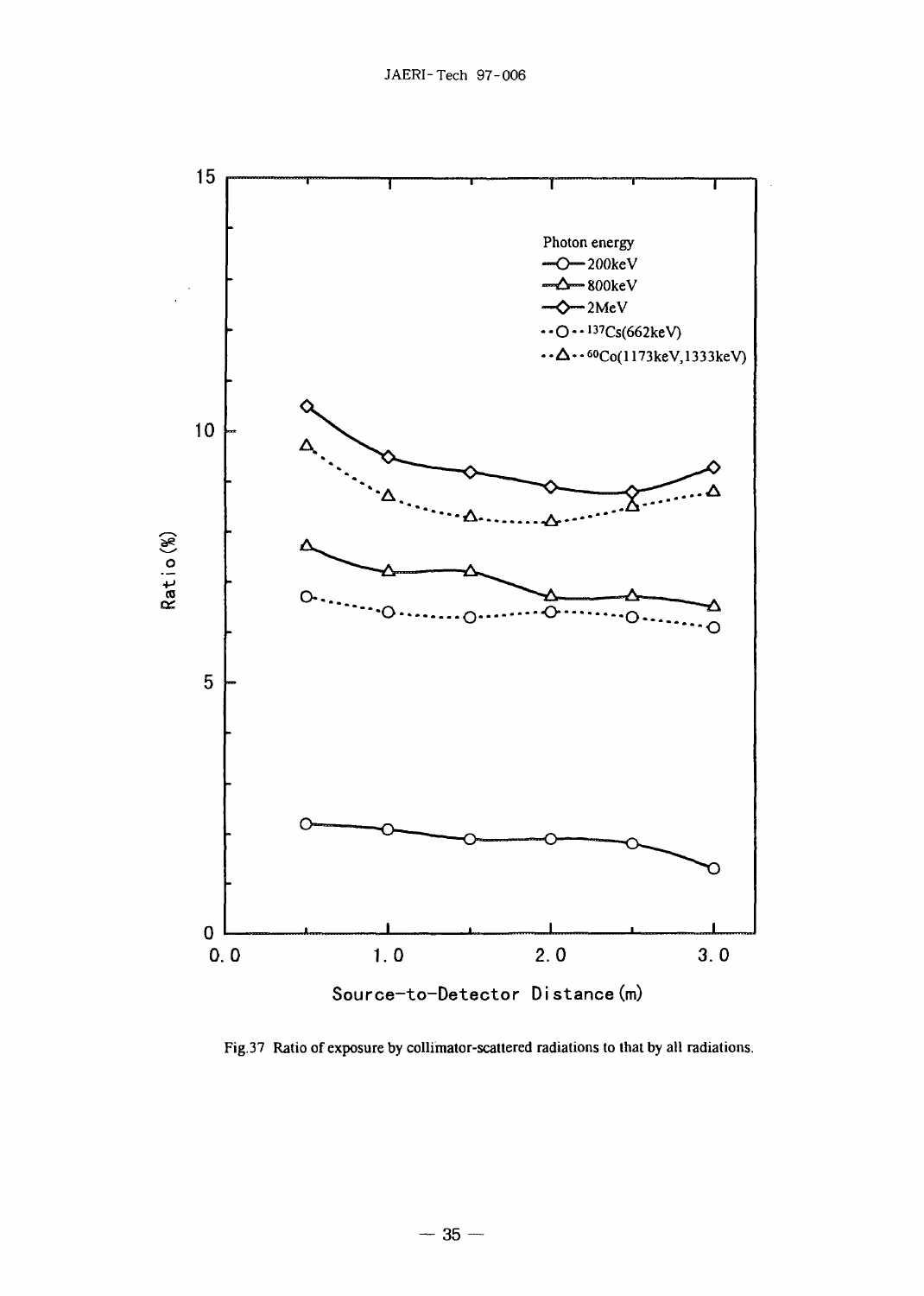

Fig. 38 Spectra of room-scattered radiations for the  $4\pi$  isotropic irradiation using a source in free-air in No.3 room with <sup>137</sup>Cs source. (calculated)



Fig.39 Spectral distributions of exposure of room-scattered radiations for the  $4\pi$  isotropic irradiation using a source in free-air in No.3 room with <sup>137</sup>Cs source. (calculated)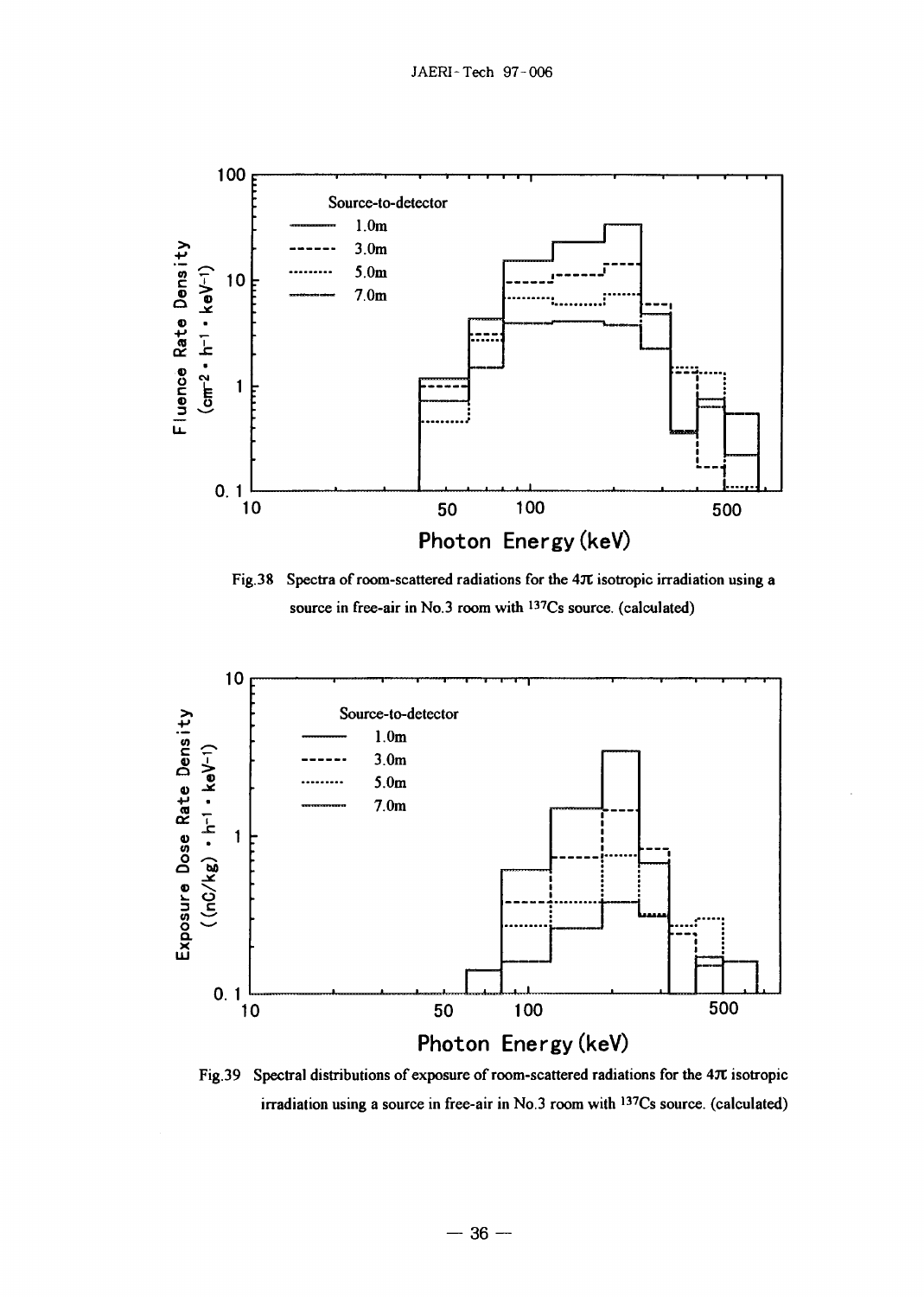# 国際単位系 (SI) と換算表

表1 SI 基本単位および補助単位

|         |   | 称<br>名                                     | 믁<br>記 |
|---------|---|--------------------------------------------|--------|
| 長       | ざ | ル                                          | m      |
| 質       | 畳 | グラム<br>$\ddagger$<br>$\Box$                | kg     |
| 時       | 間 | ÞÞ                                         | s      |
| 電       | 赤 | 7                                          | A      |
| 熱力学温度   |   | ビ<br>ン<br>ヶ<br>ル                           | K      |
| 質<br>物  | 불 | JV<br>£                                    | mol    |
| 光       | 度 | ラ<br>ヵ<br>デ<br>ン                           | cd     |
| 平<br>面  | 角 | $\overline{ }$<br>ジ<br>$\overline{r}$<br>ラ | rad    |
| 体<br>Ý. | 角 | ステラジアン                                     | sr     |

#### 衰3 固有の名称をもつ S1 組立単位

| 量                          | 名<br>称                                 | 記号  | 他の SI 単位<br>による表現       |
|----------------------------|----------------------------------------|-----|-------------------------|
| 数<br>周<br>伖                | ッ<br>ル                                 | Hz  | $\mathbf{s}^{-1}$       |
| 力                          | ン<br>ŀ                                 | N   | $m \cdot \text{kg/s}^2$ |
| Æ<br>応<br>カ<br>カ           | パ<br>ヵ<br>ス<br>ル                       | Pa  | N/m <sup>2</sup>        |
| エネルギー,仕事,熱量                | ジ<br>ル<br><sub>2</sub>                 | J   | N·m                     |
| 耒<br>放<br>射<br>率<br>Т.     | ኑ<br>7<br>Ÿ.                           | W   | J/s                     |
| 荷<br>電<br>竈<br>気<br>몰      | ク<br>ン<br>α                            | С   | $A \cdot s$             |
| 起電力<br>電圧.<br>電位,          | ポ<br>ŀ<br>ル                            | V   | W/A                     |
| 量<br>静<br>電<br>容           | R<br>ラ<br>フ                            | F   | C/V                     |
| 抗<br>竃<br>듯<br>抵           | ォ<br>┻                                 | Ω   | V/A                     |
| H<br>4<br>ス<br>Ξ<br>ク      | ジ<br>$\overline{\mathbf{x}}$<br>x<br>ン | S   | A/V                     |
| 碓<br>束                     | バ<br>ウ<br>x.                           | Wb  | V s                     |
| 度<br>碓<br>霍<br>束           | テ<br>ラ<br>ス                            | Т   | $Wb/m^2$                |
| 4<br>ダ<br>ス<br>ク<br>ヶ<br>ン | ŋ                                      | н   | Wb/A                    |
| 度<br>ス温<br>セ<br>ル<br>ゥ     | セルシウス度                                 | ο°  |                         |
| 束<br>光                     | ン<br>ル<br>х                            | lm. | cd - sr                 |
| 度<br>照                     | ク<br>ル<br>ス                            | lx. | $\rm{lm/m}^2$           |
| 能<br>放<br>射                | $\scriptstyle\sim$<br>ヶ<br>ル           | Bq  | $\rm s^{-1}$            |
| 量<br>吸<br>収<br>線           | ゲ<br>1                                 | Gy  | J/kg                    |
| ۳<br>量<br>線<br>量           | ベル<br>シ<br>F                           | S٧  | J/kg                    |

| 表 2 |  |  | SIと併用される単位 |  |  |  |  |  |
|-----|--|--|------------|--|--|--|--|--|
|-----|--|--|------------|--|--|--|--|--|

| 牀<br>2            | 룍<br>82. . |
|-------------------|------------|
| 時<br>分.<br>$\Box$ | min. h. d  |
| 度, 分,<br>一种       |            |
| ットル<br>9.         | t. L       |
|                   |            |
| 電子ボルト             | eV         |
| 原子質量単位            | 11         |

1 eV =  $1.60218 \times 10^{-19}$  J 1 u =  $1.66054 \times 10^{-27}$  kg

| 表 4 | SIと共に暫定的に |
|-----|-----------|
|     | 維持される単位   |

| 名<br>袮                                     | 용<br>記 |
|--------------------------------------------|--------|
| オングストローム                                   | A      |
| バ<br>ン                                     | b      |
| ル<br>バ                                     | bar    |
| $\overline{\nu}$<br>ガ                      | Gal    |
| $\ddagger$<br>ŋ<br>$\overline{\mathbf{a}}$ | Ci     |
| D<br>ь<br>ン<br>ゲ<br>ン                      | R      |
| $\overline{2}$<br>R                        | rad    |
| L<br>L.                                    | rem.   |

 $1 \text{ Å} = 0.1 \text{ nm} = 10^{-10} \text{ m}$ 1 b=100 fm<sup>2</sup>=10<sup>-28</sup> m<sup>2</sup>  $1 bar = 0.1 MPa = 10<sup>5</sup> Pa$ 1 Gal=1 cm/s<sup>2</sup> =  $10^{-2}$  m/s<sup>2</sup>  $1 \text{ Ci} = 3.7 \times 10^{10} \text{Bg}$  $1 R = 2.58 \times 10^{-4} C/kg$ 1 rad = 1 cGy =  $10^{-2}$  Gy 1 rem =  $1 \text{ cSv} = 10^{-2} \text{ Sv}$ 

表

衰5 SI接頭語

| 倍数              | 接頭語                 |           | 記     | 믕  |
|-----------------|---------------------|-----------|-------|----|
| $10^{14}$       | ク<br>I              | ++        | E     |    |
| $10^{15}$       | $\sim$              | ģ         | P     |    |
| $10^{12}$       | テ                   | $\bar{z}$ | T     |    |
| 10 <sup>9</sup> | ŧ                   | $\vec{v}$ |       | G  |
| 10 <sup>6</sup> | x                   | ガ         |       | M  |
| 10 <sup>3</sup> | #                   | p         | k     |    |
| 10 <sup>2</sup> | $\hat{\phantom{1}}$ | ŀ         | h     |    |
| 10 <sup>1</sup> | デ                   | ヵ         |       | da |
| $10^{-1}$       | デ                   | シ         | d     |    |
| $10^{-2}$       | ė                   | チ         | c     |    |
| $10^{-3}$       | š                   | ij.       |       | m  |
| $10^{-6}$       | マイク                 | p         | $\mu$ |    |
| $10^{-9}$       | ナ                   |           | n     |    |
| $10^{-12}$      | F,                  | Þ         | p     |    |
| $10^{-15}$      | フェム                 | ۳         | f     |    |
| $10^{-18}$      | 7                   | ŀ         | a     |    |

 $(i)$ 

- 1. 表 1-5は「国際単位系」第5版,国際 度量衡局 1985年刊行による。ただし、1eV および1uの値は CODATA の1986年推奨 値によった。
- 2. 表4には海里、ノット、アール、ヘクタ ールも含まれているが日常の単位なのでこ こでは省略した。

3. bar は、JIS では流体の圧力を表わす場 合に限り表2のカテゴリーに分類されてい  $5<sub>o</sub>$ 

4. EC閣僚理事会指令では bar, barn およ び「血圧の単位」mmHg を表2のカテゴリ ーに入れている。

| カ | $N(=10s dyn)$ | kgf                                                                                       | lbf      |
|---|---------------|-------------------------------------------------------------------------------------------|----------|
|   |               | 0.101972                                                                                  | 0.224809 |
|   | 9.80665       |                                                                                           | 2.20462  |
|   | 4.44822       | 0.453592                                                                                  |          |
|   | 度             | 1 Pa·s(N·s/m <sup>2</sup> )=10 P( $\forall$ $\forall$ $\forall$ $\forall$ )( $g$ /(cm·s)) |          |

| 動粘度 1m <sup>2</sup> /s=10'St(ストークス)(cm <sup>2</sup> /s) |
|---------------------------------------------------------|

|   | 圧   MPa( =10 bar)        | kgf/cm <sup>2</sup>      | atm                      | mmHg(Torr)              | $lbf/in^2(psi)$          |  |
|---|--------------------------|--------------------------|--------------------------|-------------------------|--------------------------|--|
|   |                          | 10.1972                  | 9.86923                  | $7.50062 \times 10^{3}$ | 145.038                  |  |
| ヵ | 0.0980665                |                          | 0.967841                 | 735.559                 | 14.2233                  |  |
|   | 0.101325                 | 1.03323                  |                          | 760                     | 14.6959                  |  |
|   | $1.33322 \times 10^{-4}$ | $1.35951 \times 10^{-3}$ | $1.31579 \times 10^{-3}$ |                         | $1.93368 \times 10^{-2}$ |  |
|   | $6.89476 \times 10^{-3}$ | $7.03070 \times 10^{-2}$ | $6.80460 \times 10^{-2}$ | 51.7149                 |                          |  |

| 工        | $J(=10^{7}$ erg)          | kgf m                     | $kW - h$                 | cal(計量法)                | Btu.                                                                          | $ft \cdot lbf$            | eV                       | 1 cal = 4.18605 J (計量法)            |
|----------|---------------------------|---------------------------|--------------------------|-------------------------|-------------------------------------------------------------------------------|---------------------------|--------------------------|------------------------------------|
| ル        |                           | 0.101972                  | $2.77778 \times 10^{-7}$ | 0.238889                | $9.47813 \times 10^{-4}$                                                      | 0.737562                  | $6.24150 \times 10^{18}$ | (熱化学)<br>$= 4.184$ J               |
| ŧ        | 9.80665                   |                           | $2.72407 \times 10^{-6}$ | 2.34270                 | $9.29487 \times 10^{-3}$                                                      | 7.23301                   | $6.12082 \times 10^{19}$ | $= 4.1855 \text{ J}$ (15 °C)       |
| 仕事<br>熱量 | $3.6 \times 10^6$         | $3.67098 \times 10^{5}$   |                          | $8.59999 \times 10^{5}$ | 3412.13                                                                       | $2.65522 \times 10^{6}$   | $2.24694 \times 10^{25}$ | = 4.1868 J (国際蒸気表)                 |
|          | 4.18605                   | 0.426858                  | $1.16279 \times 10^{-6}$ |                         | $3.96759 \times 10^{-3}$                                                      | 3.08747                   | $2.61272 \times 10^{19}$ | 什事率<br>PS (仏馬力)                    |
|          | 1055.06                   | 107.586                   | $2.93072 \times 10^{-4}$ | 252.042                 |                                                                               | 778.172                   | $6.58515 \times 10^{21}$ | $= 75 \text{ kg} \cdot \text{m/s}$ |
|          | 1.35582                   | 0.138255                  | $3.76616 \times 10^{-7}$ | 0.323890                | $1.28506 \times 10^{-3}$                                                      |                           | $8.46233 \times 10^{18}$ | $= 735.499 W$                      |
|          | $1.60218 \times 10^{-19}$ | $1.63377 \times 10^{-20}$ |                          |                         | $4.45050 \times 10^{-26}$ 3.82743 $\times 10^{-20}$ 1.51857 $\times 10^{-22}$ | $1.18171 \times 10^{-19}$ |                          |                                    |

算

换

| <b><i><u>PERSONAL PROPERTY AND IN THE OWNER.</u></i></b><br>敌 |                      | and the contract of the contract of the contract of the contract of the contract of the contract of the contract of | ----<br>吸 | ۰., | rac | 照<br>癿      | / k a                 |      | Ł£                             | ۰., | rem<br>________ |
|---------------------------------------------------------------|----------------------|---------------------------------------------------------------------------------------------------------------------|-----------|-----|-----|-------------|-----------------------|------|--------------------------------|-----|-----------------|
| 射<br>مصد                                                      |                      | $2.70270 \times 10^{-11}$                                                                                           | 収<br>線    |     | 100 | - 21 1<br>鸫 |                       | 3876 | ١Ľ<br>$\overline{\phantom{a}}$ |     | 100             |
| 彫                                                             | $3.7 \times 10^{10}$ |                                                                                                                     | н.        | 0.0 |     |             | $2.58 \times 10^{-4}$ |      |                                | 9.0 | _________       |